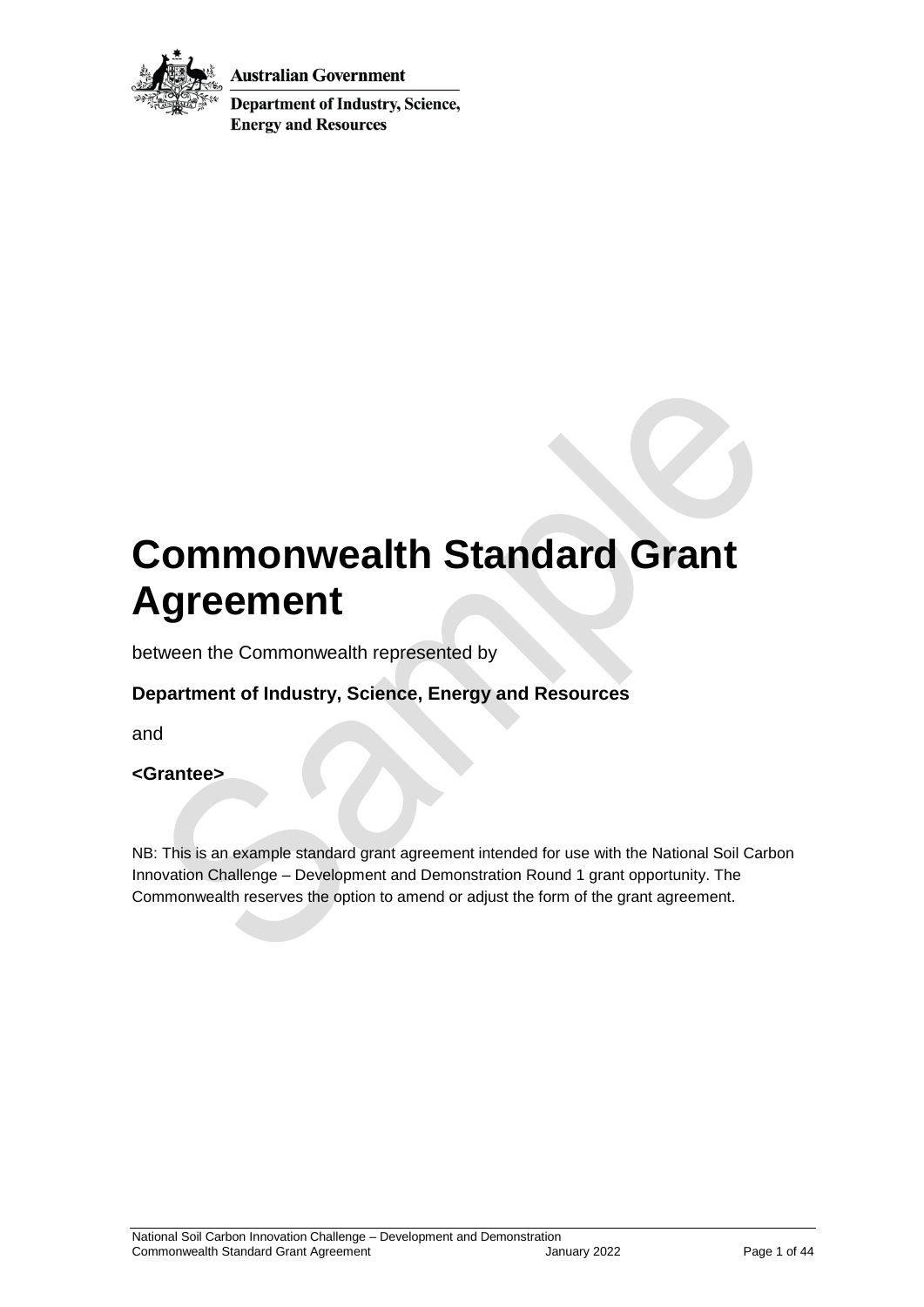## **Contents**

| Α. |  |  |  |
|----|--|--|--|
| В. |  |  |  |
| C. |  |  |  |
| D. |  |  |  |
| Е. |  |  |  |
| F. |  |  |  |
| G. |  |  |  |
|    |  |  |  |
|    |  |  |  |
|    |  |  |  |
|    |  |  |  |
|    |  |  |  |
|    |  |  |  |
|    |  |  |  |
|    |  |  |  |
|    |  |  |  |
|    |  |  |  |
|    |  |  |  |
|    |  |  |  |
|    |  |  |  |
|    |  |  |  |
|    |  |  |  |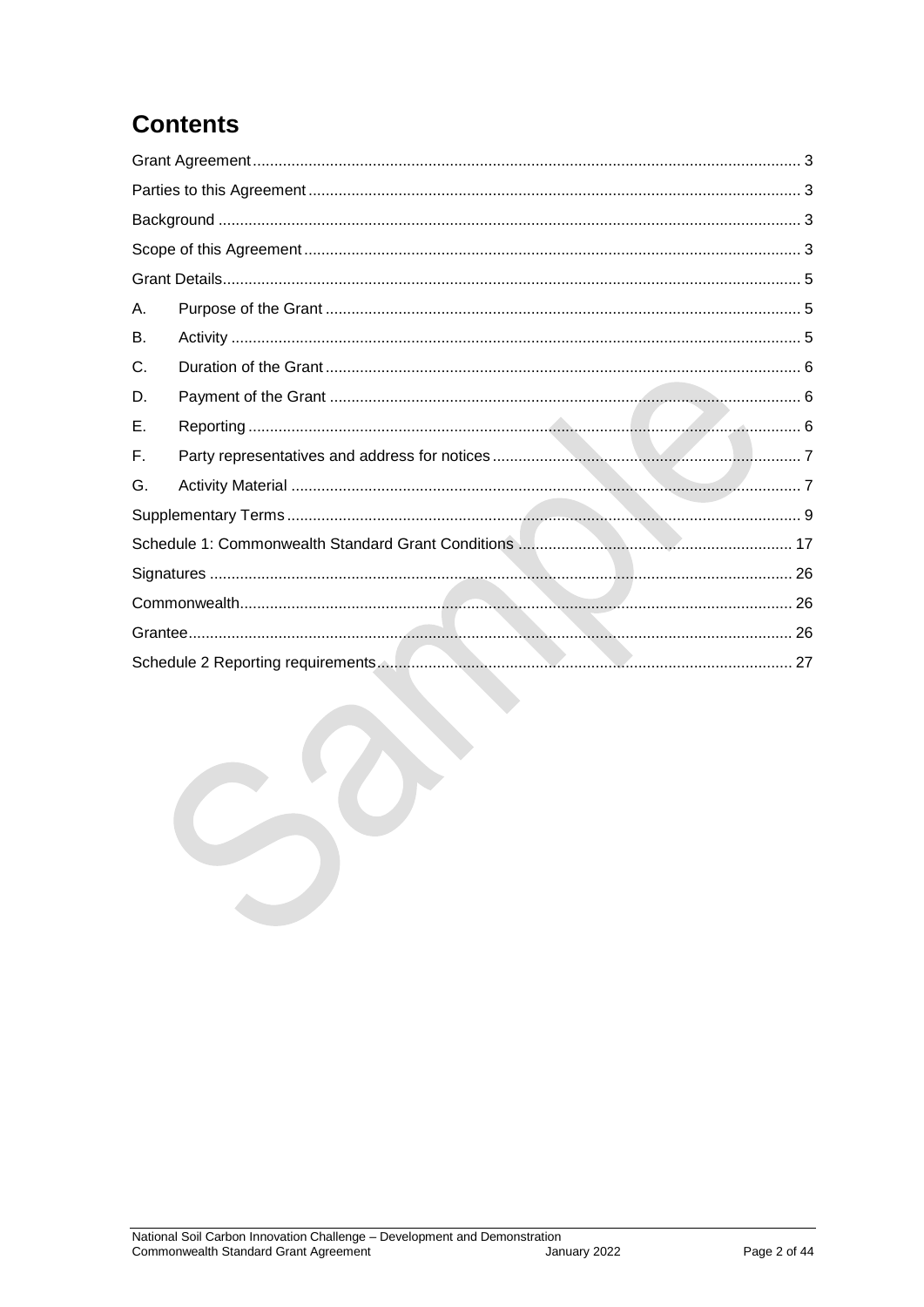## <span id="page-2-0"></span>**Grant Agreement <grant number>**

Once completed, this document, together with the Grant Details and the Commonwealth Standard Grant Conditions (Schedule 1), forms an Agreement between the Commonwealth and the Grantee.

## <span id="page-2-1"></span>Parties to this Agreement

#### The Grantee

| Full legal name of Grantee                                                                  | <entity name=""></entity>                                                                    |
|---------------------------------------------------------------------------------------------|----------------------------------------------------------------------------------------------|
| Legal entity type (e.g. individual, incorporated<br>association, company, partnership, etc) | <abr entity="" type=""></abr>                                                                |
| Trading or business name                                                                    | <trading name=""></trading>                                                                  |
| Any relevant licence, registration or provider<br>number                                    | Not applicable                                                                               |
| Australian Business Number (ABN) or other<br>entity identifiers                             | <abn></abn>                                                                                  |
| Australian Company Number (ACN)                                                             | $<$ ACN $>$                                                                                  |
| Registered for Goods and Services Tax (GST)?                                                | <gst +="" if="" statement="" status=""></gst>                                                |
| Date from which GST registration was effective?                                             | <gst date="" registered=""></gst>                                                            |
| Registered office address                                                                   | <abr address="" registered=""><br/><city> <state> <postcode></postcode></state></city></abr> |
| Relevant business place                                                                     | <business address="" street=""></business>                                                   |
|                                                                                             | <city> <state> <postcode></postcode></state></city>                                          |

#### The Commonwealth

The Commonwealth of Australia represented by the Department of Industry, Science, Energy and Resources of 10 Binara Street CANBERRA ACT 2600 ABN 74 599 608 295

## <span id="page-2-2"></span>**Background**

The Commonwealth has agreed to enter this Agreement under which the Commonwealth will provide the Grantee with a Grant for the purpose of assisting the Grantee to undertake the associated Activity.

The Grantee agrees to use the Grant and undertake the Activity in accordance with this Agreement and the relevant Grant Details.

#### <span id="page-2-3"></span>Scope of this Agreement

This Agreement comprises:

(a) this document;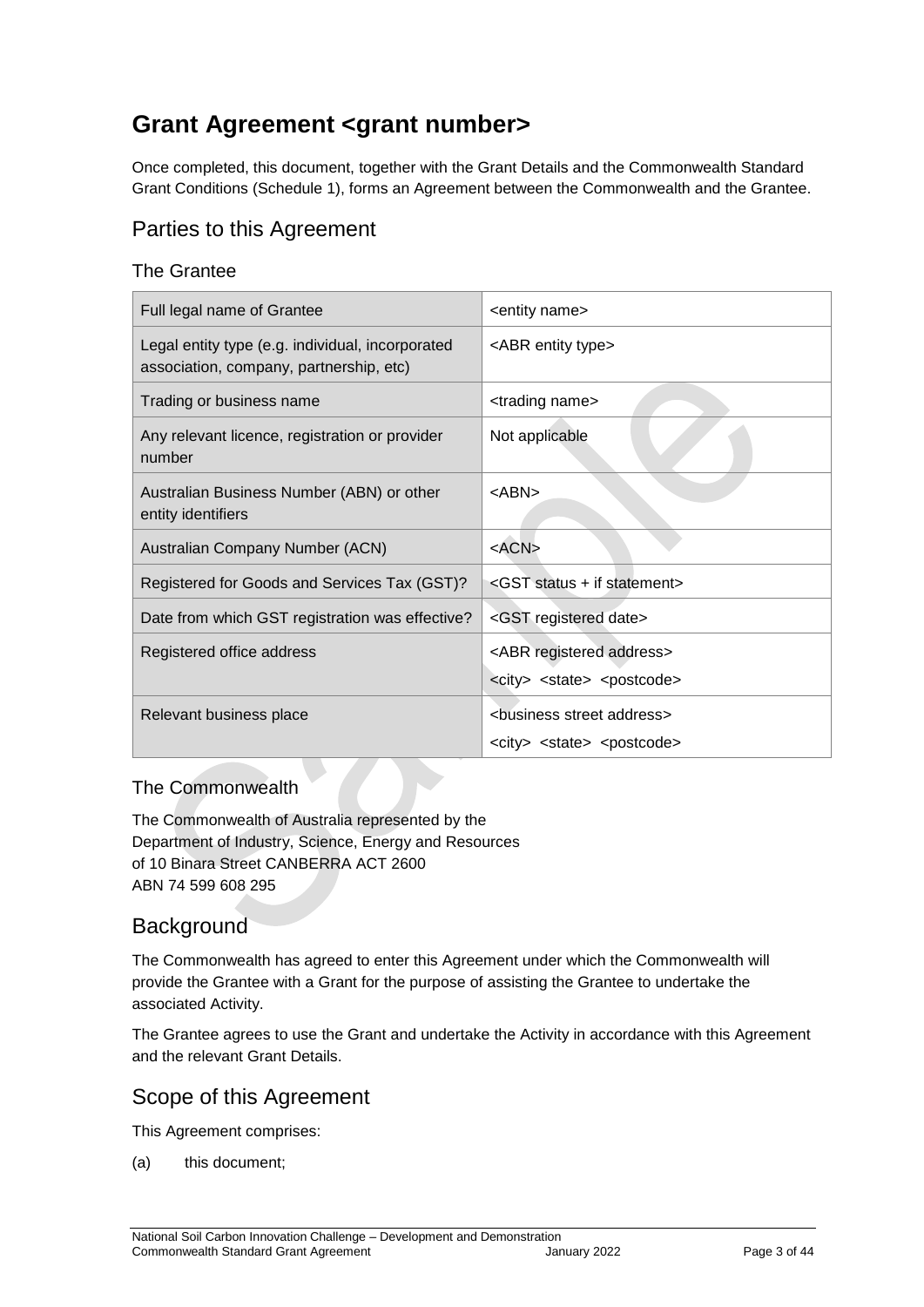- (b) the Supplementary Terms (if any);
- (c) the Standard Grant Conditions (Schedule 1);
- (d) the Grant Details;
- (e) any other document referenced or incorporated in the Grant Details.

If there is any ambiguity or inconsistency between the documents comprising this Agreement in relation to a Grant, the document appearing higher in the list will have precedence to the extent of the ambiguity or inconsistency.

This Agreement represents the Parties' entire agreement in relation to the Grant provided under it and the relevant Activity and supersedes all prior representations, communications, agreements, statements and understandings, whether oral or in writing.

Certain information contained in or provided under this Agreement may be used for public reporting purposes.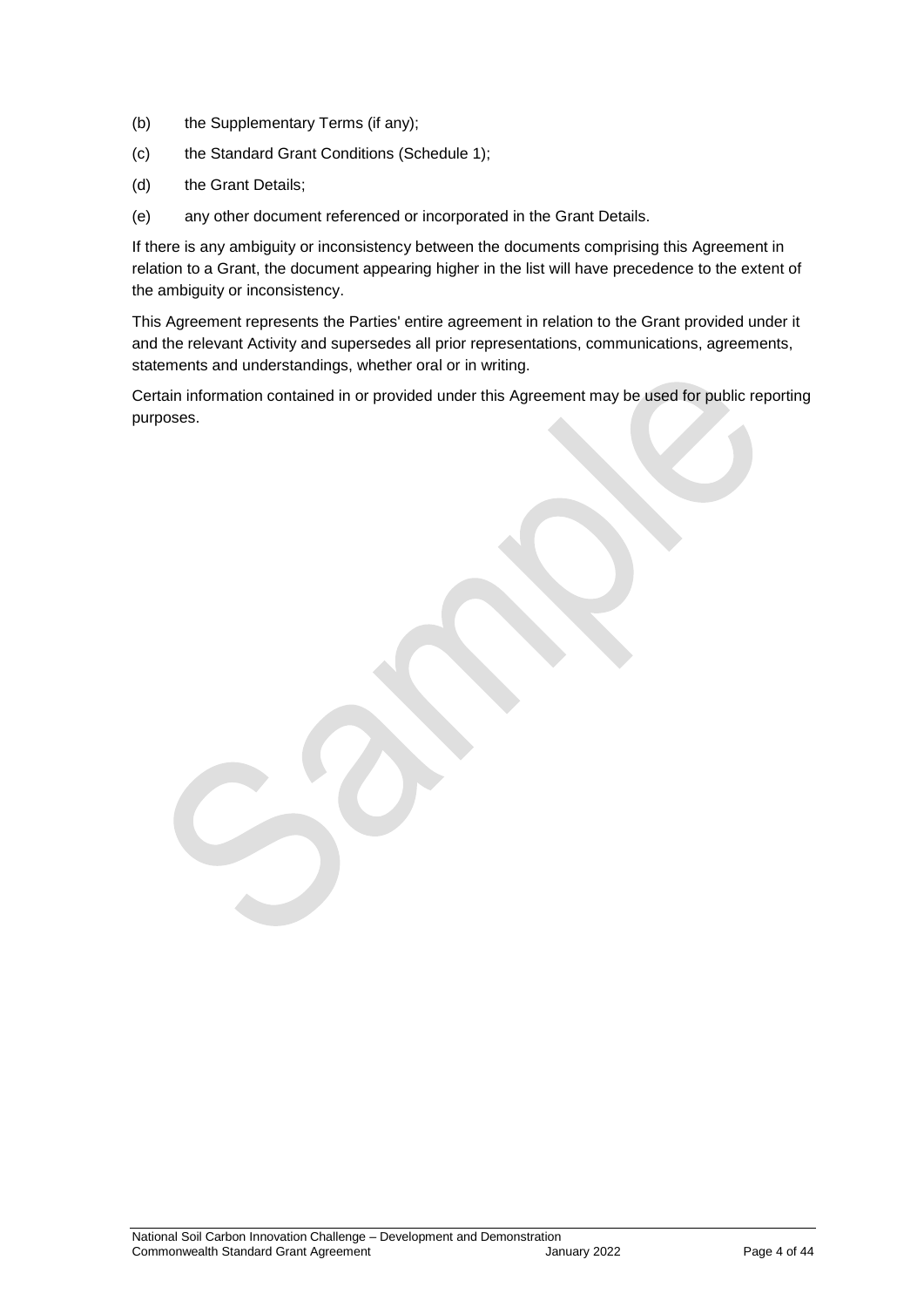## <span id="page-4-0"></span>**Grant Details <grant number>**

## <span id="page-4-1"></span>A. Purpose of the Grant

The Grant is being provided as part of the National Soil Carbon Innovation Challenge – Development and Demonstration Round 1 grant opportunity.

The objectives of the grant opportunity are to:

- fast-track the development and commercial readiness of low-cost and accurate technology solutions to measure and estimate soil carbon stocks, to a standard that could support participation in the Emissions Reduction Fund
- validate and demonstrate the effectiveness of technology solutions under Australian operational environments
- engage and collaborate with landholders to ensure technology solutions can be used in a costeffective way within diverse farm management operations
- leverage co-investment to develop, validate and demonstrate the technology solutions.

The intended outcomes of the grant opportunity are:

- cost-effective and accurate technology solutions that are nearly commercialised or ready for full commercial deployment
- publicly accessible soil organic carbon stock data for long-term public benefit
- increased market interest in and use of low-cost and accurate soil carbon measurement technologies
- collaborative research partnerships between industry entities and research organisations.

#### <span id="page-4-2"></span>B. Activity

The Activity is made up of the Grantee's project and all eligible project activities as specified in these Grant Details.

#### Project title

<project title>

#### Project scope and description

<detailed project description>

#### Project outcomes

<project outcomes>

In undertaking the Activity, the Grantee must comply with the requirements of the grant opportunity guidelines (as in force at the time of application).

The Grantee must notify the Commonwealth about events relating to the project and provide an opportunity for the Minister or their representative to attend.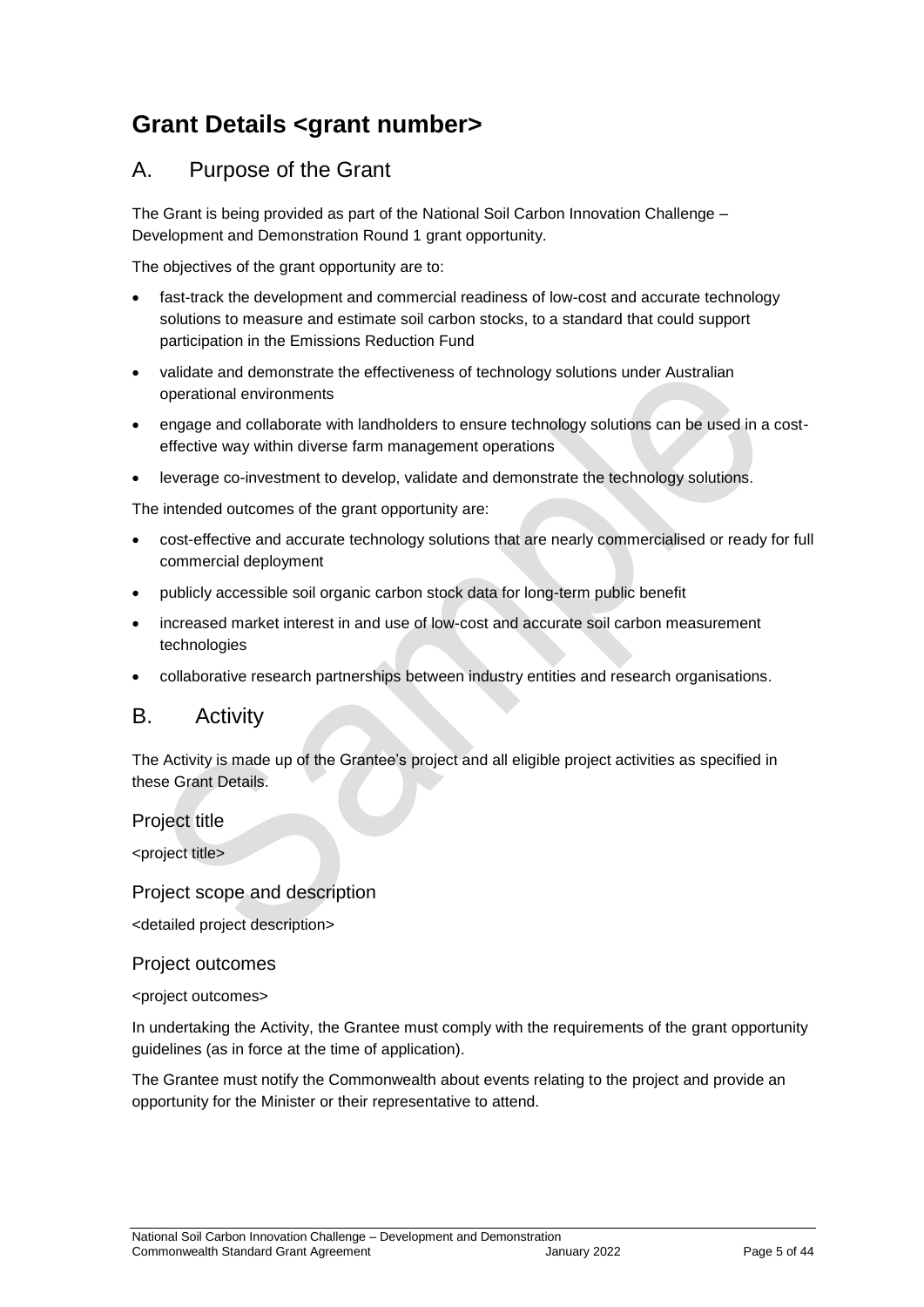## <span id="page-5-0"></span>C. Duration of the Grant

The Activity starts on <project start date> and ends on <project end date>, which is the **Activity Completion Date**.

The Agreement ends on <agreement end date> which is the **Agreement End Date**.

#### Activity Schedule

In undertaking the Activity, the Grantee will meet the following milestones by the due dates.

| Milestone<br>number | Milestone name and description         | Due date                |
|---------------------|----------------------------------------|-------------------------|
| $<$ No $>$          | <milestone name=""></milestone>        | <dd mm="" yyyy=""></dd> |
|                     | <milestone description=""></milestone> |                         |

## <span id="page-5-1"></span>D. Payment of the Grant

The total amount of the Grant is <grant amount> (plus GST if applicable).

The Grant will be provided at up to <grant percentage> per cent of eligible expenditure as defined in the grant opportunity guidelines subject to availability of Program funds.

The Grant will be paid in accordance with clause [ST2.](#page-8-1)

The Grant will be paid according to the following schedule. Payments are subject to satisfactory progress on the project and compliance by the Grantee with its obligations under this Agreement.

| Payment event                  | Payment amount<br>(GST excl)       | Anticipated payment<br>date |
|--------------------------------|------------------------------------|-----------------------------|
| <payment trigger=""></payment> | <insert amount=""></insert>        | <insert date=""></insert>   |
| <payment trigger=""></payment> | <insert amount=""></insert>        | <insert date=""></insert>   |
| Total                          | <total amount="" grant=""></total> |                             |

Invoicing

The Grantee agrees to allow the Commonwealth to issue it with a Recipient Created Tax Invoice (RCTI) for any taxable supplies it makes in relation to the Activity.

## <span id="page-5-2"></span>E. Reporting

The Grantee agrees to provide the following reports to the Commonwealth representative in accordance with the reporting requirements (Schedule 2).

<reporting table>

During the Agreement period, the Commonwealth may ask the Grantee for ad-hoc reports on the project. The Grantee must provide these reports in the timeframes notified by the Commonwealth.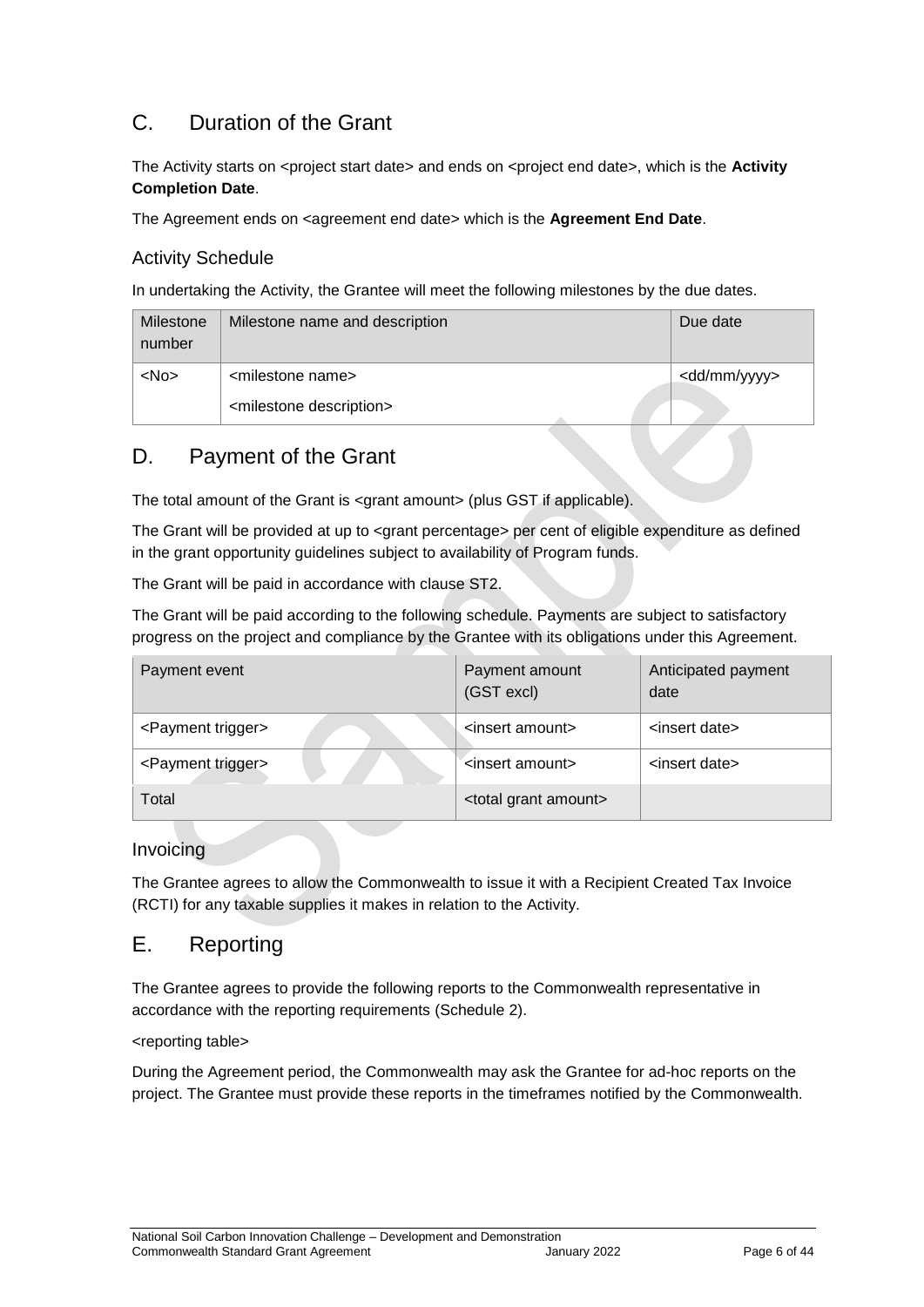## <span id="page-6-0"></span>F. Party representatives and address for notices

#### Grantee's representative and address

| Grantee's representative<br>name | <primary contact="" name=""></primary>     |
|----------------------------------|--------------------------------------------|
| Position                         | <primary contact="" position=""></primary> |
| Address                          | <primary address="" contact=""></primary>  |
| Business hours telephone         | <phone number=""></phone>                  |
| <b>Mobile</b>                    | <mobile phone=""></mobile>                 |
| Email                            | <email address=""></email>                 |

#### Commonwealth representative and address

| Name of representative   | <csm name=""></csm>                     |
|--------------------------|-----------------------------------------|
| Position                 | <csm position=""></csm>                 |
| Postal address           | GPO Box 2013                            |
|                          | CANBERRA ACT 2601                       |
| Physical address         | <csm address="" physical=""></csm>      |
|                          | If blank                                |
|                          | 10 Binara Street                        |
|                          | CANBERRA ACT 2600                       |
| Business hours telephone | <csm phone=""></csm>                    |
| Email                    | <program address="" email=""></program> |

The Parties' representatives will be responsible for liaison and the day-to-day management of the Grant, as well as accepting and issuing any written notices in relation to the Grant.

## <span id="page-6-1"></span>G. Activity Material

#### **Required Data**

In addition to any other Activity Material, the Grantee must provide to the Commonwealth the following data (**Required Data**):

- (a) soil organic carbon stock measurements at a particular location, as determined by the Commonwealth and notified to the Grantee from time to time
- (b) copies of submission request form for submission of soil specimens to the CSIRO National Soil Archive

in accordance with the following terms:

1. The Grantee must, in the format and at the times specified by the Commonwealth from time to time, and in any case at the same time it is required to provide any Reporting Material: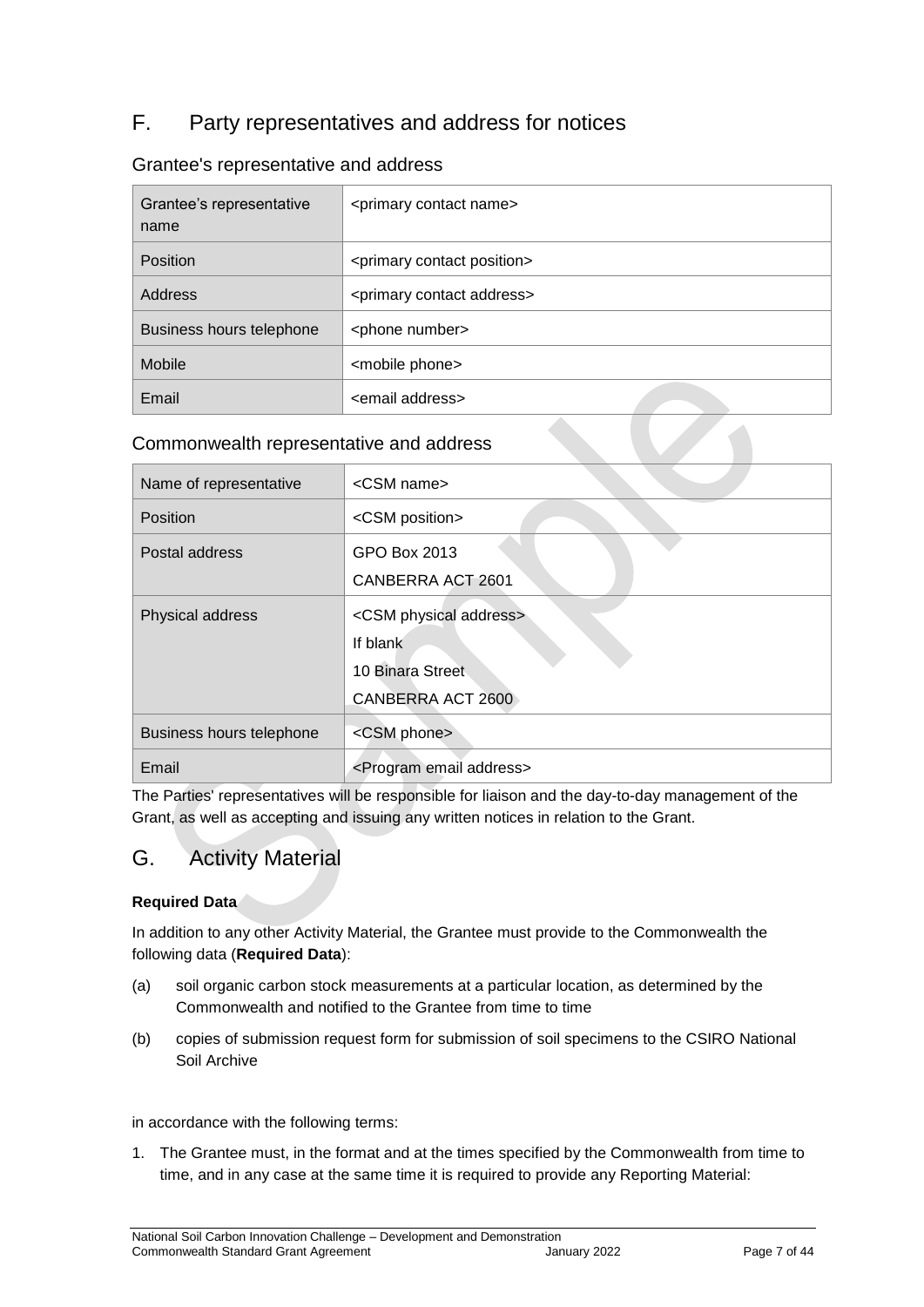- (a) provide the Required Data to the Commonwealth; and
- (b) provide sufficient information on how the Required Data was derived and the methods, standards, and procedures followed and used.
- 2. The Grantee must also ensure that the Required Data that is provided is compliant with the relevant Australian standards and guidelines and supplied following the FAIR (findable, accessible, interoperable and reusable) data principles and any other standard the Commonwealth may advise as being applicable to the Required Data.
- 3. In addition to the licence granted to the Commonwealth under ST 3.2 of this Agreement in respect of Activity Material, to the extent that any Intellectual Property Rights subsist in the Required Data:
	- (a) the Grantee will retain ownership of those rights; and
	- (b) the Grantee must grant, and by executing this Agreement does grant, to the Commonwealth, and to any other potential user of the Required Data, an irrevocable, worldwide licence (including a right to sublicense) to use, publish, modify, access, communicate, exploit and commercialise the Required Data for any purpose.
- 4. For clarity, the Grantee agrees that the Commonwealth may provide the Required Data to any subcontractor or nominee to host on, and provide access to, the Required Data through the Australian Soil Resource Information System (**ASRIS**) or any other system that may be notified by the Commonwealth to the Grantee from time to time.

#### **Data Collection and Use Agreement**

- 5. The Grantee must enter into a Data Collection and Use Agreement with each landowner on whose property any part of the Activity is to be performed.
- 6. The Grantee may amend the form of the Data Collection and Use Agreement but the terms must be materially the same as those contained in the template agreement provided by the Commonwealth, unless otherwise approved in writing by the Commonwealth.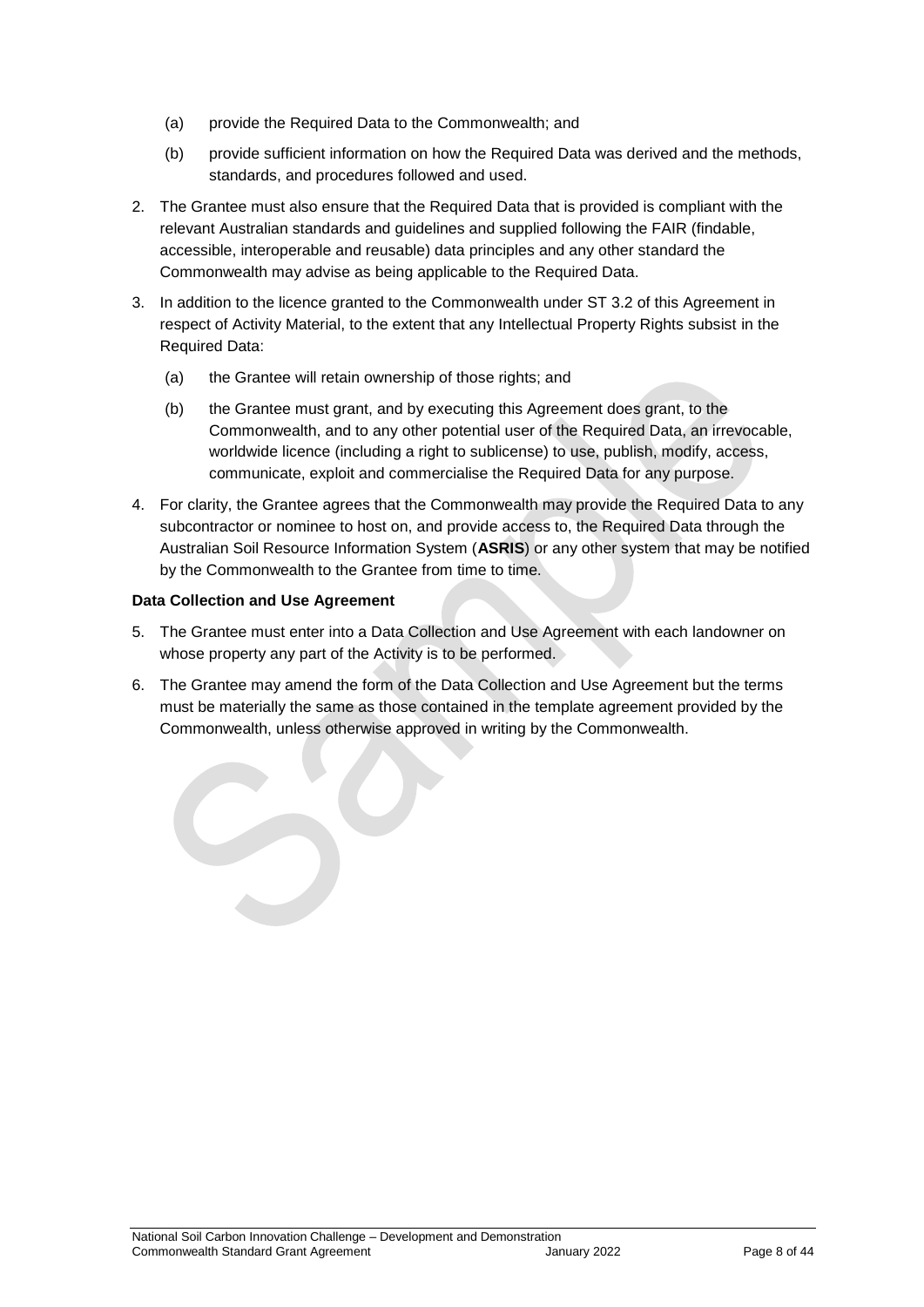## <span id="page-8-0"></span>**Supplementary Terms**

## ST1. Other Contributions

ST1.1 In this Agreement, Other Contributions means the financial or in-kind contributions other than the Grant set out in the following table:

| Contributor                                                                       | Nature of Contribution                                                                                    | Amount (GST<br>exclusive)                       | Timing                                                                                          |
|-----------------------------------------------------------------------------------|-----------------------------------------------------------------------------------------------------------|-------------------------------------------------|-------------------------------------------------------------------------------------------------|
| Grantee                                                                           | < insert description of contribution,<br>e.g., cash, access to equipment,<br>secondment of personnel etc> | \$ <insert amount=""></insert>                  | <project date="" end=""></project>                                                              |
| <name of="" third<br="">party providing<br/>the Other<br/>Contribution&gt;</name> | insert description of contribution,<br>e.g., cash, access to equipment,<br>secondment of personnel etc>   | \$ <insert amount=""></insert>                  | <insert date="" or<br="">Milestone to which<br/>the Other<br/>Contribution relates&gt;</insert> |
| Total                                                                             |                                                                                                           | \$ <total other<br="">contributions&gt;</total> |                                                                                                 |

ST1.2 The Grantee agrees to provide, or to ensure the provision of, the Other Contributions and to use them to undertake the Activity. If the Other Contributions are not provided in accordance with this clause, then the Commonwealth may:

- (a) suspend payment of the Grant until the Other Contributions are provided; or
- (b) terminate this Agreement in accordance with clause 19 of this Agreement.

## <span id="page-8-1"></span>ST2. Activity Budget

ST2.1 In this Agreement, Appropriation means money drawn from the Consolidated Revenue Fund.

ST2.2 The Grantee agrees to use the Grant and any Other Contributions and undertake the Activity consistently with the Activity Budget in the following table:

#### <budget table>

Figures in the above table are GST inclusive amounts less GST credits that can be claimed in relation to the expenditure.

ST2.3 Subject to sufficient appropriation being available, the Grant will be paid up to the Annual Capped Amounts over the financial years specified in the following table.

#### **Annual Capped Amounts**

| Financial year                                     | Annual capped amount (GST excl)       |
|----------------------------------------------------|---------------------------------------|
| <lnsert financial="" year:="" yyyy-yy=""></lnsert> | \$ <amount></amount>                  |
| <lnsert financial="" year:="" yyyy-yy=""></lnsert> | \$ <amount></amount>                  |
| <lnsert financial="" year:="" yyyy-yy=""></lnsert> | \$ <amount></amount>                  |
| <lnsert financial="" year:="" yyyy-yy=""></lnsert> | \$ <amount></amount>                  |
| Total                                              | \$ <total amount="" grant=""></total> |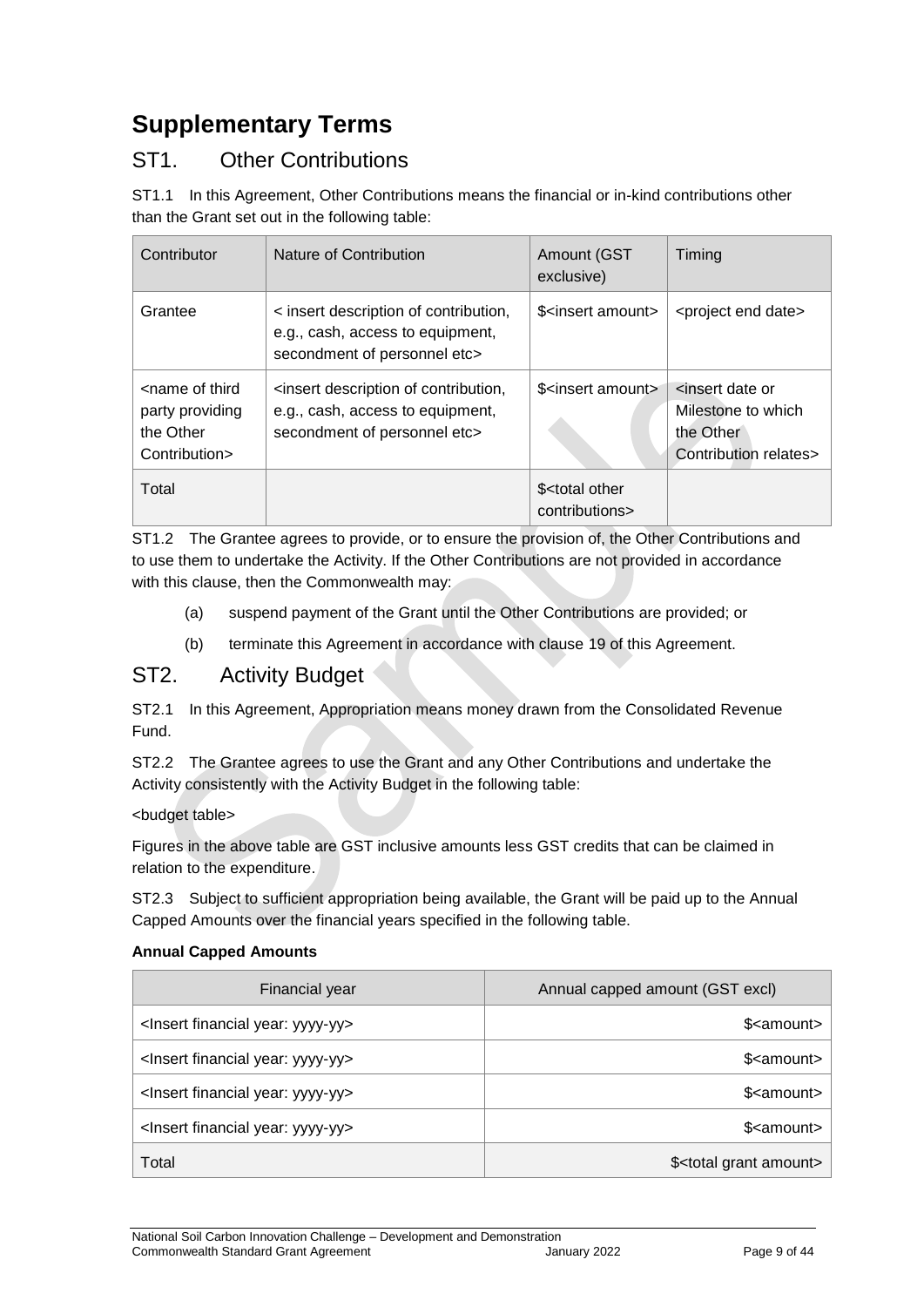ST2.4 The Commonwealth is not required to make a payment if it would result in the amount paid in a financial year exceeding the Annual Capped Amount for that financial year specified in the table under clause ST2.3.

ST2.5 In accordance with the Activity Budget under clause ST2.2, the Annual Capped Amounts may not be exceeded unless the Commonwealth specifically approves an increase of that amount under clause ST2.8.

ST2.6 Subject to this clause, the Grantee may reallocate expenditure in respect of categories of expenditure in the Activity Budget, provided it does not materially change the Activity, any Milestone(s) set out in this Agreement, or cause the Grantee to be in breach of any of its obligations under this Agreement.

ST2.7 The Grantee must give the Commonwealth:

- (a) by 1 February each financial year; or
- (b) at any time the Grantee wishes to request a variation to any one or more of the Annual Capped Amounts; or
- (c) if otherwise requested by the Commonwealth,

a revised Activity Budget in a form acceptable to the Commonwealth. The revised Activity Budget must clearly identify any proposed changes, including of any proposed changes to the Annual Capped Amounts, and explain the reasons for the proposed changes.

ST2.8 The Commonwealth may, at its discretion, approve or reject a revised Activity Budget provided under clause ST2.7 and/or any proposed changes to the Annual Capped Amounts. The Commonwealth's approval may be granted subject to conditions.

ST2.9 If a revised Activity Budget and any proposed changes to the Annual Capped Amounts are approved by the Commonwealth, then it will become the Activity Budget and, if relevant, the Annual Capped Amounts will be adjusted accordingly.

## ST3. Intellectual property in Activity Material

ST3.1 The Grantee agrees, on request from the Commonwealth, to provide the Commonwealth with a copy of any Activity Material in the format reasonably requested by the Commonwealth.

ST3.2 The Grantee agrees to provide the Commonwealth a permanent, non-exclusive, irrevocable, royalty-free licence (including a right to sub licence) to use, modify, communicate, reproduce, publish, and adapt the Activity Material as specified in the Grant Details for Commonwealth Purposes.

ST3.3 The Grantee warrants that the provision and use of Activity Material in accordance with the Agreement (and the use of specified Activity Material in accordance with ST3.2) will not infringe any third party's Intellectual Property Rights.

ST3.4 The Grantee will obtain written moral rights consents (other than in relation to acts of false attribution) from all authors of Reporting Material, and any Activity Material specified in the Grant Details, to the use of that Material by the Commonwealth in accordance with this Agreement, prior to that Material being provided to the Commonwealth.

## ST4. Access/monitoring/inspection

ST4.1 The Grantee agrees to give the Commonwealth, or any persons authorised in writing by the Commonwealth: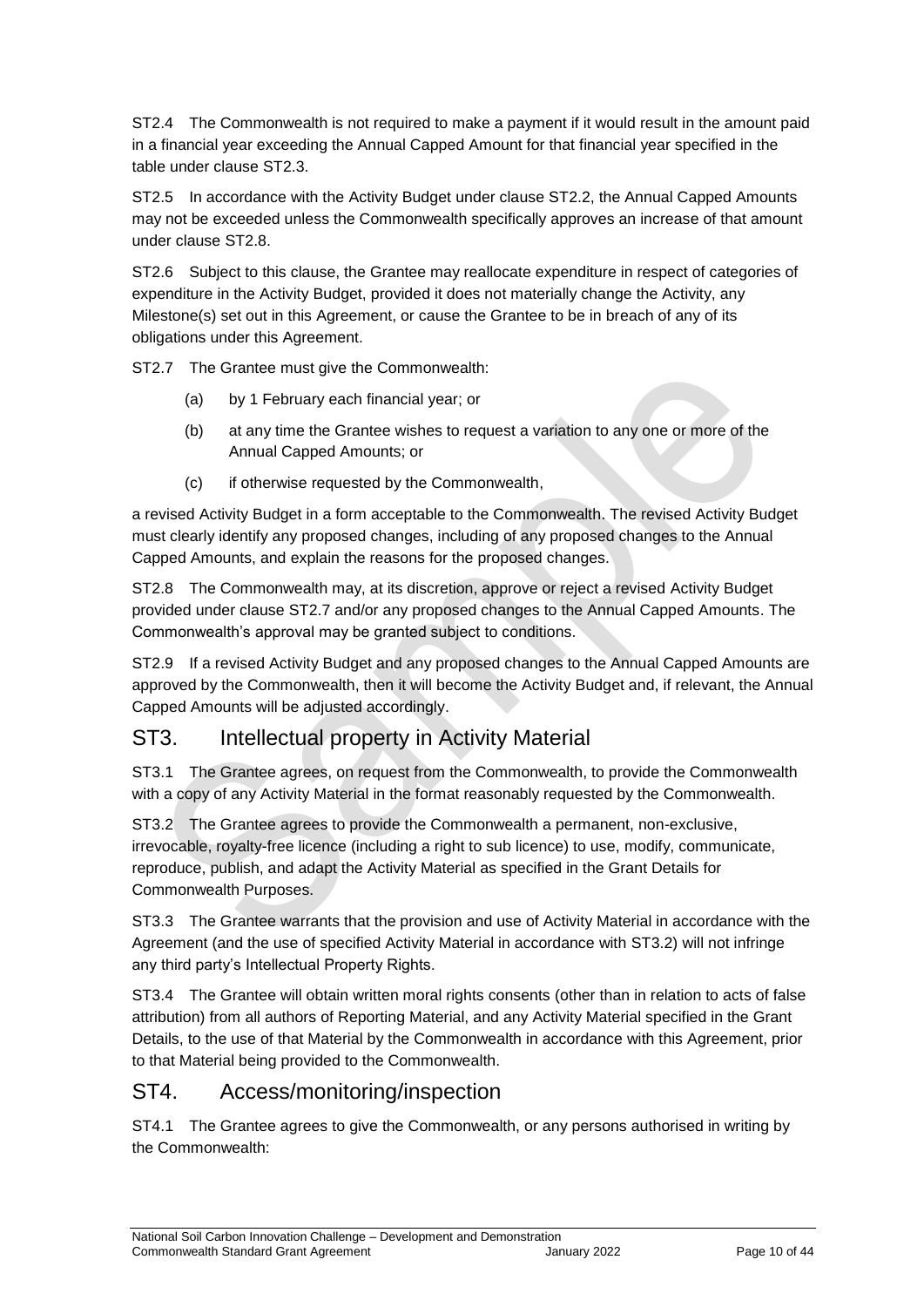- (a) access to premises where the Activity is being performed and/or where Material relating to the Activity is kept within the time period specified in a Commonwealth notice; and
- (b) permission to inspect and take copies of any Material relevant to the Activity.

ST4.2 The Auditor-General and any Information Officer under the *Australian Information Commissioner Act 2010* (Cth) (including their delegates) are persons authorised for the purposes of clause ST4.1.

ST4.3 This clause ST4 does not detract from the statutory powers of the Auditor-General or an Information Officer (including their delegates).

## ST5. Equipment and Assets

ST5.1 In this Agreement

**Asset** means any item of property purchased, leased, created or otherwise brought into existence wholly, or in part, with the use of the Grant, excluding Activity Material and Intellectual Property Rights.

ST5.2 The Grantee agrees to obtain the Commonwealth's prior written approval to use the Grant to purchase any item of equipment or Asset for more than \$10,000 (including GST), apart from those listed in the Activity Budget and/or detailed below:

<Equipment and Assets table>

ST5.3 Unless otherwise agreed in writing by the Commonwealth, the Grantee must ensure that it owns any equipment or asset acquired with the Grant.

ST5.4 Unless to the extent the Commonwealth agrees otherwise in writing, the Grantee agrees to use the Asset for the purpose of the Activity. The Commonwealth may give its agreement subject to conditions and the Grantee must comply with any such conditions.

ST5.5 The Grantee agrees to maintain a register of all Assets with a value of \$10,000 (including GST) or more at the time of the Asset's purchase, lease, creating or bringing into existence in the form specified below and to provide the register to the Commonwealth upon request.

| Item number | Description                              | Total cost (including GST)              |
|-------------|------------------------------------------|-----------------------------------------|
| Reference   | Description of the equipment or<br>asset | Total cost of the equipment<br>or asset |

ST5.6 On expiration or termination of the Agreement, the Grantee agrees to transfer any Asset to the Commonwealth or a third party nominated by the Commonwealth or otherwise deal with the Asset as directed by the Commonwealth.

## ST6. Specified Personnel

Not applicable

## ST7. Relevant qualifications, licences, permits, approvals or skills

Not applicable

## ST8. Vulnerable Persons

Not applicable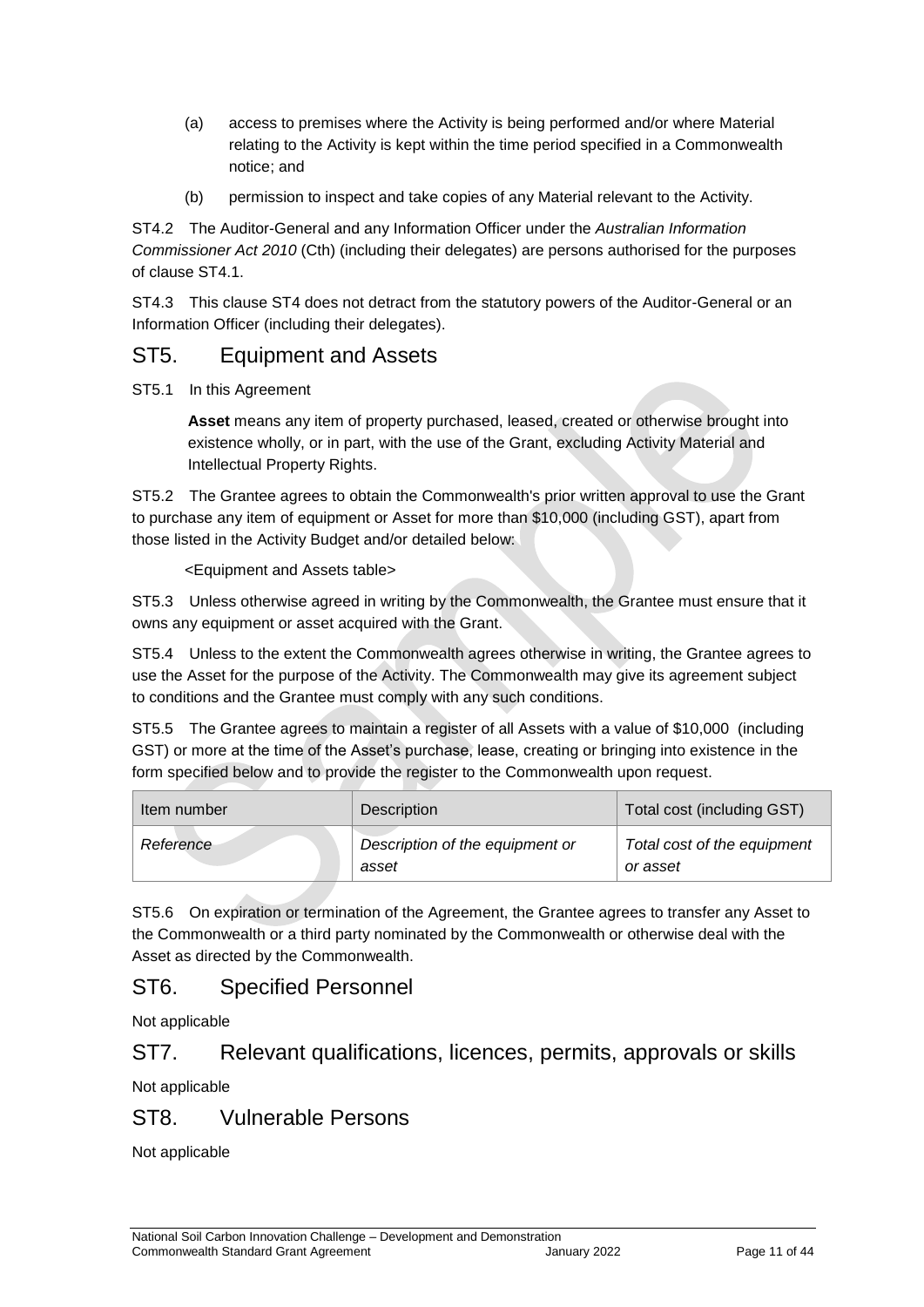## ST9. Child safety

Not applicable

## ST10. Commonwealth Material, facilities and assistance

Not applicable

### ST11 .Jurisdiction

ST11.1 This Agreement is governed by the law of the Australian Capital Territory.

### ST12. Grantee trustee of trust (if applicable)

ST12.1 In this Agreement, **Trust** means the trust specified in the Parties to the Agreement section of this Agreement.

ST12.2 The Grantee warrants that:

- (a) it is the sole trustee of the Trust; and
- (b) it has full and valid power and authority to enter into this Agreement and perform the obligations under it on behalf of the Trust; and
- (c) it has entered into this Agreement for the proper administration of the Trust; and
- (d) all necessary resolutions, consents, approvals and procedures have been obtained or duly satisfied to enter into this Agreement and perform the obligations under it; and
- (e) it has the right to be indemnified out of the assets of the Trust for all liabilities incurred by it under this Agreement.

#### ST13. Fraud

ST13.1 In this Agreement, Fraud means dishonestly obtaining a benefit, or causing a loss, by deception or other means, and includes alleged, attempted, suspected or detected fraud.

ST13.2 The Grantee must ensure its personnel and subcontractors do not engage in any Fraud in relation to the Activity.

ST13.3 If the Grantee becomes aware of:

- (a) any Fraud in relation to the performance of the Activity; or
- (b) any other Fraud that has had or may have an effect on the performance of the Activity;

then it must within 5 business days report the matter to the Commonwealth and all appropriate law enforcement and regulatory agencies.

ST13.4 The Grantee must, at its own cost, investigate any Fraud referred to in clause ST13.3 in accordance with the Australian Government Investigations Standards available at [www.ag.gov.au.](http://www.ag.gov.au/)

ST13.5 The Commonwealth may, at its discretion, investigate any Fraud in relation to the Activity. The Grantee agrees to co-operate and provide all reasonable assistance at its own cost with any such investigation.

ST13.6 This clause survives the termination or expiry of the Agreement.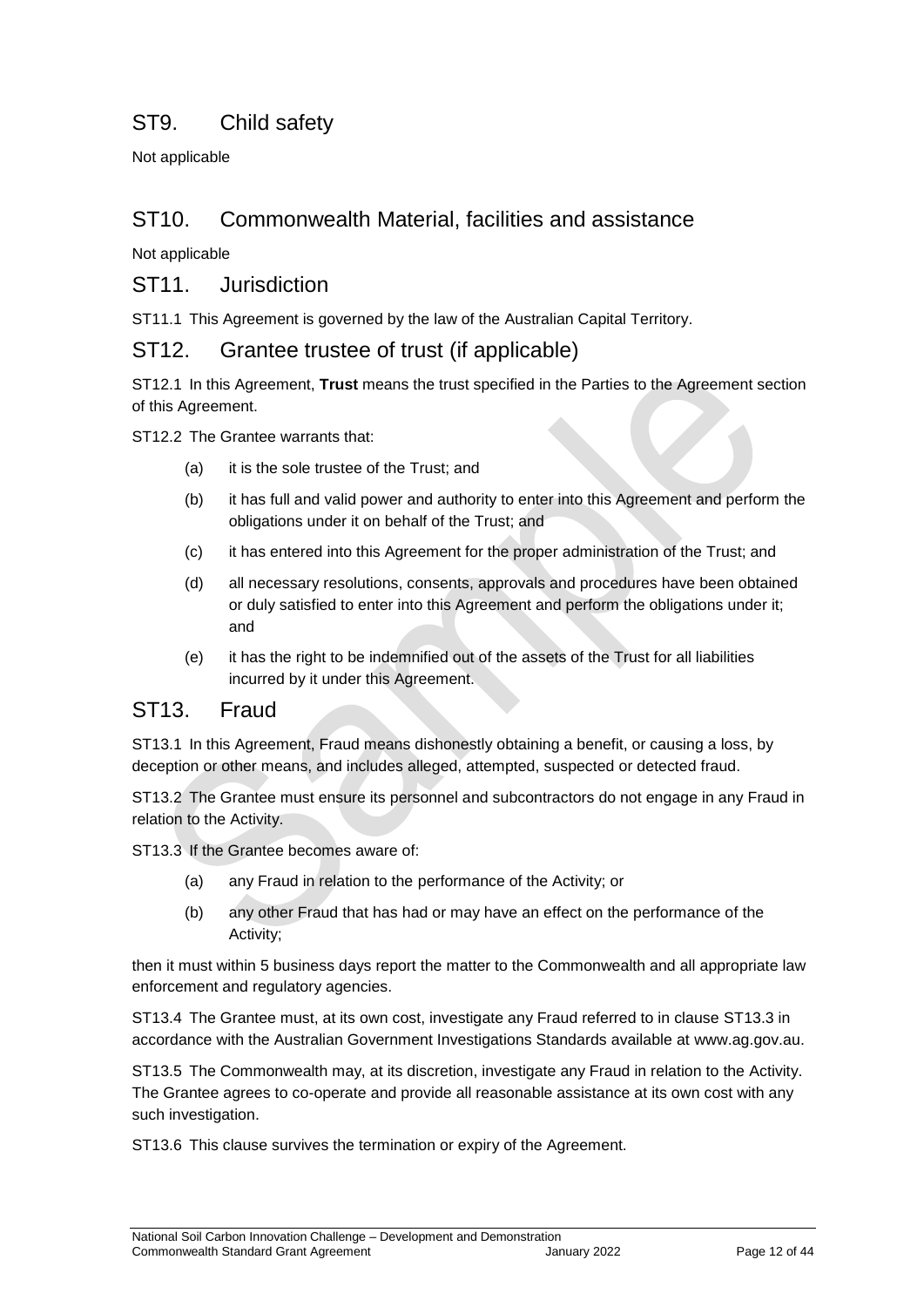## ST14. Prohibited dealings

#### ST14.1 In this Agreement

| Listed<br><b>Terrorist</b><br>Organisation                                                     | means an organisation listed as a terrorist organisation pursuant to Division 102 of<br>the Criminal Code Act 1995 (Cth). This list is available at:<br>https://www.nationalsecurity.gov.au/Listedterroristorganisations/Pages/default.aspx;                                                                                                              |
|------------------------------------------------------------------------------------------------|-----------------------------------------------------------------------------------------------------------------------------------------------------------------------------------------------------------------------------------------------------------------------------------------------------------------------------------------------------------|
| List                                                                                           | <b>Consolidated</b> means the list of all individuals and entities subject to targeted financial sanctions<br>pursuant to the Charter of the United Nations Act 1945 (Cth) and the Autonomous<br>Sanctions Act 2011 (Cth). This list is available at:<br>https://dfat.gov.au/international-relations/security/sanctions/Pages/consolidated-<br>list.aspx; |
| <b>World Bank</b><br><b>Listing of</b><br>Ineligible<br><b>Firms and</b><br><b>Individuals</b> | means the list of firms and individuals ineligible to be awarded a World Bank-<br>financed contract. This list is available at:<br>https://www.worldbank.org/en/projects-operations/procurement/debarred-firms                                                                                                                                            |

ST14.2 The Grantee agrees to take all reasonable steps to ensure that all individuals or entities involved in carrying out the Activity, including the Grantee itself and its officers, employees, contractors and agents:

- (a) are not directly or indirectly engaged in preparing, planning, assisting in or the doing of a terrorist act;
- (b) are not, and do not become a Listed Terrorist Organisation;
- (c) are not, and do not become listed on the Consolidated List;
- (d) are not, and to do not become listed on the World Bank Listing of Ineligible Firms and Individuals;
- (e) are not owned or controlled by any individual or entity mentioned in the lists referred to in ST14.2 (b) to (d); and
- (f) do not provide direct or indirect support, resources or assets (including any Commonwealth funding) to any individual or entity associated with terrorism or mentioned in the lists referred to in ST14.2 (b) to (d).

ST14.3 The Grantee agrees to inform the Commonwealth immediately if the Grantee discovers that the Grantee itself or any of its officers, employees, contractors or agents or any other individual or entity involved in carrying out the Activity may have contravened this clause ST14.

## ST15. Anti-corruption

ST15.1 In this Agreement:

**Illegal or Corrupt Practice** means directly or indirectly:

- (a) making or causing to be made, any offer, gift, payment, consideration or benefit of any kind to any party, or
- (b) receiving or seeking to receive, any offer, gift, payment, consideration or benefit of any kind from any party, as an inducement or reward in relation to the performance of the Activity, which would or could be construed as an illegal or corrupt practice;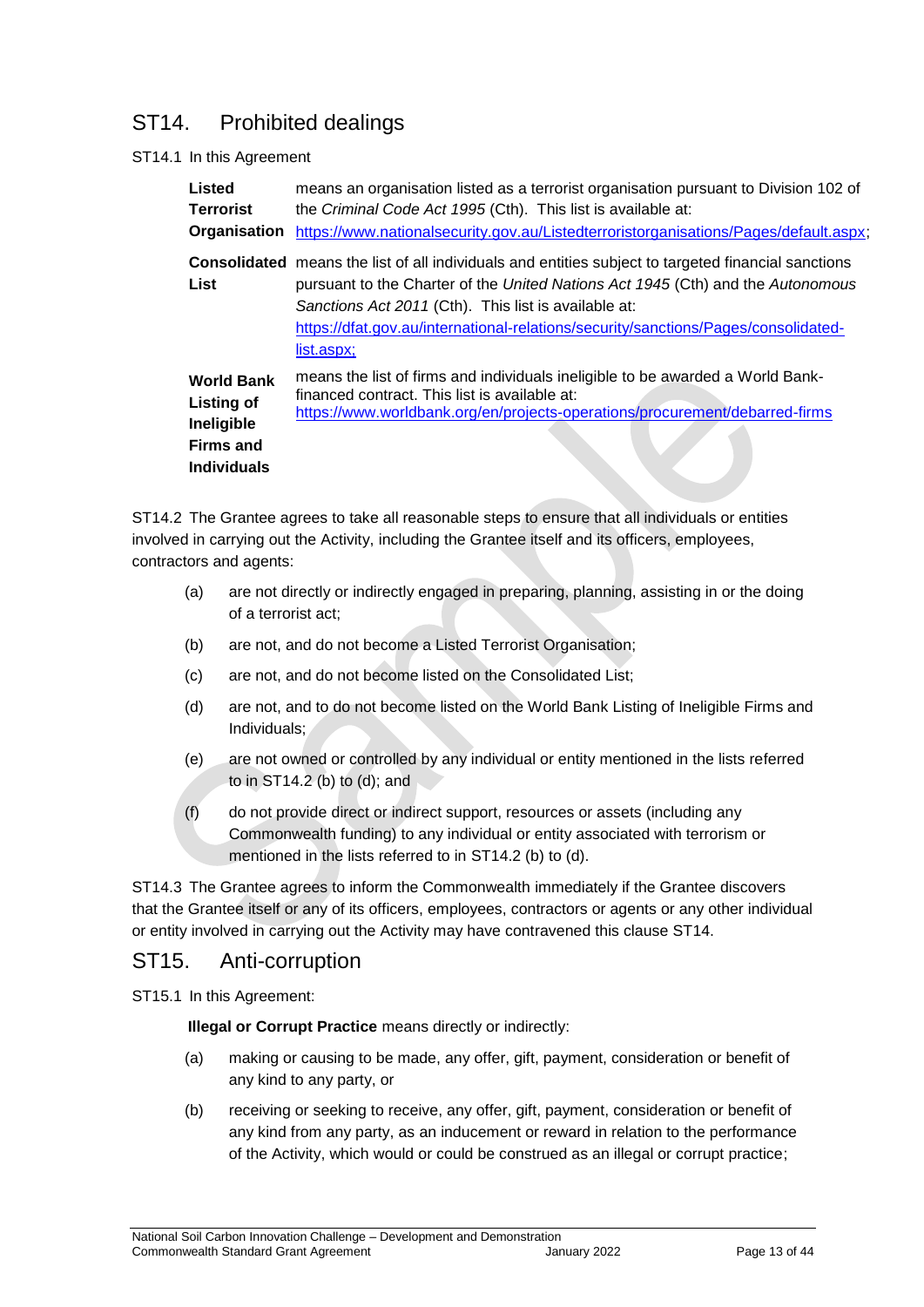ST15.2 The Grantee warrants that the Grantee, its officers, employees, contractors, agents and any other individual or entity involved in carrying out the Activity have not, engaged in an Illegal or Corrupt Practice.

ST15.3 The Grantee agrees not to, and to take all reasonable steps to ensure that its officers, employees, contractors, agents and any other individual or entity involved in carrying out the Activity do not:

- (a) engage in an Illegal or Corrupt Practice; or
- (b) engage in any practice that could constitute the offence of bribing a foreign public official contained in section 70.2 of the Criminal Code Act 1995 (Cth).

ST15.4 The Grantee agrees to inform the Commonwealth within five business days if the Grantee becomes aware of any activity as described in ST15.3 in relation to the performance of the Activity.

## ST16. Step‐in rights

Not applicable

## ST17. Grant administrator

Not applicable

## ST18. Management Adviser

Not applicable

## ST19. Indemnities

ST19.1 The Grantee indemnifies the Commonwealth, its officers, employees and contractors against any claim, loss or damage arising in connection with the Activity.

ST19.2 The Grantee's obligation to indemnify the Commonwealth will reduce proportionally to the extent any act or omission involving fault on the part of the Commonwealth contributed to the claim, loss or damage.

## ST20. Compliance with Legislation and policies

ST20.1 In this Agreement:

**Legislation** means a provision of a statute or subordinate legislation of the Commonwealth, or of a State, Territory or local authority.

ST20.2 The Grantee agrees to comply with all Legislation applicable to its performance of this Agreement.

ST20.3 The Grantee agrees, in carrying out its obligations under this Agreement, to comply with any of the Commonwealth's policies as notified, referred or made available by the Commonwealth to the Grantee (including by reference to an internet site).

ST20.4 In carrying out the Activity, the Grantee must comply with the following applicable policies/laws:

<compliance with legislation>

(b) All State, Territory or Commonwealth law relating to the employment or engagement of people who work or volunteer with children in relation to the Activity including mandatory reporting and working with children checks however described and, if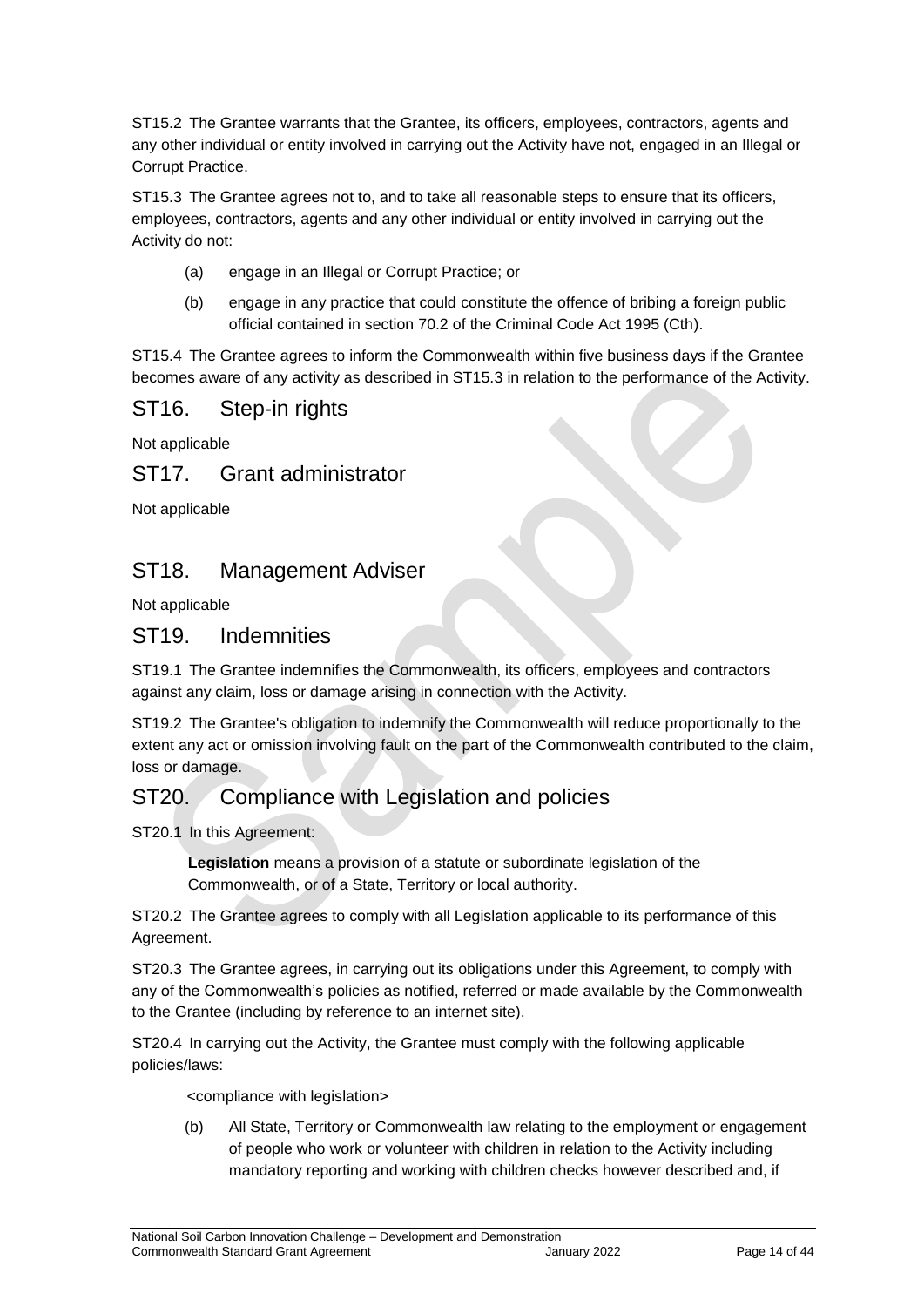requested, provide the Commonwealth, at the Grantee's cost, with an annual statement of compliance with these requirements in such form as may be specified by the Commonwealth

- (c) [Australian Code for the Responsible Conduct of Research 2018](file:///C:/Users/ilambiris/AppData/Local/Microsoft/Windows/INetCache/IE/R78HAWX7/the-australian-code-for-the-responsible-conduct-of-research-2018.pdf)
- (d) Commonwealth State/Territory laws applicable including:
- environmental protection
- management of wildlife and listed threatened species
- agricultural and veterinary chemicals use, including the AgVet Codes
- biosecurity, to prevent the spread of weeds, pests and diseases
- animal care and protection, including the ethical treatment of and prevention of cruelty to animals.

## ST21. Work health and safety

ST21.1 The Grantee agrees to ensure that it complies at all times with all applicable work health and safety legislative and regulatory requirements and any additional work health and safety requirements set out in the Grant Details.

ST21.2 If requested by the Commonwealth, the Grantee agrees to provide copies of its work health and safety management plans and processes and such other details of the arrangements it has in place to meet the requirements referred to in clause ST21.1.

ST21.3 When using the Commonwealth's premises or facilities, the Grantee agrees to comply with all reasonable directions and procedures relating to work health and safety and security in effect at those premises or facilities, as notified by the Commonwealth or as might reasonably be inferred from the use to which the premises or facilities are being put.

## ST22. Transition.

Not applicable

## ST23. Corporate Governance

ST23.1 In this Agreement:

**Constitution** means (depending on the context):

- (a) a company's, body corporate's or incorporated association's constitution, or equivalent documents, which (where relevant) includes rules and any amendments that are part of the constitution;
- (b) in relation to any other kind of body:
	- (i) the body's charter or memorandum; or
	- (ii) any instrument or law constituting or defining the constitution of the body or governing the activities of the body or its members.

ST23.2 The Grantee warrants that nothing in its constitution conflicts with its obligations under this Agreement.

ST23.3 The Grantee agrees to provide a copy of its constitution to the Commonwealth upon request and inform the Commonwealth whenever there is a change in the Grantee's constitution, structure or management.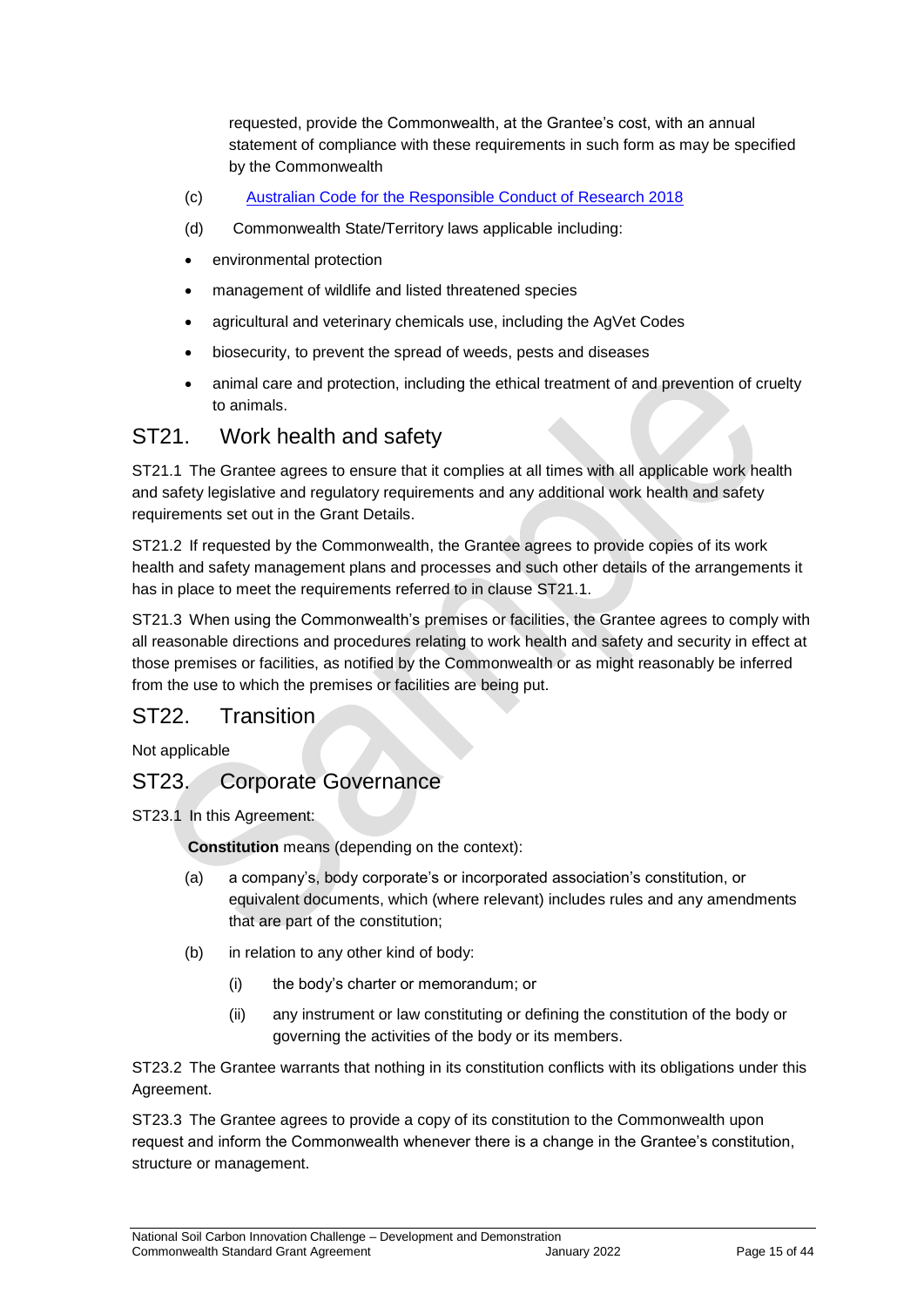## ST24. Counterparts

ST24.1 This Agreement may be executed in any number of counterparts. All counterparts, taken together, constitute one instrument. A Party may execute this Agreement by signing any counterpart.

## ST25. Secret and Sacred Indigenous Material

Not applicable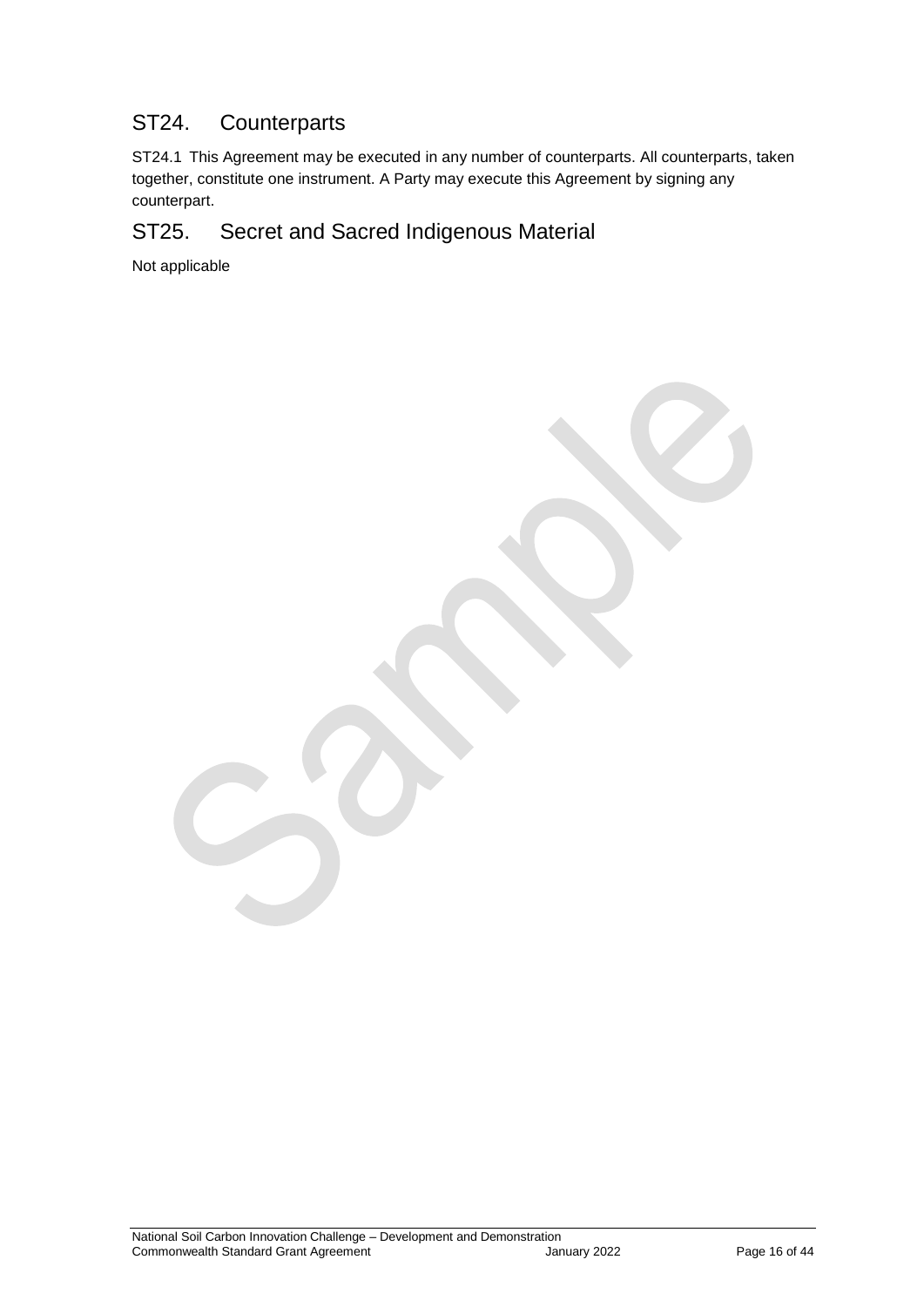## <span id="page-16-0"></span>**Schedule 1: Commonwealth Standard Grant Conditions**

## 1. Undertaking the Activity

1.1 The Grantee agrees to undertake the Activity for the purpose of the Grant in accordance with this Agreement.

1.2 The Grantee is fully responsible for the Activity and for ensuring the performance of all its obligations under this Agreement in accordance with all relevant laws. The Grantee will not be relieved of that responsibility because of:

- (a) the grant or withholding of any approval or the exercise or non‐exercise of any right by the Commonwealth; or
- (b) any payment to, or withholding of any payment from, the Grantee under this Agreement.

## 2. Payment of the Grant

2.1 The Commonwealth agrees to pay the Grant to the Grantee in accordance with the Grant Details.

2.2 Notwithstanding any other provision of this Agreement, the Commonwealth may by notice withhold payment of any amount of the Grant and/or take any other action specified in the Supplementary Terms if it reasonably believes that:

- (a) the Grantee has not complied with this Agreement;
- (b) the Grantee is unlikely to be able to perform the Activity or manage the Grant in accordance with this Agreement; or
- (c) there is a serious concern relating to this Agreement that requires investigation.

2.3 A notice under clause 2.2 will contain the reasons any action taken under clause 2.2 and, where relevant, the steps the Grantee can take to address those reasons.

2.4 The Commonwealth will only be obliged to pay the withheld amount once the Grantee has addressed the reasons contained in a notice under clause 2.2 to the Commonwealth's reasonable satisfaction.

## 3. Acknowledgements

3.1 The Grantee agrees not to make any public announcement, including by social media, in connection with the awarding of the Grant without the Commonwealth's prior written approval.

3.2 The Grantee agrees to acknowledge the Commonwealth's support in all Material, publications and promotional and advertising materials published in connection with this Agreement. The Commonwealth may notify the Grantee of the form of acknowledgement that the Grantee is to use.

#### 4. Notices

4.1 Each Party agrees to promptly notify the other Party of anything reasonably likely to adversely affect the undertaking of the Activity, management of the Grant or its performance of any of its other requirements under this Agreement.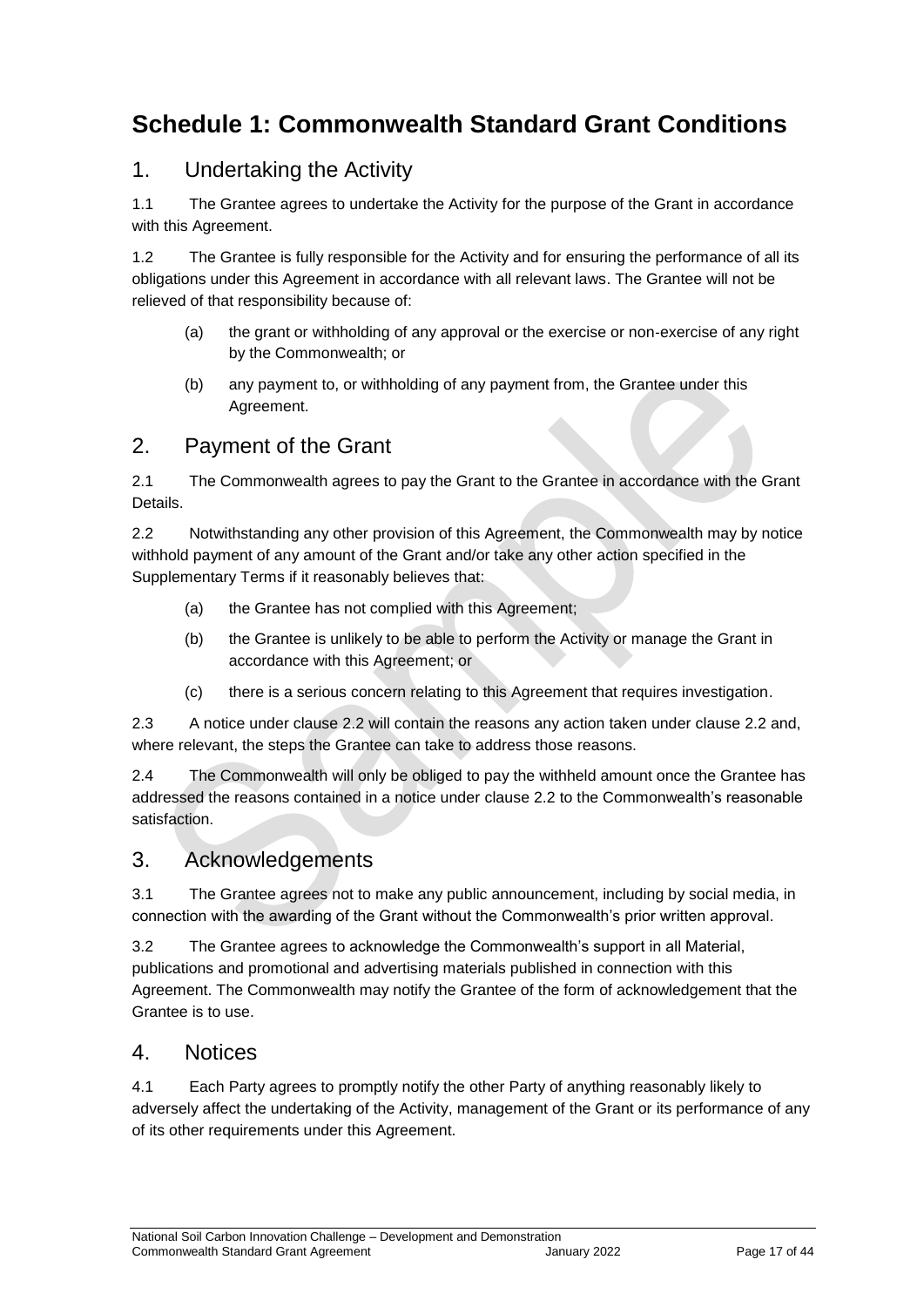4.2 A notice given by a Party under this Agreement must be in writing and addressed to the other Party's representative as set out in the Grant Details or as most recently updated by notice given in accordance with this clause.

## 5. Relationship between the Parties

5.1 A Party is not by virtue of this Agreement the employee, agent or partner of the other Party and is not authorised to bind or represent the other Party.

## 6. Subcontracting

6.1 The Grantee is responsible for the performance of its obligations under this Agreement, including in relation to any tasks undertaken by subcontractors.

6.2 The Grantee agrees to make available to the Commonwealth the details of any of its subcontractors engaged to perform any tasks in relation to this Agreement upon request.

## 7. Conflict of interest

7.1 Other than those which have already been disclosed to the Commonwealth, the Grantee warrants that, to the best of its knowledge, at the date of this Agreement, neither it nor its officers have any actual, perceived or potential conflicts of interest in relation to the Activity.

7.2 If during the term of the Agreement, any actual, perceived or potential conflict arises or there is any material change to a previously disclosed conflict of interest, the Grantee agrees to:

- (a) notify the Commonwealth promptly and make full disclosure of all relevant information relating to the conflict; and
- (b) take any steps the Commonwealth reasonably requires to resolve or otherwise deal with that conflict.

## 8. Variation, assignment and waiver

8.1 This Agreement may be varied in writing only, signed by both Parties.

8.2 The Grantee cannot assign its obligations, and agrees not to assign its rights, under this Agreement without the Commonwealth's prior approval.

8.3 The Grantee agrees not to enter into negotiations with any other person for the purposes of entering into an arrangement that will require novation of, or involve any assignment of rights under, this Agreement without first consulting the Commonwealth.

8.4 A waiver by a Party of any of its rights under this Agreement is only effective if it is in a signed written notice to the other Party and then only to the extent specified in that notice.

## 9. Taxes, duties and government charges

9.1 The Grantee agrees to pay all taxes, duties and government charges imposed or levied in Australia or overseas in connection with the performance of this Agreement, except as provided by this Agreement.

9.2 If Goods and Services Tax (GST) is payable by a supplier on any supply made under this Agreement, the recipient of the supply will pay to the supplier an amount equal to the GST payable on the supply, in addition to and at the same time that the consideration for the supply is to be provided under this Agreement.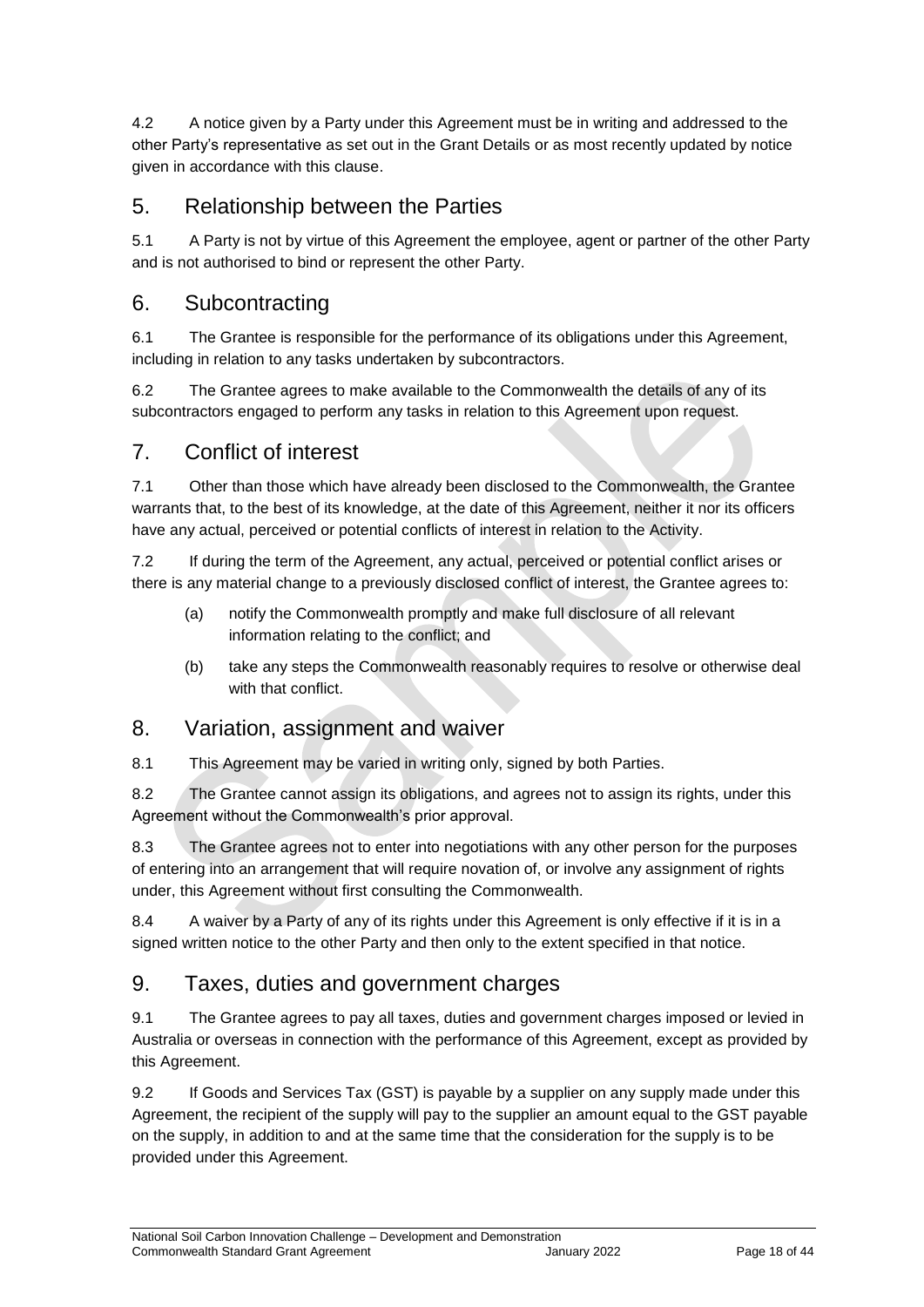- 9.3 The Parties acknowledge and agree that they each:
	- (a) are registered for GST purposes;
	- (b) have quoted their Australian Business Number to the other; and
	- (c) must notify the other of any changes to the matters covered by this clause.

9.4 The Grantee agrees that the Commonwealth will issue it with a recipient created tax invoice for any taxable supply it makes under this Agreement.

- 9.5 The Grantee agrees not to issue tax invoices in respect of any taxable supplies.
- 9.6 If the Grantee is not, or not required to be, registered for GST, then:
	- (a) clauses 9.3(a), 9.4 and 9.5 do not apply; and
	- (b) the Grantee agrees to notify the Commonwealth in writing within 7 days of becoming registered for GST if during the term of the Agreement it becomes, or is required to become, registered for GST.

## 10. Spending the Grant

10.1 The Grantee agrees to spend the Grant for the purpose of performing the Activity and otherwise in accordance with this Agreement.

10.2 Within 90 days after the Activity Completion Date, the Grantee agrees to provide the Commonwealth with an independently audited financial acquittal report verifying that the Grant has been spent in accordance with this Agreement.

10.3 The reports under clause 10.2 must be audited by:

- (a) a Registered Company Auditor registered under the *Corporations Act 2001* (Cth); or
- (b) a certified Practising Accountant; or
- (c) a member of the Institute of Public Accountants; or
- (d) a member of Chartered Accountants Australia and New Zealand;

who is not a principal member, shareholder, officer or employee of the Grantee or a related body corporate.

#### 11. Repayment

11.1 If any amount of the Grant:

- (a) has been spent other than in accordance with this Agreement; or
- (b) is additional to the requirements of the Activity

then the Commonwealth may, by written notice:

- (c) require the Grantee to repay that amount to the Commonwealth;
- (d) require the Grantee to deal with that amount as directed by the Commonwealth; or
- (e) deduct the amount from subsequent payments of the Grant or amounts payable under another agreement between the Grantee and the Commonwealth.

11.2 If the Commonwealth issues a notice under this Agreement requiring the Grantee to repay a Grant amount:

(a) the Grantee must do so within the time period specified in the notice;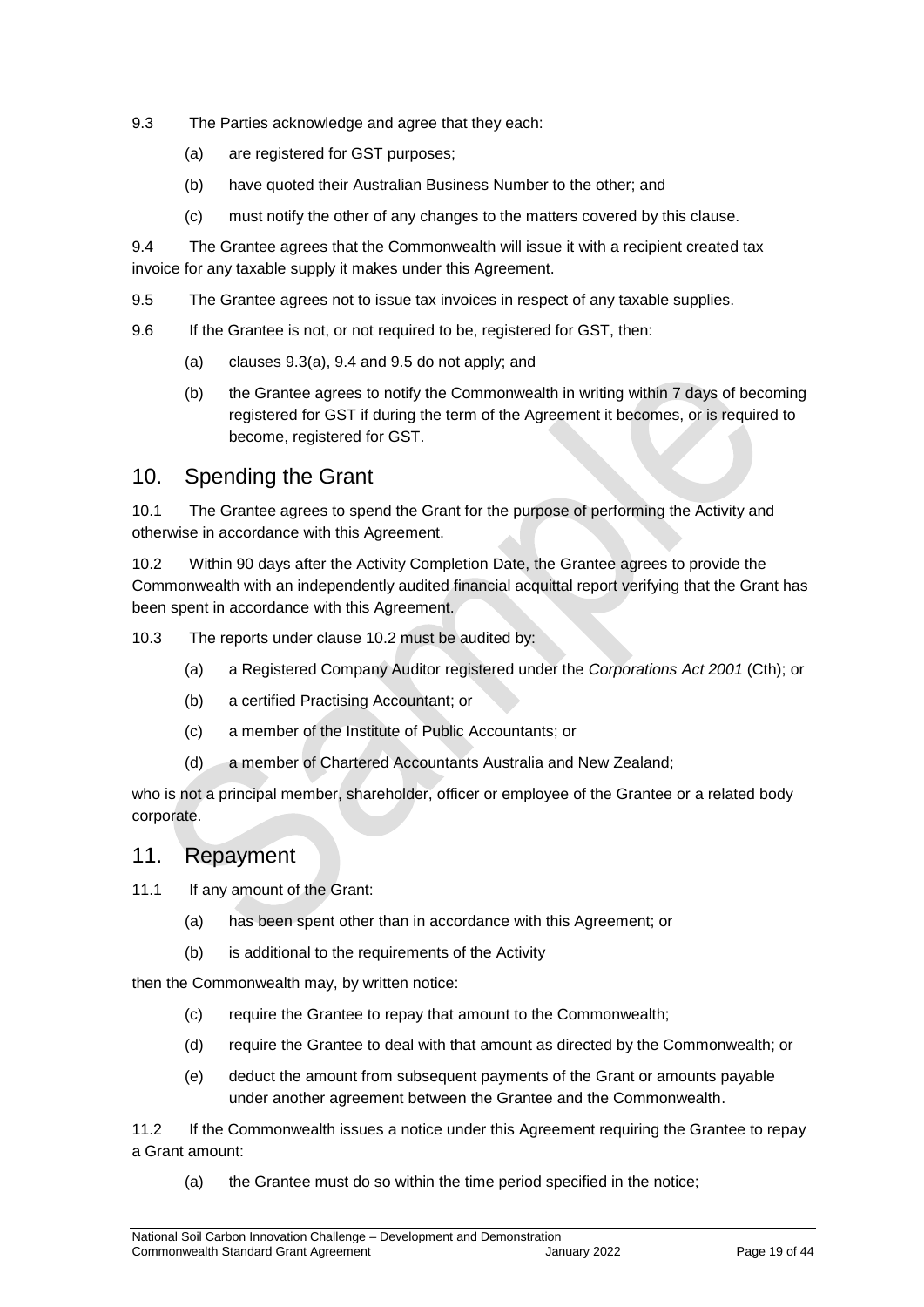- (b) the Grantee must pay interest on any part of the amount that is outstanding at the end of the time period specified in the notice until the outstanding amount is repaid in full; and
- (c) the Commonwealth may recover the amount and any interest under this Agreement as a debt due to the Commonwealth without further proof of the debt being required.

### 12. Record keeping

- 12.1 The Grantee agrees to keep financial accounts and other records that:
	- (a) detail and document the conduct and management of the Activity;
	- (b) identify the receipt and expenditure of the Grant and any Other Contributions separately within the Grantee's accounts and records so that at all times the Grant is identifiable;
	- (c) enable all receipts and payments related to the Activity to be identified and reported.

12.2 The Grantee agrees to keep the records for five years after the Activity Completion Date or such other time specified in the Grant Details and provide copies of the records to the Commonwealth upon request.

#### 13. Reporting and liaison

13.1 The Grantee agrees to provide the Reporting Material specified in the Grant Details to the Commonwealth.

13.2 In addition to the obligations in clause 13.1, the Grantee agrees to:

- (a) liaise with and provide information to the Commonwealth as reasonably required by the Commonwealth; and
- (b) comply with the Commonwealth's reasonable requests, directions, or monitoring requirements,

in relation to the Activity.

13.3 If the Commonwealth acting reasonably has concerns regarding the performance of the Activity or the management of the Grant, the Commonwealth may by written notice require the Grantee to provide one or more additional reports, containing the information and by the date(s) specified in the notice.

13.4 The Grantee acknowledges that the giving of false or misleading information to the Commonwealth is a serious offence under the *Criminal Code Act 1995* (Cth).

#### 14. Privacy

- 14.1 When dealing with Personal Information in carrying out the Activity, the Grantee agrees:
	- (a) to comply with the requirements of the *Privacy Act 1988* (Cth);
	- (b) not to do anything which, if done by the Commonwealth, would be a breach of an Australian Privacy Principle;
	- (c) to ensure that any of the Grantee's subcontractors or personnel who deal with Personal Information for the purposes of this Agreement are aware of the requirements of the *Privacy Act 1988* (Cth) and the Grantee's obligations under this clause;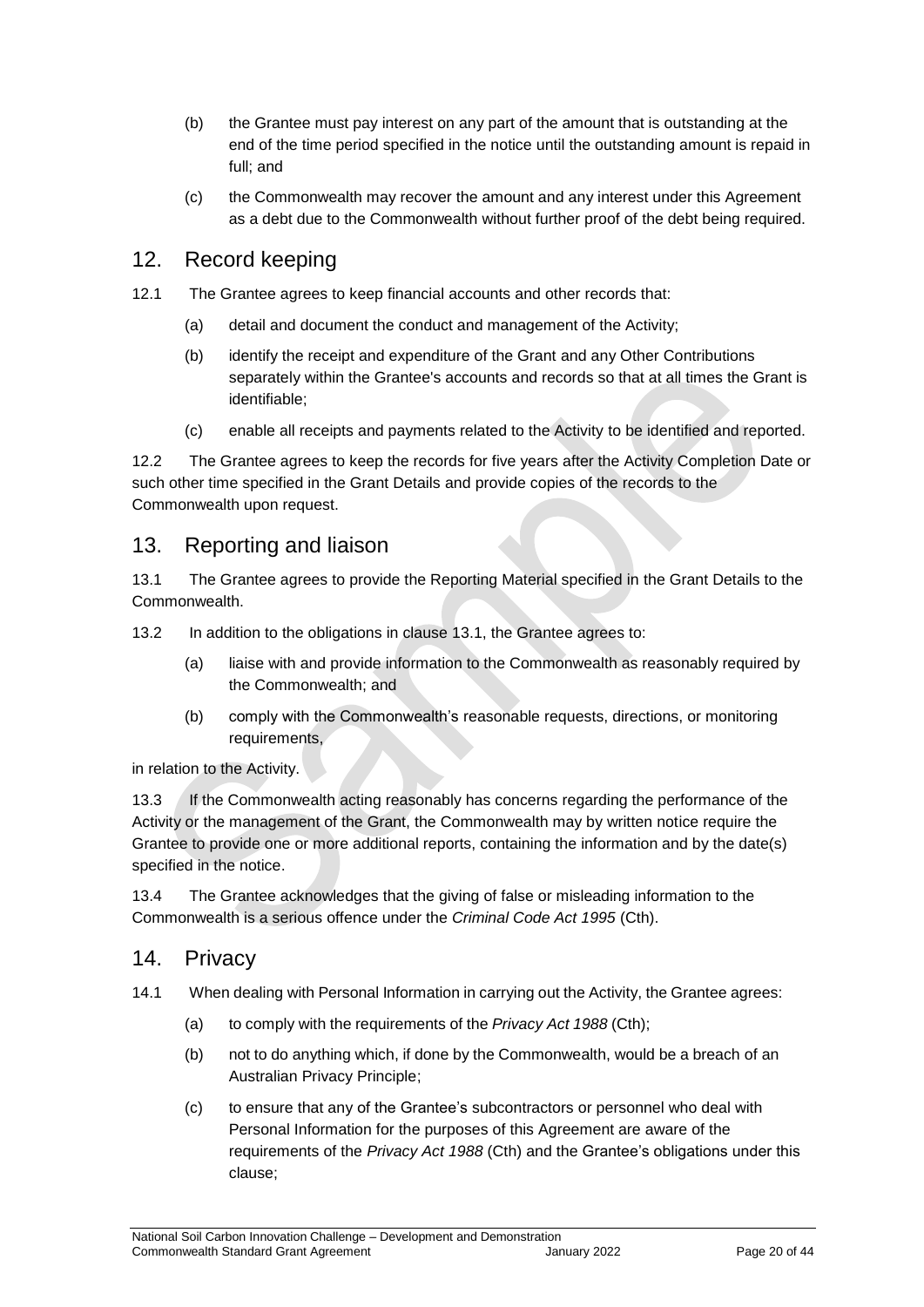(d) to immediately notify the Commonwealth if the Grantee becomes aware of an actual or possible breach of this clause by the Grantee or any of the Grantee's subcontractors or personnel.

14.2 In carrying out the Activity, the Grantee agrees not to send any Personal Information outside of Australia without the Commonwealth's prior written approval. The Commonwealth may impose any conditions it considers appropriate when giving its approval.

## 15. Confidentiality

15.1 The Parties agree not to disclose each other's confidential information without the other Party's prior written consent unless required or authorised by law or Parliament to disclose.

15.2 The Commonwealth may disclose the Grantee's confidential information where;

- (a) the Commonwealth is providing information about the Activity or Grant in accordance with Commonwealth accountability and reporting requirements;
- (b) the Commonwealth is disclosing the information to a Minister of the Australian Government, a House or Committee of the Commonwealth Parliament; or
- (c) the Commonwealth is disclosing the information to its personnel or another Commonwealth agency where this serves the Commonwealth's legitimate interests.

## 16. Insurance

16.1 The Grantee agrees to maintain adequate insurance for as long as any obligations remain in connection with this Agreement and provide proof of insurance to the Commonwealth upon request.

## 17. Intellectual property

17.1 Subject to clause 17.2, the Grantee owns the Intellectual Property Rights in Activity Material and Reporting Material.

17.2 This Agreement does not affect the ownership of Intellectual Property Rights in Existing **Material** 

17.3 The Grantee provides the Commonwealth a permanent, non-exclusive, irrevocable, royalty‐free licence to use, modify, communicate, reproduce, publish, adapt and sub-license the Reporting Material for Commonwealth Purposes.

17.4 The licence in clause 17.3 does not apply to Activity Material.

#### 18. Dispute resolution

18.1 The Parties agree not to initiate legal proceedings in relation to a dispute arising under this Agreement unless they have first tried and failed to resolve the dispute by negotiation.

18.2 Unless clause 18.3 applies, the Parties agree to continue to perform their respective obligations under this Agreement when a dispute exists.

18.3 The Parties may agree to suspend performance of the Agreement pending resolution of the dispute.

18.4 Failing settlement by negotiation in accordance with clause 18.1, the Parties may agree to refer the dispute to an independent third person with power to intervene and direct some form of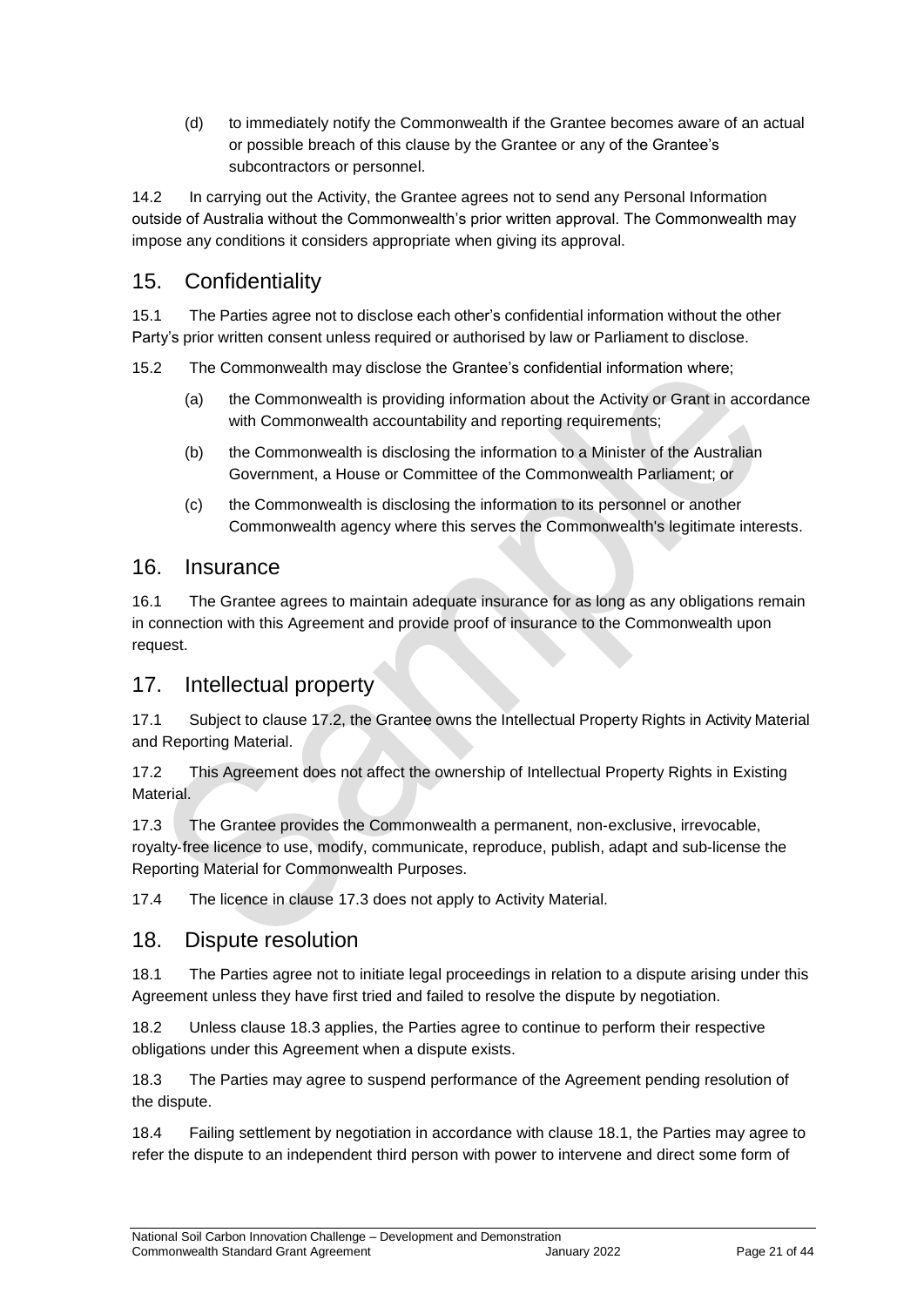resolution, in which case the Parties will be bound by that resolution. If the Parties do not agree to refer the dispute to an independent third person, either Party may initiate legal proceedings.

18.5 Each Party will bear their own costs in complying with this clause 18, and the Parties will share equally the cost of any third person engaged under clause 18.4.

18.6 The procedure for dispute resolution under this clause does not apply to any action relating to termination, cancellation or urgent interlocutory relief.

## 19. Reduction, Suspension and Termination

#### **19.1 Reduction in scope of agreement for fault**

19.1.1 If the Grantee does not comply with an obligation under this Agreement and the Commonwealth believes that the non‐compliance is incapable of remedy, or if the Grantee has failed to comply with a notice to remedy, the Commonwealth may by written notice reduce the scope of the Agreement.

19.1.2 The Grantee agrees, on receipt of the notice of reduction, to:

- (a) stop or reduce the performance of the Grantee's obligations as specified in the notice;
- (b) take all available steps to minimise loss resulting from the reduction;
- (c) continue performing any part of the Activity or the Agreement not affected by the notice if requested to do so by the Commonwealth;
- (d) report on, and return any part of the Grant to the Commonwealth, or otherwise deal with the Grant, as directed by the Commonwealth.

19.1.3 In the event of reduction under clause 19.1.1, the amount of the Grant will be reduced in proportion to the reduction in the scope of the Agreement.

#### **19.2 Suspension**

- 19.2.1 If:
	- (a) the Grantee does not comply with an obligation under this Agreement and the Commonwealth believes that the non‐compliance is capable of remedy;
	- (b) the Commonwealth reasonably believes that the Grantee is unlikely to be able to perform the Activity or manage the Grant in accordance with this Agreement; or
	- (c) the Commonwealth reasonably believes that there is a serious concern relating to this Agreement that requires investigation;

the Commonwealth may by written notice:

- (d) immediately suspend the Grantee from further performance of the Agreement (including expenditure of the Grant); and/or
- (e) require that the non‐compliance or inability be remedied, or the investigation be completed, within the time specified in the notice.
- 19.2.2 If the Grantee:
	- (a) remedies the non‐compliance or inability specified in the notice to the Commonwealth's reasonable satisfaction, or the Commonwealth reasonably concludes that the concern is unsubstantiated, the Commonwealth may direct the Grantee to recommence performing the Activity; or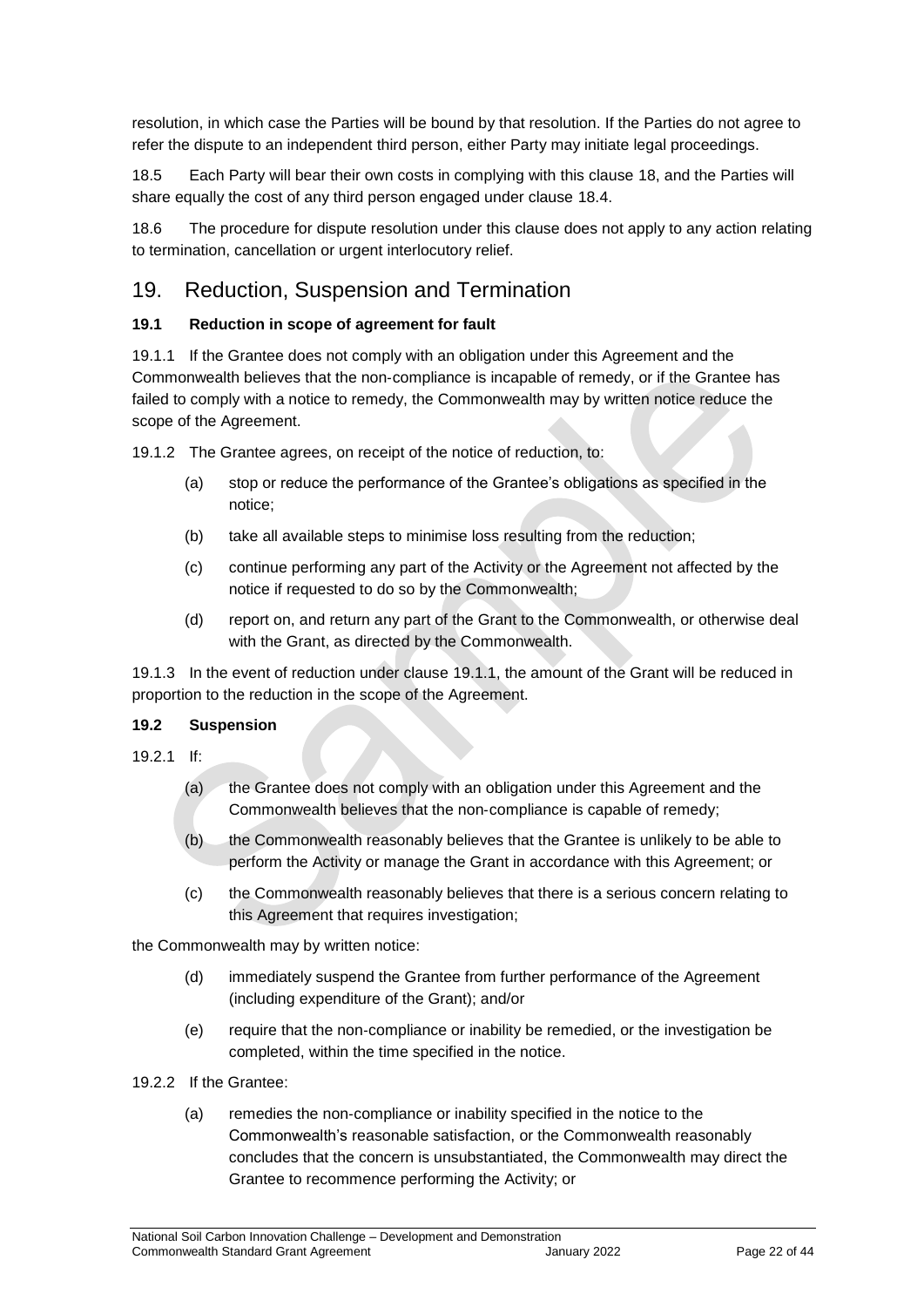(b) fails to remedy the non‐compliance or inability within the time specified, or the Commonwealth reasonably concludes that the concern is likely to be substantiated, the Commonwealth may reduce the scope of the Agreement in accordance with clause 19.1 or terminate the Agreement immediately by giving a second notice in accordance with clause 19.3.

#### **19.3 Termination for fault**

- 19.3.1 The Commonwealth may terminate this Agreement by notice where the Grantee has:
	- (a) failed to comply with an obligation under this Agreement and the Commonwealth believes that the non-compliance is incapable of remedy or where clause 19.2.2(b) applies;
	- (b) provided false or misleading statements in relation to the Grant; or
	- (c) become bankrupt or insolvent, entered into a scheme of arrangement with creditors, or come under any form of external administration.
- 19.3.2 The Grantee agrees, on receipt of the notice of termination, to:
	- (a) stop the performance of the Grantee's obligations;
	- (b) take all available steps to minimise loss resulting from the termination; and
	- (c) report on, and return any part of the Grant to the Commonwealth, or otherwise deal with the Grant, as directed by the Commonwealth.

#### 20. Cancellation or reduction for convenience

- 20.1 The Commonwealth may cancel or reduce the scope of this Agreement by notice, due to:
	- (a) a change in government policy; or
	- (b) a Change in the Control of the Grantee which the Commonwealth reasonably believes will negatively affect the Grantee's ability to comply with this Agreement.
- 20.2 On receipt of a notice of reduction or cancellation under this clause, the Grantee agrees to:
	- (a) stop or reduce the performance of the Grantee's obligations as specified in the notice; and
	- (b) take all available steps to minimise loss resulting from that reduction or cancellation; and
	- (c) continue performing any part of the Activity or the Agreement not affected by the notice if requested to do so by the Commonwealth;
	- (d) report on, and return any part of the Grant to the Commonwealth, or otherwise deal with the Grant, as directed by the Commonwealth.

20.3 In the event of reduction or cancellation under this clause, the Commonwealth will be liable only to:

- (a) pay any part of the Grant due and owing to the Grantee under this Agreement at the date of the notice; and
- (b) reimburse any reasonable and substantiated expenses the Grantee unavoidably incurs that relate directly and entirely to the reduction in scope or cancellation of the Agreement.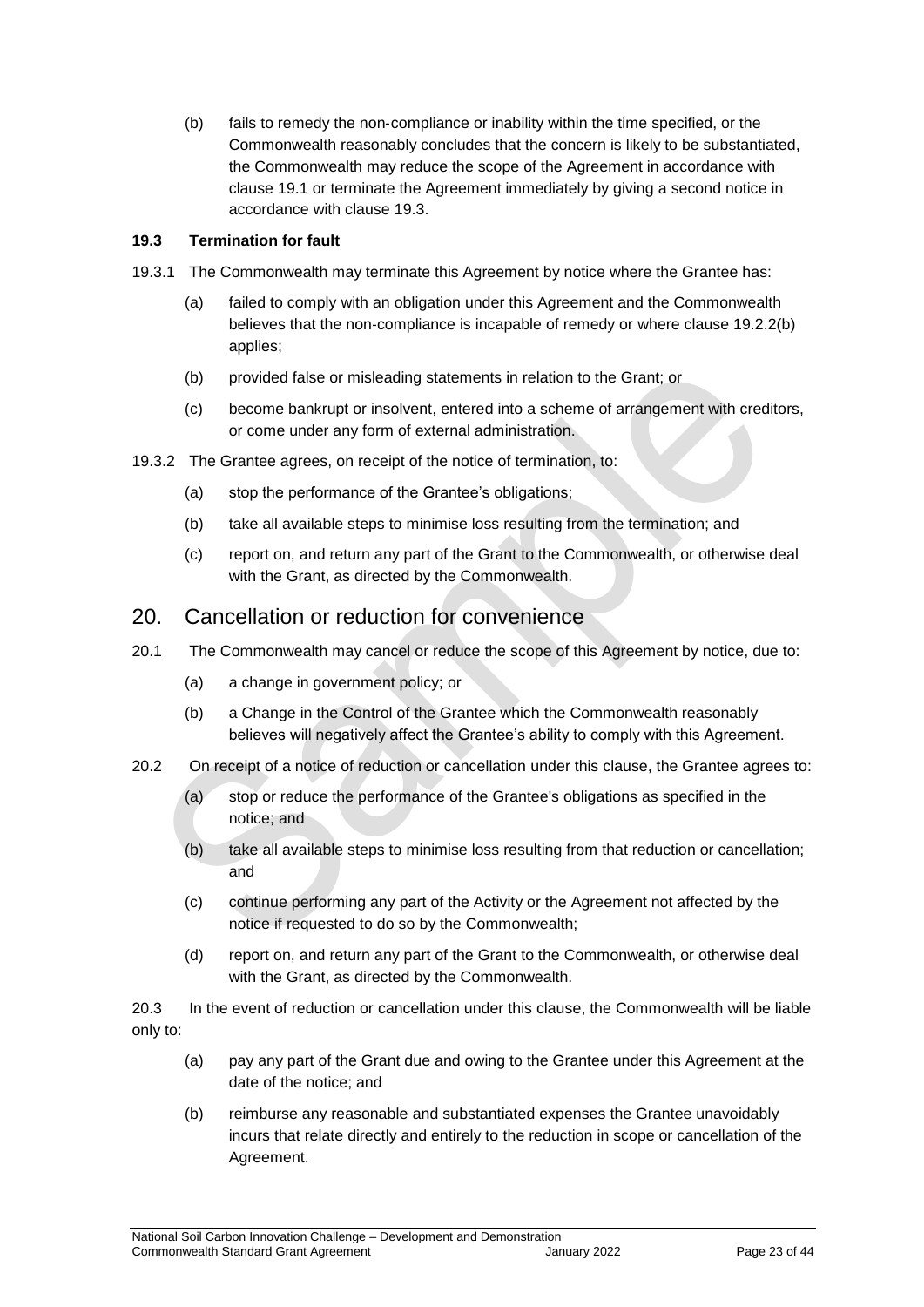20.4 In the event of reduction, the amount of the Grant will be reduced in proportion to the reduction in the scope of the Agreement.

20.5 The Commonwealth's liability to pay any amount under this clause is:

- (a) subject to the Grantee's compliance with this Agreement; and
- (b) limited to an amount that when added to all other amounts already paid under the Agreement will not exceed the total amount of the Grant.

20.6 The Grantee will not be entitled to compensation for loss of prospective profits or benefits that would have been conferred on the Grantee but for the cancellation or reduction in scope of the Agreement under clause 20.1.

20.7 The Commonwealth will act reasonably in exercising its rights under this clause.

#### 21. Survival

21.1 The following clauses survive termination, cancellation or expiry of this Agreement:

- clause 10 (Spending the Grant);
- clause 11 (Repayment);
- clause 12 (Record keeping);
- clause 13 (Reporting);
- clause 14 (Privacy);
- clause 15 (Confidentiality);
- clause 16 (Insurance)
- clause 17 (Intellectual property);
- clause 19 (Reduction, Suspension and Termination);
- clause 21 (Survival);
- clause 22 (Definitions);
- ST3 (Intellectual property in Activity Material);
- ST4 (Access/monitoring/inspection);
- ST19 (Indemnities); and
- any other clause which expressly or by implication from its nature is meant to survive.

#### 22. Definitions

22.1 In this Agreement, unless the contrary appears:

- **Activity** means the activities described in the Grant Details and includes the provisions of the Reporting Material.
- **Activity Completion Date** means the date or event specified in the Grant Details.
- **Activity Material** means any Material, other than Reporting Material, created or developed by the Grantee as a result of the Activity and includes any Existing Material that is incorporated in or supplied with the Activity Material.
- **Agreement** means the Grant Details, Supplementary Terms (if any), the Commonwealth Standard Grant Conditions and any other document referenced or incorporated in the Grant Details.
- **Agreement End Date** means the date or event specified in the Grant Details.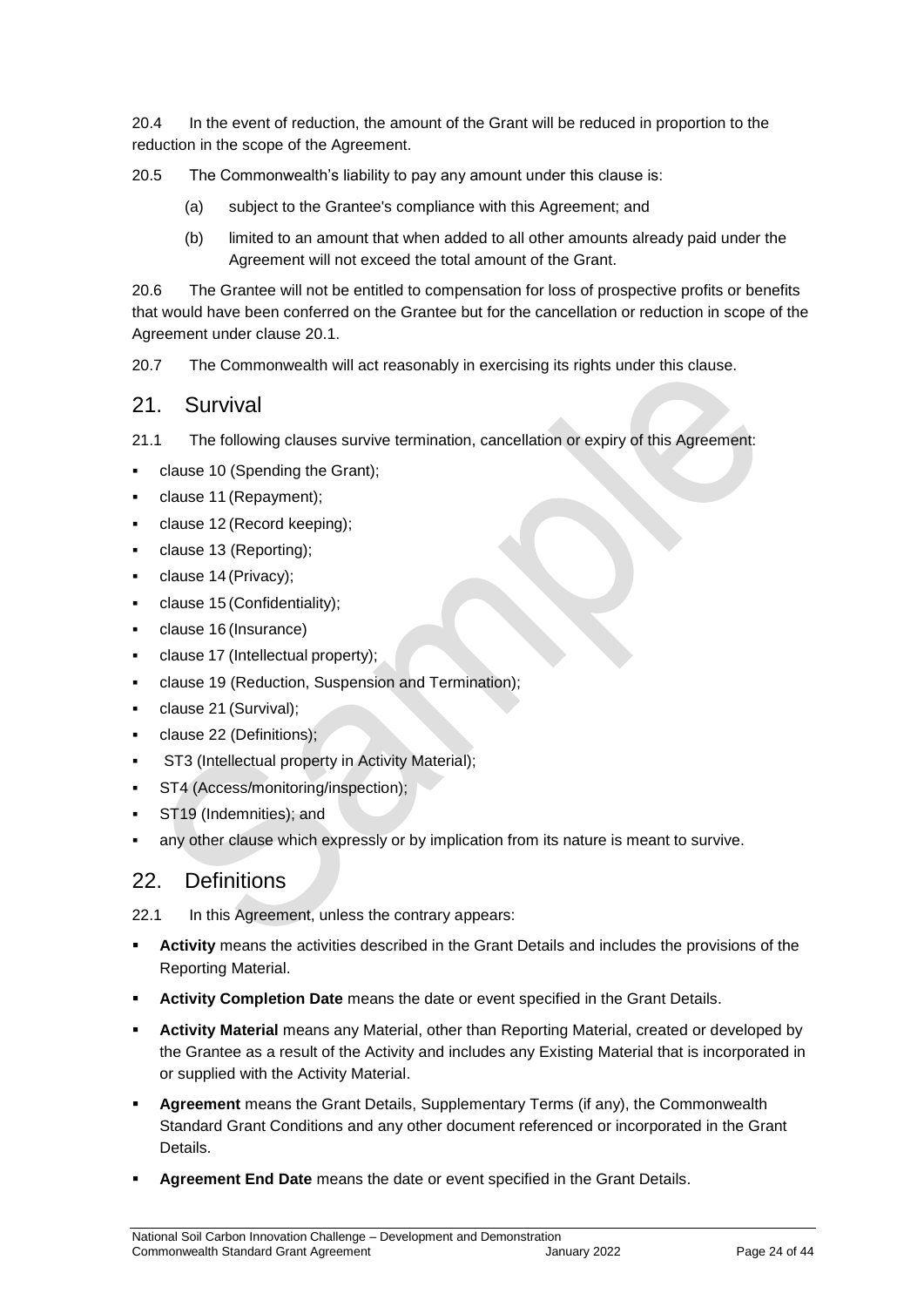- **Australian Privacy Principle** has the same meaning as in the *Privacy Act 1988*.
- **Change in the Control** means any change in any person(s) who directly exercise effective control over the Grantee.
- **Commonwealth** means the Commonwealth of Australia as represented by the Commonwealth entity specified in the Agreement and includes, where relevant, its officers, employees, contractors and agents.
- **Commonwealth Purposes** includes the following:
	- (a) the Commonwealth verifying and assessing grant proposals, including a grant application;
	- (b) the Commonwealth administering, monitoring, reporting on, auditing, publicising and evaluating a grant program or exercising its rights under this Agreement;
	- (c) the Commonwealth preparing, managing, reporting on, auditing and evaluating agreements, including this Agreement; and
	- (d) the Commonwealth developing and publishing policies, programs, guidelines and reports, including Commonwealth annual reports;

but in all cases:

- (e) excludes the commercialisation (being for‐profit use) of the Material by the Commonwealth.
- **Commonwealth Standard Grant Conditions** means this document.
- **Existing Material** means Material developed independently of this Agreement that is incorporated in or supplied as part of Reporting Material or Activity Material.
- **Grant** means the money, or any part of it, payable by the Commonwealth to the Grantee for the Activity as specified in the Grant Details and includes any interest earned by the Grantee on that money once the Grant has been paid to the Grantee.
- **Grantee** means the legal entity other than the Commonwealth specified in the Agreement and includes, where relevant, its officers, employees, contractors and agents.
- **Grant Details** means the document titled Grant Details that forms part of this Agreement.
- **Intellectual Property Rights** means all copyright, patents, registered and unregistered trademarks (including service marks), registered designs, and other rights resulting from intellectual activity (other than moral rights under the *Copyright Act 1968*).
- **Material** includes documents, equipment, software (including source code and object code versions), goods, information and data stored by any means including all copies and extracts of them.
- **Party** means the Grantee or the Commonwealth.
- **Personal Information** has the same meaning as in the *Privacy Act 1988*.
- **Records** includes documents, information and data stored by any means and all copies and extracts of the same.
- **Reporting Material** means all Material which the Grantee is required to provide to the Commonwealth for reporting purposes as specified in the Grant Details, and includes any Existing Material that is incorporated in or supplied with the Reporting Material.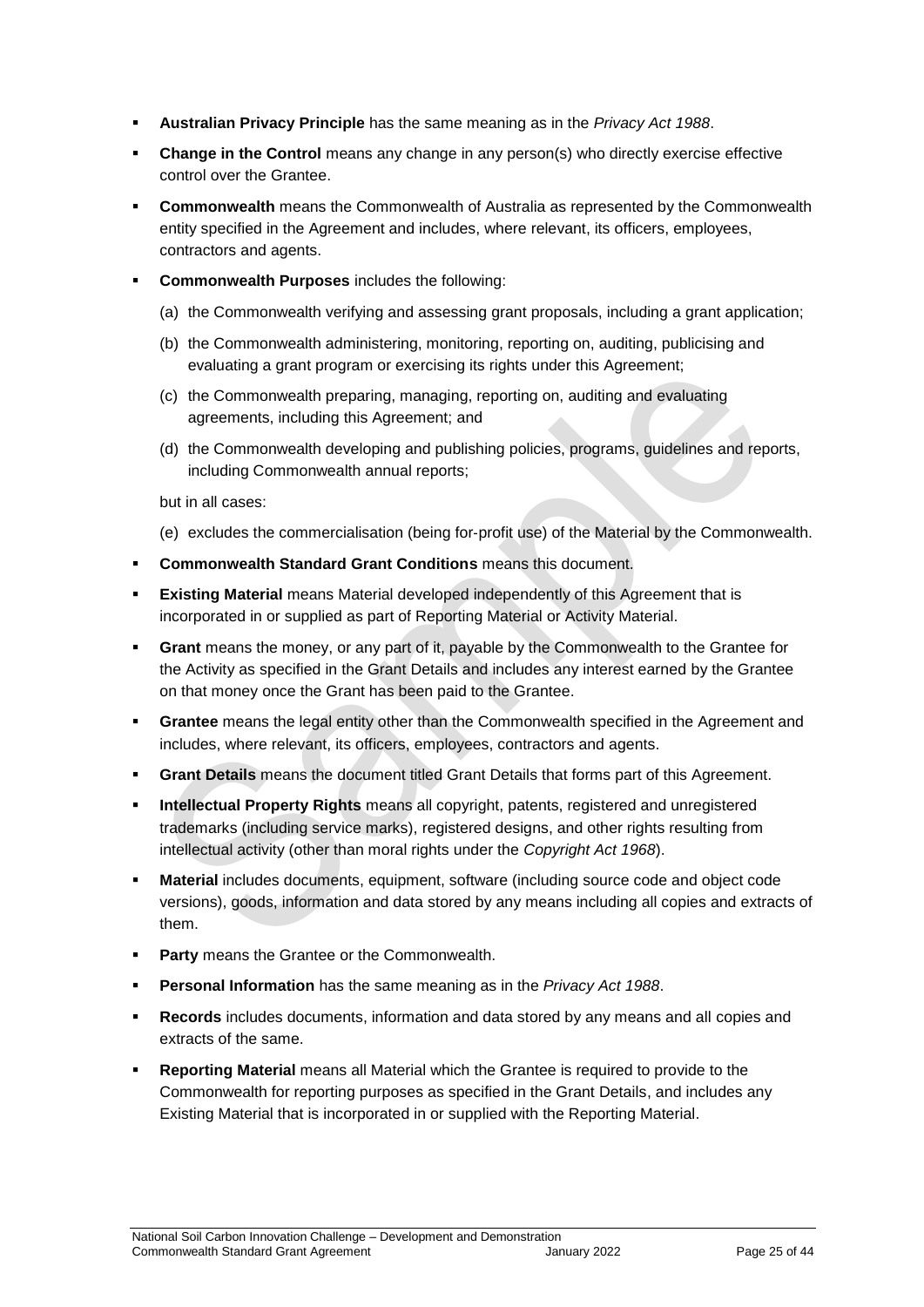## <span id="page-25-0"></span>**Signatures**

#### **Executed as an agreement:**

## <span id="page-25-1"></span>**Commonwealth**

Signed for and on behalf of the Commonwealth of Australia as represented by the Department of Industry, Science, Energy and Resources.

| Name     | <name></name>                    |
|----------|----------------------------------|
| Position | <position></position>            |
| Date     | <date execution="" of=""></date> |

## <span id="page-25-2"></span>**Grantee**

| Full legal name of the Grantee    | <name grantee="" of="" the=""><br/><abn grantee="" of="" the=""></abn></name> |
|-----------------------------------|-------------------------------------------------------------------------------|
| Name of Authorised Representative | <name authorised="" of="" representative=""></name>                           |
| Date                              | <date acceptance="" of=""></date>                                             |

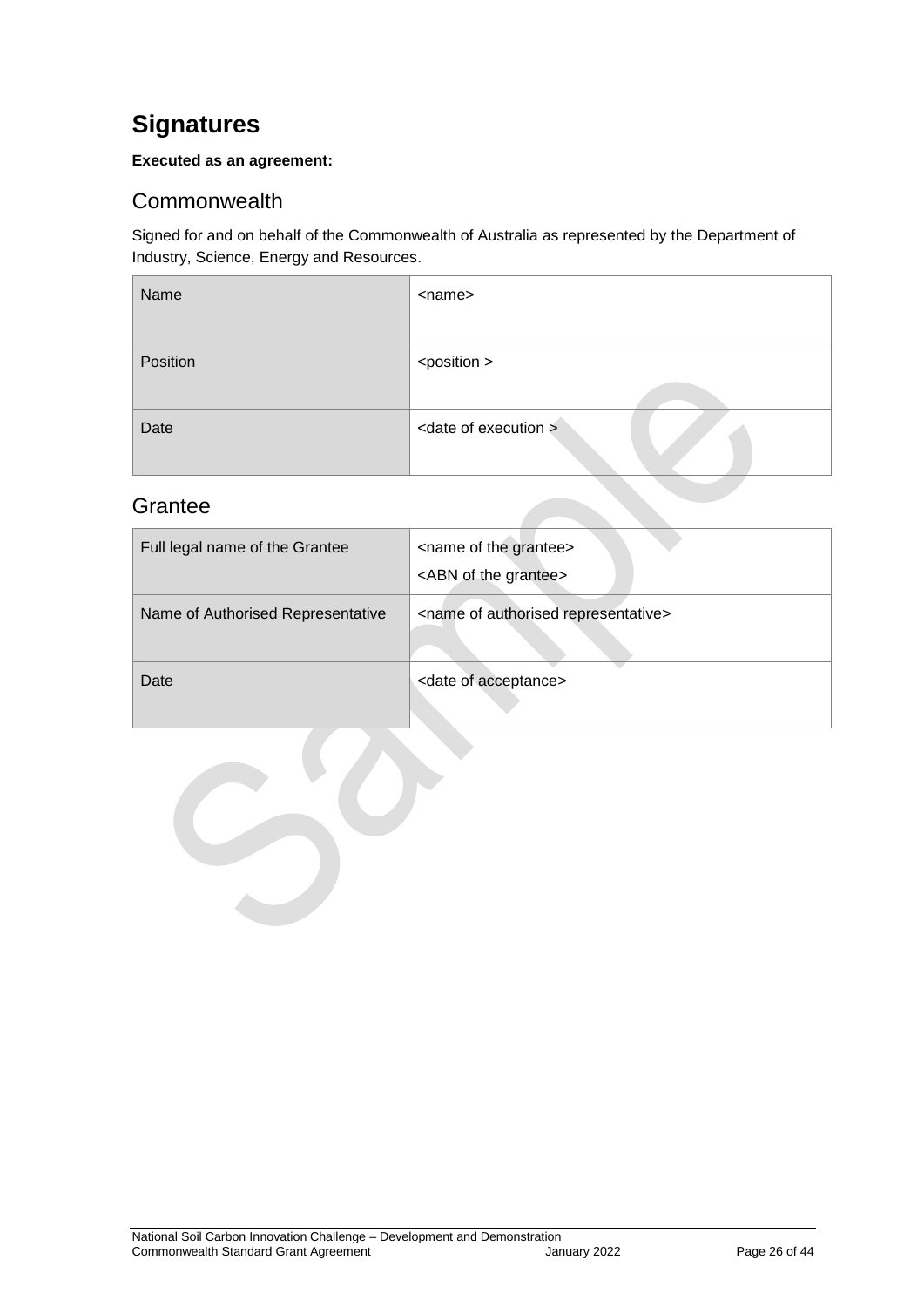## <span id="page-26-0"></span>**Schedule 2 Reporting requirements**

## **Appendix 1**

## National Soil Carbon Innovation Challenge – Development and Demonstration Round 1 - progress report requirements

You will need to provide the following information in your progress reports. The Commonwealth reserves the right to amend or adjust the requirements.

You must complete and submit your report on the [portal.](https://portal.business.gov.au/) You can enter the required information in stages and submit when it is complete.

## Project progress

a. Complete the following table, updating for all milestones shown in the Activity Schedule of your grant agreement.

| Milestone | Agreed end<br>date | Actual/<br>anticipated<br>end date | Current %<br>complete | Progress comments -<br>work undertaken and<br>impact of any delay |
|-----------|--------------------|------------------------------------|-----------------------|-------------------------------------------------------------------|
|           |                    |                                    |                       |                                                                   |
|           |                    |                                    |                       |                                                                   |
|           |                    |                                    |                       |                                                                   |
|           |                    |                                    |                       |                                                                   |

- b. Where applicable, describe any project activities completed during the reporting period that are not captured in the table above.
- c. Is the overall project proceeding in line with your grant agreement?

If no, identify any changes or anticipated issues. Comment on any impacts on project timing and outcomes and how you expect to manage these.

d. Are there any planned events relating to the project that you are required to notify us about in accordance with your agreement?

If yes, provide details of the event including date, time, purpose of the event and key stakeholders expected to attend.

e. Outline your project's progress towards completing the objectives and outcomes of the grant opportunity, in line with section 2.1 of the Grant Opportunity Guidelines.

Provide a summary of results to date and outline results from testing and demonstrating your technology.

- f. How many new employees (headcount) have you hired as a result of your organisation's participation in this project?
	- a) Full-time employees
	- b) Part-time employees
	- c) Casual employees or contractors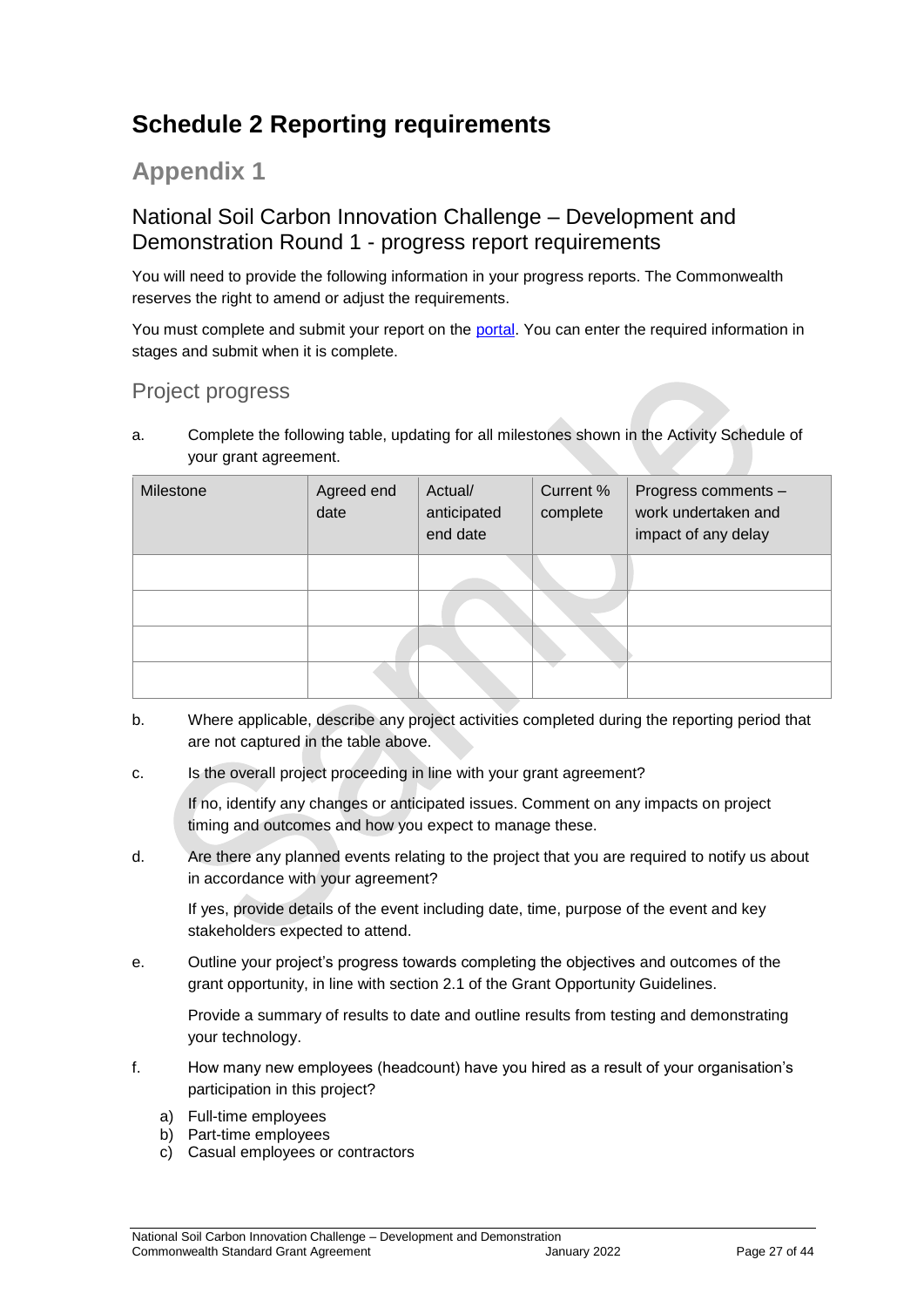Of the above employees, how many new Indigenous employees do you currently employ (headcount)?

- g. How much (dollar value) co-investment and any additional investment has been leveraged by the grant?
- h. How has this co-investment and additional investment supported your project?
- i. Describe your engagement and collaboration with any external stakeholders during your project.

If relevant, describe level of stakeholder interest in your solution and its use.

If relevant, from your engagement and/or collaboration with land holders describe the extent of engagement, outcomes, feedback and interest expressed in using the technology.

#### Project outcomes

a. Outline the project outcomes achieved to date.

#### Project expenditure

Provide the following information about your eligible project expenditure. Eligible expenditure is divided into the same categories as the budget in your application.

If you are registered for GST, enter the GST exclusive amount. If you are not registered for GST, enter the GST inclusive amount. We may ask you to provide evidence of costs incurred.

Refer to the grant opportunity guidelines or contact us if you have any questions about eligible expenditure.

- a. What is the eligible expenditure you have incurred in this reporting period?
- b. What is the estimated eligible expenditure for the next reporting period?
- c. What is the estimated eligible expenditure for remaining reporting periods in current financial year (if applicable)?
- d. What is the estimated total eligible expenditure for future financial years?
- e. What is the estimated total eligible expenditure for the project?
- f. Briefly explain the reason for any changes between the forecast and actual expenditure for the current reporting period, and any significant changes to the forecast budget for the remainder of the project.
- g. Is the project expenditure broadly in line with the activity budget in the grant agreement? If no, explain the reasons.

#### **Attachments**

- a. Attach any agreed evidence required with this report to demonstrate project progress.
- b. Attach copies of any published reports and promotional material, relating to the project.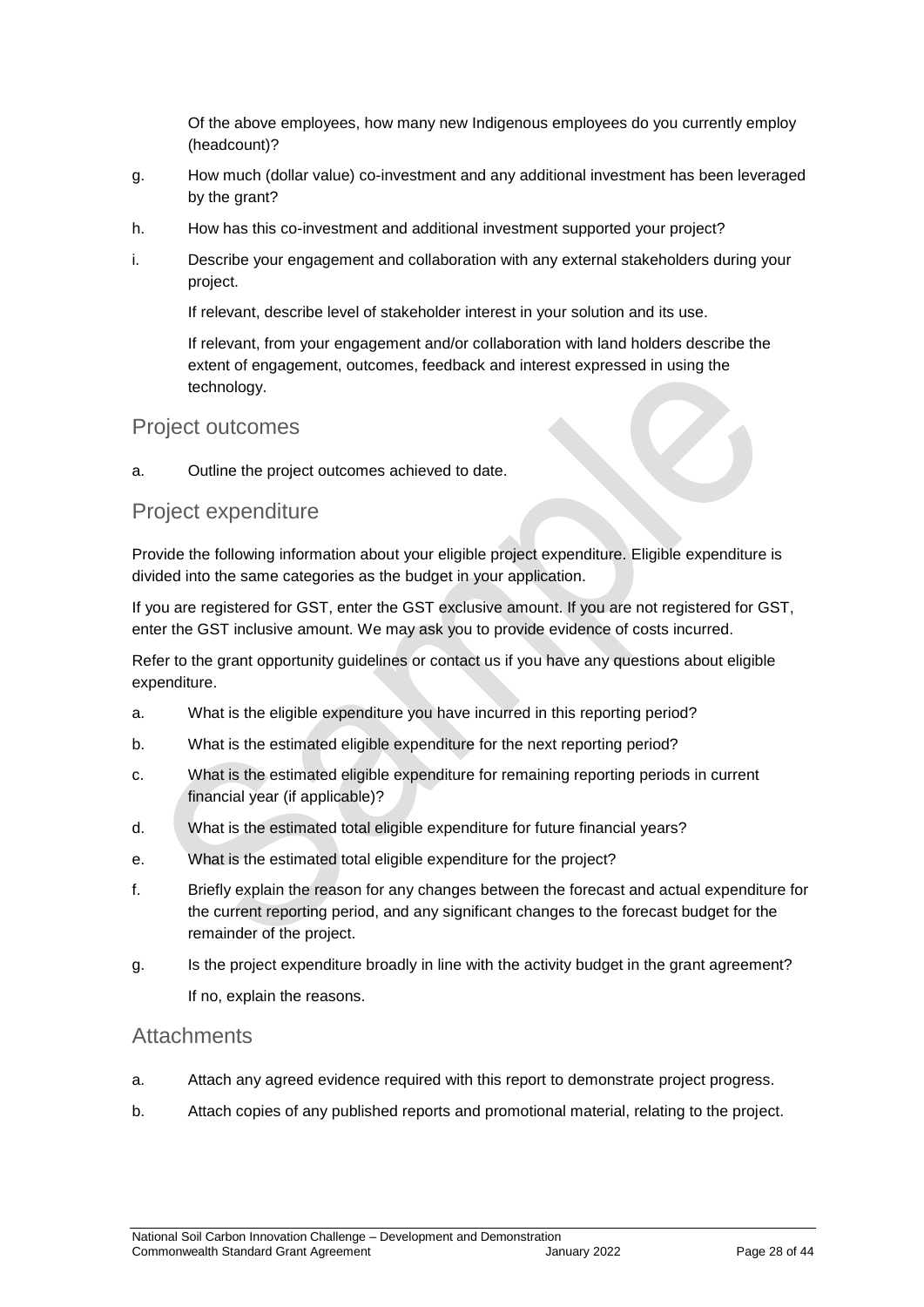## **Declaration**

You must ensure an authorised person completes the report and can declare the following:

- The information in this report is accurate, complete and not misleading and that I understand the giving of false or misleading information is a serious offence under the *Criminal Code 1995* (Cth).
- The activities identified in this report are for the purposes stated in the grant agreement.
- I am aware of the grantee's obligations under their grant agreement, including the need to keep the Commonwealth informed of any circumstances that may impact on the objectives, completion and/or outcomes of the agreed project.
- I am aware that the grant agreement empowers the Commonwealth to terminate the grant agreement and to request repayment of funds paid to the grantee where the grantee is in breach of the grant agreement.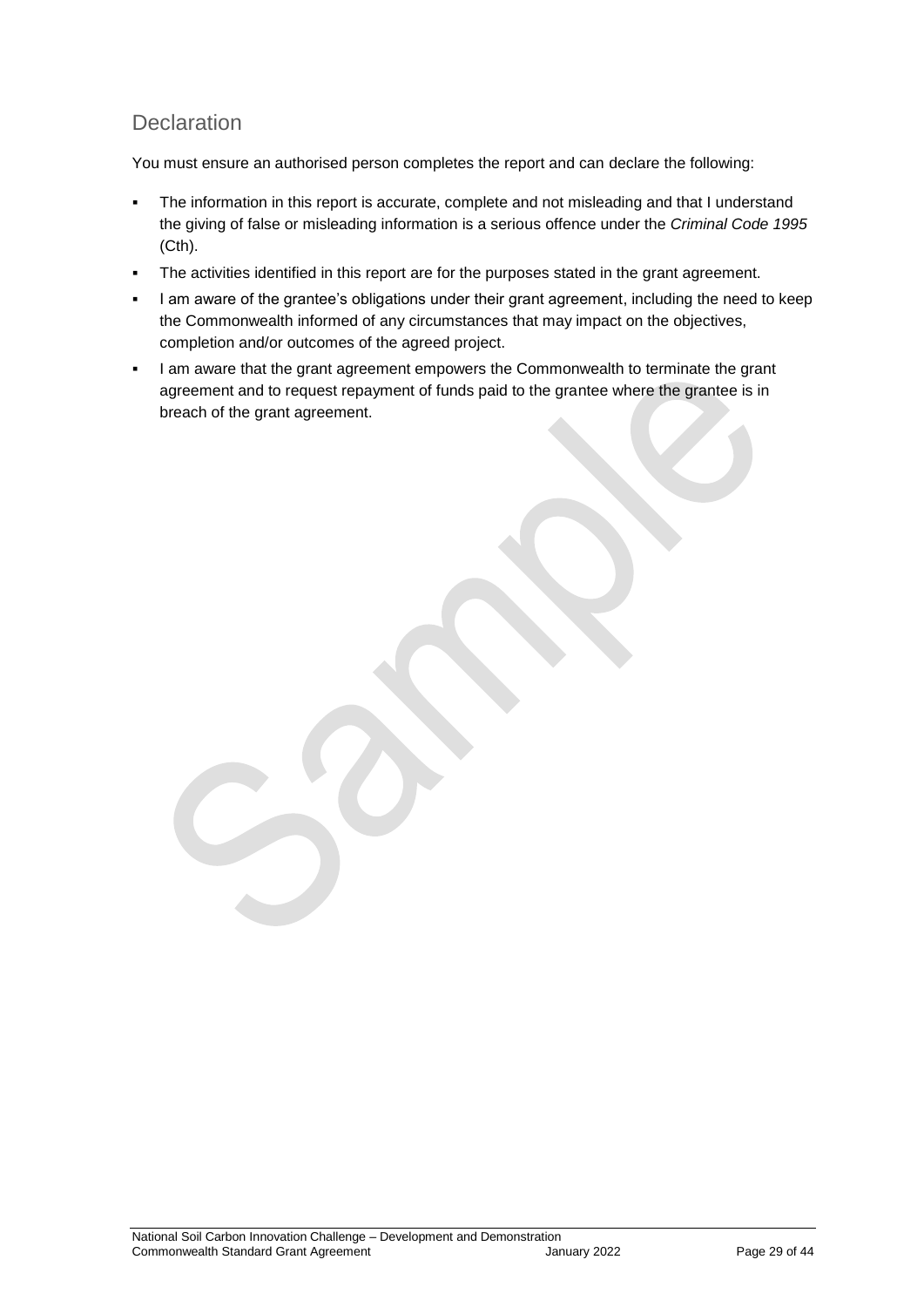## **Appendix 2**

## National Soil Carbon Innovation Challenge – Development and Demonstration Round 1 - end of project report requirements

You will need to provide the following information in your end of project report. The Commonwealth reserves the right to amend or adjust the requirements.

You must complete and submit your report on the [portal.](https://portal.business.gov.au/) You can enter the required information in stages and submit when it is complete.

## Project achievements

a. Complete the following table, updating for all milestones shown in the Activity Schedule of your grant agreement. A

| Milestone | Agreed end<br>date | Actual/<br>anticipated<br>end date | Current %<br>complete | Progress comments -<br>work undertaken and<br>impact of any delay |
|-----------|--------------------|------------------------------------|-----------------------|-------------------------------------------------------------------|
|           |                    |                                    |                       |                                                                   |
|           |                    |                                    |                       |                                                                   |
|           |                    |                                    |                       |                                                                   |
|           |                    |                                    |                       |                                                                   |

- b. Where applicable, describe any project activities completed during the reporting period that are not captured in the table above.
- c. How many new employees (headcount) have you hired as a result of your organisation's participation in this project?
	- a) Full-time employees
	- b) Part-time employees
	- c) Casual employees or contractors

Of the above employees, how many new Indigenous employees do you currently employ (headcount)?

- d. How many employees do you currently employ (headcount)?
	- a) Full-time employees
	- b) Part-time employees
	- c) Casual employees or contractors

Of the above employees, how many Indigenous employees do you currently employ (headcount)?

- e. How much (dollar value) co-investment and any additional investment has been leveraged by the grant?
- f. How has this co-investment and additional investment supported your project?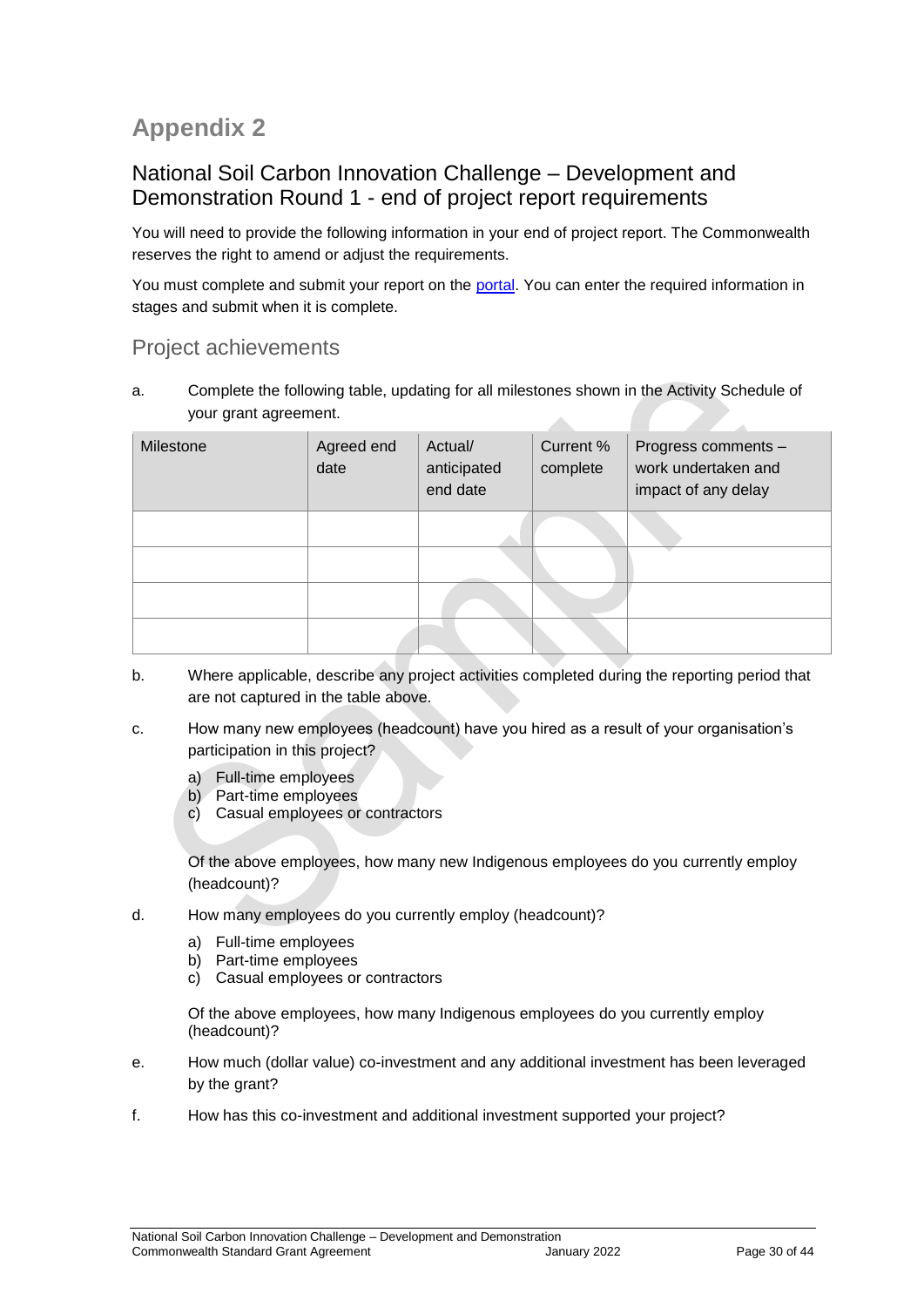- g. Describe how your soil carbon technology will improve or has improved soil carbon accounting and knowledge.
- h. Describe your engagement and collaboration with any external stakeholders during your project.

If relevant, describe level of stakeholder interest in your solution and its use.

If relevant, from your engagement and/or collaboration with land holders describe the extent of engagement, outcomes, feedback and interest expressed in using the technology.

- i. Based on your activities, provide evidence of how your proposed solution demonstrates progress towards meeting the stretch goal in the Low Emissions Technology Statement (\$3 per hectare per year for soil carbon measurement).
- j. If relevant for your project, how would your technology solution be scaled up and brought to market?
- k. If relevant for your project, please attach a copy (or otherwise provide evidence) of project data and publications.

Please briefly describe what you are providing and any contextual information on status.

#### Project outcomes

- a. Outline the project outcomes achieved by the project end date.
- b. Do the achieved project outcomes align with those specified in the grant agreement?

If no, explain why.

c. Are there any planned events relating to the project that you are required to notify us about in accordance with your agreement?

If yes, provide details of the event including date, time, purpose of the event and key stakeholders expected to attend.

d. Did your project prove your concept and/or validate and demonstrate your technology solution through trials under a relevant or an operational environment?

If yes, provide details on your project's technology solution, including:

- how it was tested
- trial results
- how you demonstrated effectiveness
- whether your technology solution can be used in diverse farming operations
- new knowledge developed during the process

If no, please outline the main reasons why your project was unable to validate and demonstrate your technology solution, including:

- barriers to implementation (e.g. financial, social, technical, environmental, and/or regulatory)
- why reducing or overcoming these barriers was not feasible.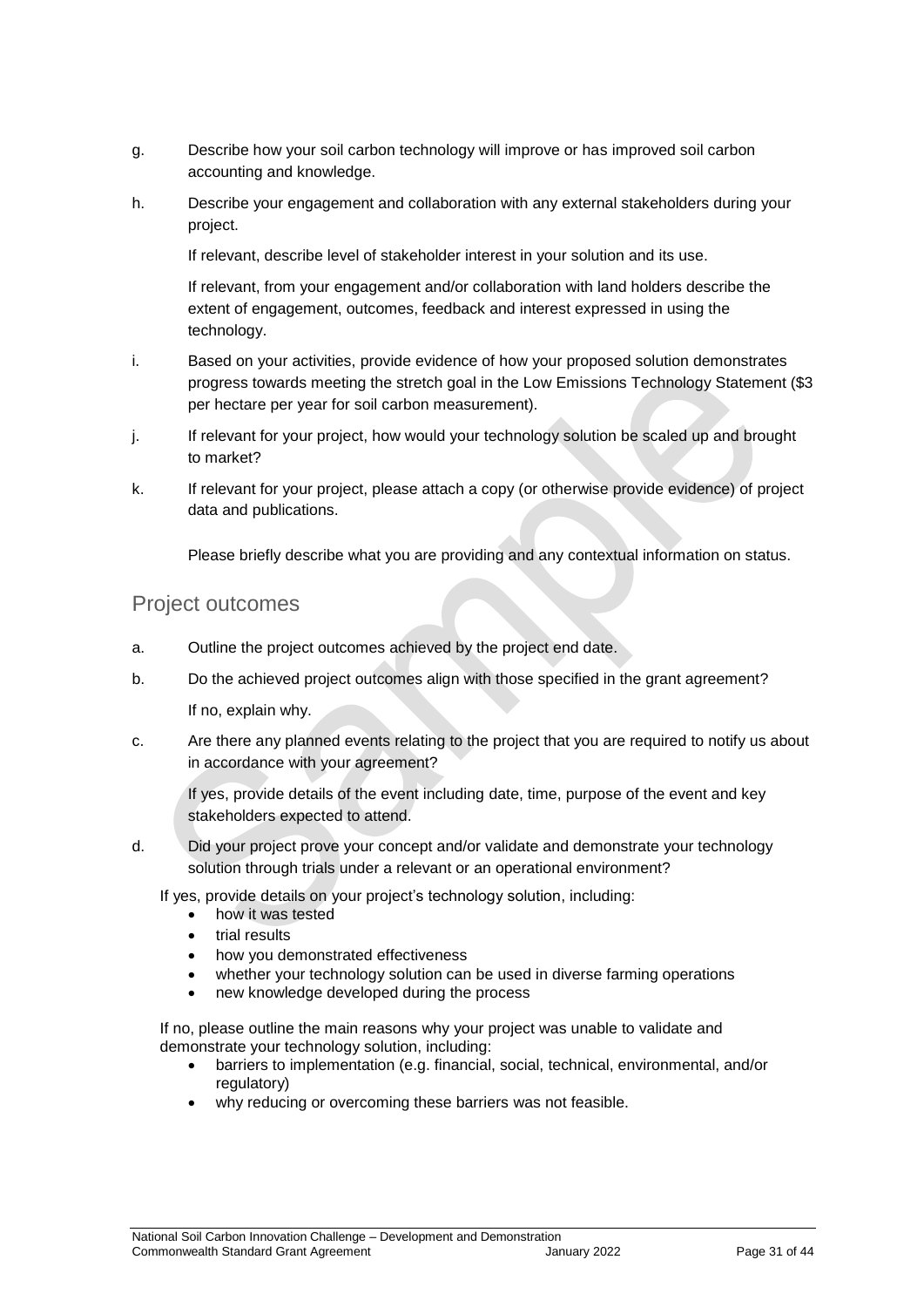## Project benefits

- a. What benefits has the project achieved?
- b. What ongoing impact will the project have?
- c. Did the project result in any unexpected benefits? If yes, explain why.
- d. Did the project result in any unexpected negative impacts? If yes, explain why.
- e. Is there any other information you wish to provide about your project? If yes, provide details.

## Total eligible project expenditure

a. Indicate the total eligible project expenditure incurred. Eligible expenditure is divided into the same categories as the budget in your application.

If you are registered for GST, enter the GST exclusive amount. If you are not registered for GST, enter the GST inclusive amount. We may ask you to provide evidence of costs incurred.

Refer to the grant opportunity guidelines or contact us if you have any questions about eligible expenditure.

- b. Provide any comments you may have to clarify any figures.
- c. Was the expenditure incurred in accordance with the activity budget in the grant agreement?

If no, explain the reason for a project underspend or overspend, or any other significant changes to the budget.

## Updated business indicators

a. Provide the following financial data for your organisation for your latest complete financial year

These fields are mandatory and entering \$0 is acceptable if applicable.

- Financial year completed
- Sales revenue (turnover)
- Export revenue
- R&D expenditure
- Taxable income
- Number of employees including working proprietors and salaried directors (headcount)
- Number of independent contractors (headcount)

### **Attachments**

a. Attach any agreed evidence required with this report to demonstrate progress or successful completion of your project.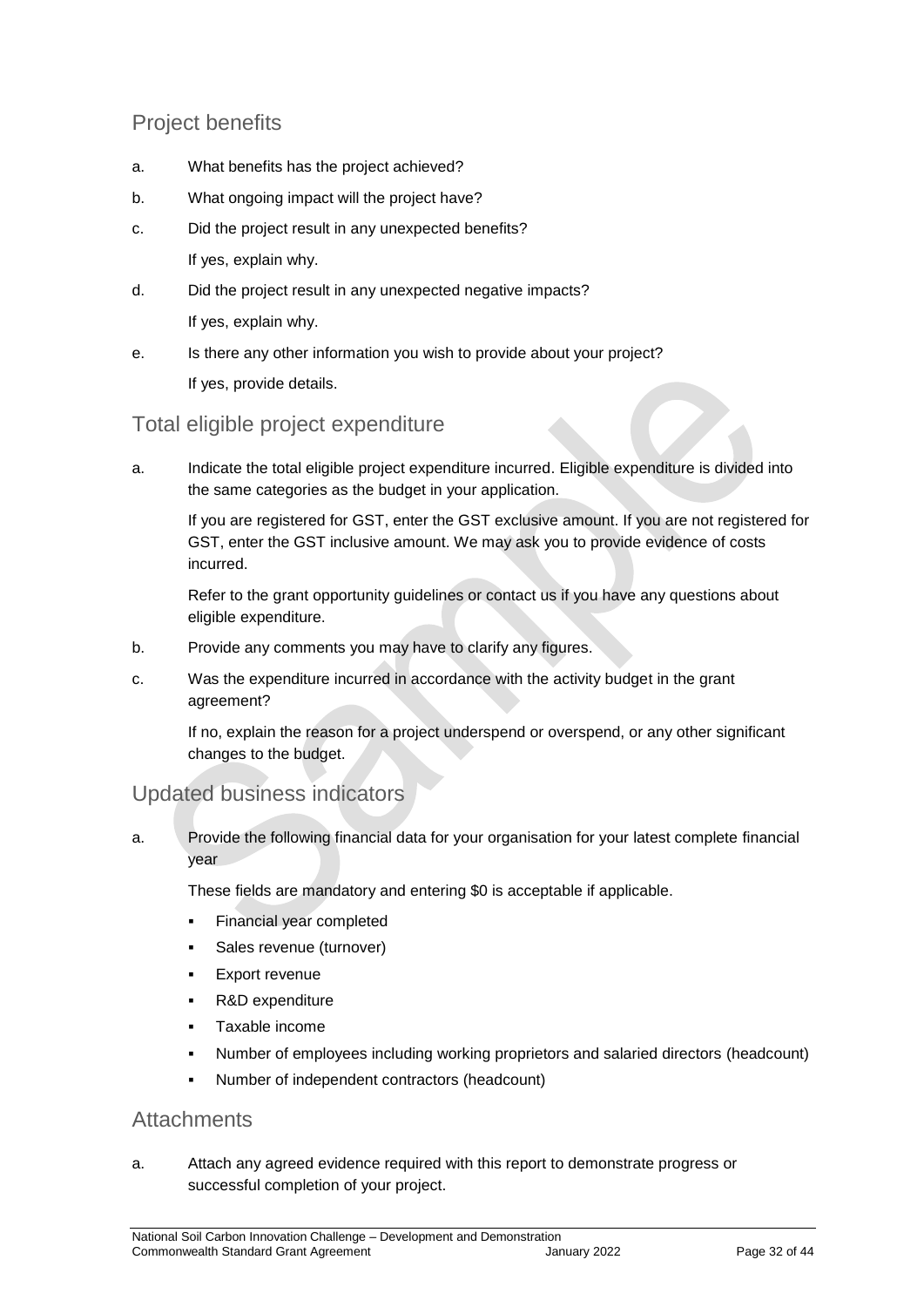- b. Attach copies of any published documentation including technical reports and promotional material, relating to the project.
- c. Attach copies of your peer-reviewed publication (or drafts, proofs or submitted manuscript, together with the publisher's acknowledgment) outlining the outcomes of validation and demonstration activities
- d. Attach copies of your soil organic carbon stock data that has been collected and documented as per the Department's data collection requirements. Please provide additional detail on the collection of data as required.
- e. Attach evidence of landholder permissions for sharing geolocated data (if applicable).

## **Declaration**

You must ensure an authorised person completes the report and can declare the following:

- The information in this report is accurate, complete and not misleading and that I understand the giving of false or misleading information is a serious offence under the *Criminal Code 1995* (Cth).
- The grant was spent is in accordance with the grant agreement.
- I am aware of the grantee's obligations under their grant agreement, including survival clauses.
- I am aware that the grant agreement empowers the Commonwealth to terminate the grant agreement and to request repayment of funds paid to the grantee where the grantee is in breach of the grant agreement.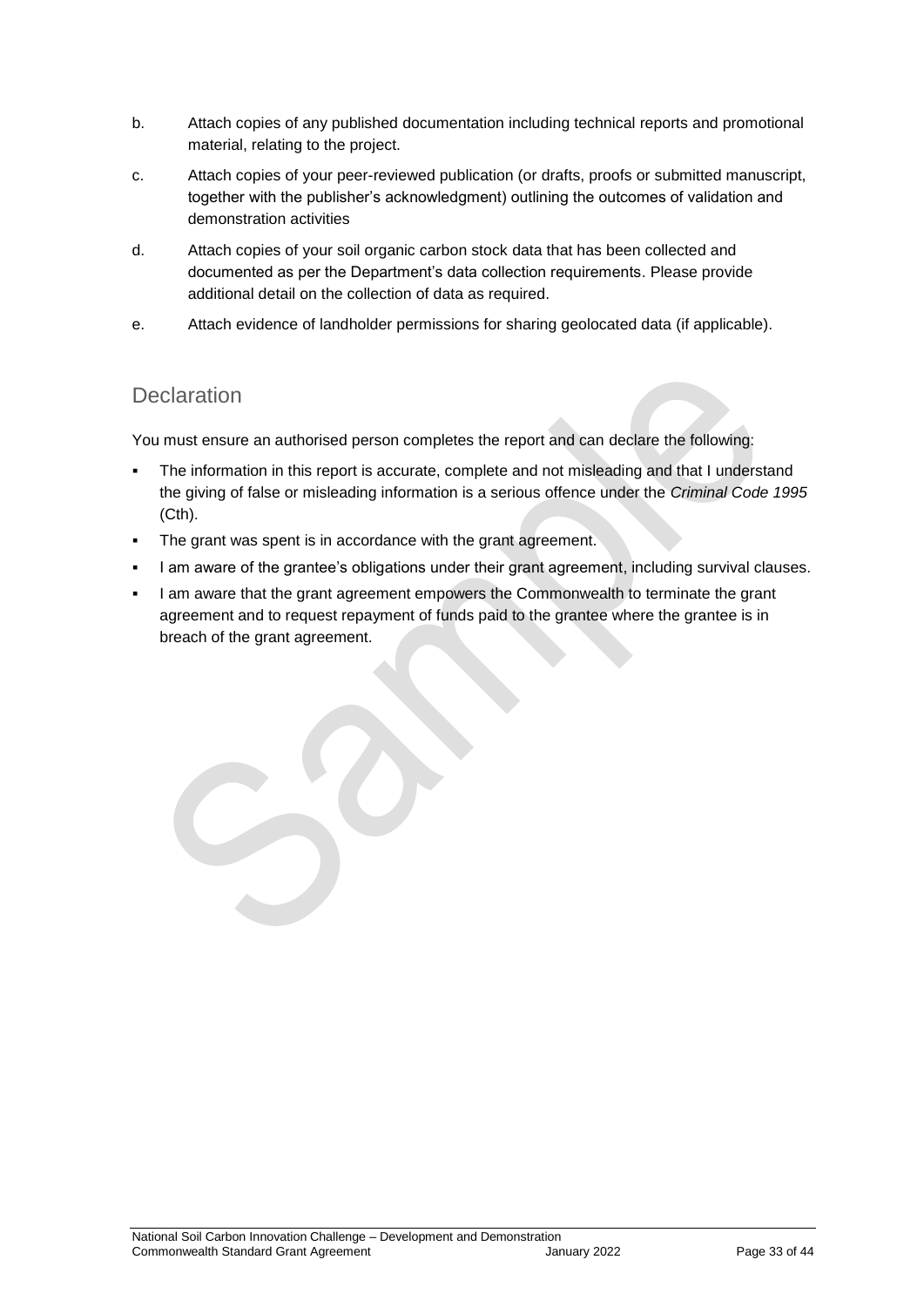## **Appendix 3**

## Independent audit report

### **Background**

These templates assist Grantees (and their auditors) to understand the audit requirements under a Commonwealth grant agreement administered by the Department of Industry, Science, Energy and Resources. For further information contact us on 13 28 46 or at business.gov.au.

When an independent audit report is required under our grant agreements the Grantee must provide us with:

- a statement of grant income and expenditure against the expenditure categories under the grant agreement (attachment A)
- an independent audit report on the statement of grant income and expenditure (attachment B)
- certification of certain matters by the auditor (attachment C).

You can find additional information on the grant opportunity relevant to your grant at [business.gov.au](https://www.business.gov.au/) or by calling us on 13 28 46.

## Eligible expenditure

Advice on eligible expenditure for projects under the grant opportunity can be found in grant opportunity guidelines. These guidelines are revised from time to time and therefore more than one version of the document may exist. The relevant guidelines are those that were effective at the time the Grantee's application was accepted.

It is essential that Grantees and their auditors understand the eligible expenditure requirements because these determine whether, and the extent to which, certain costs are reportable and claimable.

The amount of grant funding we approve is based on the Grantee's estimated eligible expenditure, as provided in their application. However, the grant funding any Grantee is ultimately entitled to receive is determined against actual eligible expenditure incurred and paid for on the project. The grant amount specified in the grant agreement is the **maximum** amount the Grantee may be paid.

The expenditure reported in the 'statement of grant income and expenditure' at attachment A must represent actual 'eligible expenditure' paid on the project during that period.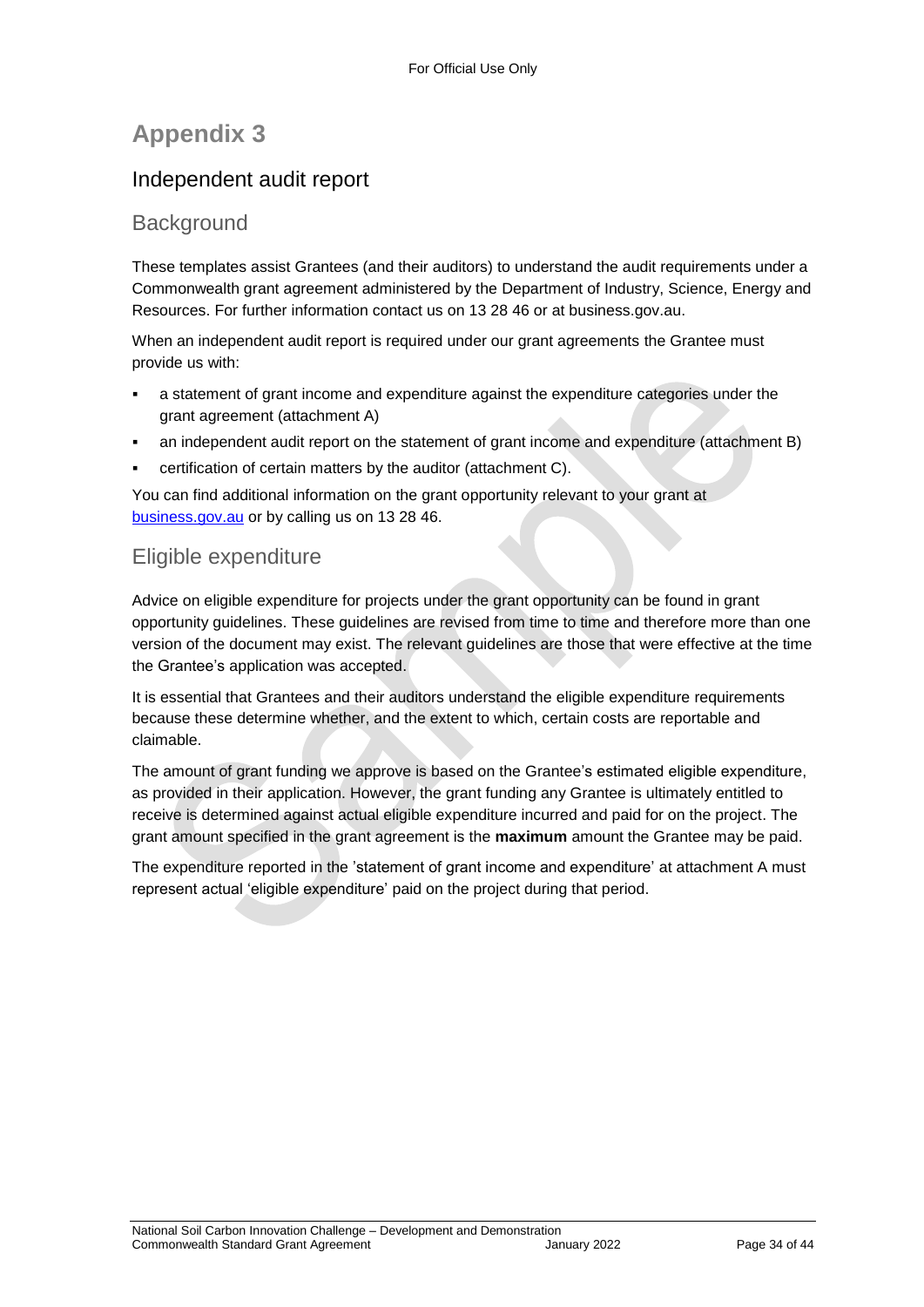| Grant opportunity<br>name      | [grant opportunity name]                                  |
|--------------------------------|-----------------------------------------------------------|
| Project number                 | [project number]                                          |
| Grantee                        | [organisation]                                            |
| Project title                  | [project title]                                           |
| Reporting period start<br>date | [project start date or other reporting period start date] |
| Reporting period end<br>date   | [project end date or other reporting period end date]     |

## Attachment A – Statement of grant income and expenditure

This statement of grant income and expenditure must be prepared by the Grantee and contain the following:

- Statement of funds, Grantee contributions and other financial assistance\*
- Statement of eligible expenditure\*
- Notes to the statement of eligible expenditure, explaining the basis of compilation
- Certification by directors of the Grantee
- \*We will compare this information to that detailed in the grant agreement.
- 1. Statement of funds, Grantee contributions and other financial assistance

Complete the following table for all cash [and in-kind] contributions for your project for the period in question, including

- the grant
- other government funding
- your own contributions
- partner or other third party contributions
- any additional private sector funding.

Insert rows as required.

| Contributor         | Cash amount (GST<br>excl) | [Estimated in-kind<br>amount (GST excl)] | Total (GST excl) |
|---------------------|---------------------------|------------------------------------------|------------------|
| Grant               | \$[enter amount]          | \$[enter amount]                         | \$[enter amount] |
| Grantee             | \$[enter amount]          | \$[enter amount]                         | \$[enter amount] |
| [enter contributor] | \$[enter amount]          | \$[enter amount]                         | \$[enter amount] |
| [enter contributor] | \$[enter amount]          | \$[enter amount]                         | \$[enter amount] |
| Total               | \$[enter amount]          | \$[enter amount]                         | \$[enter amount] |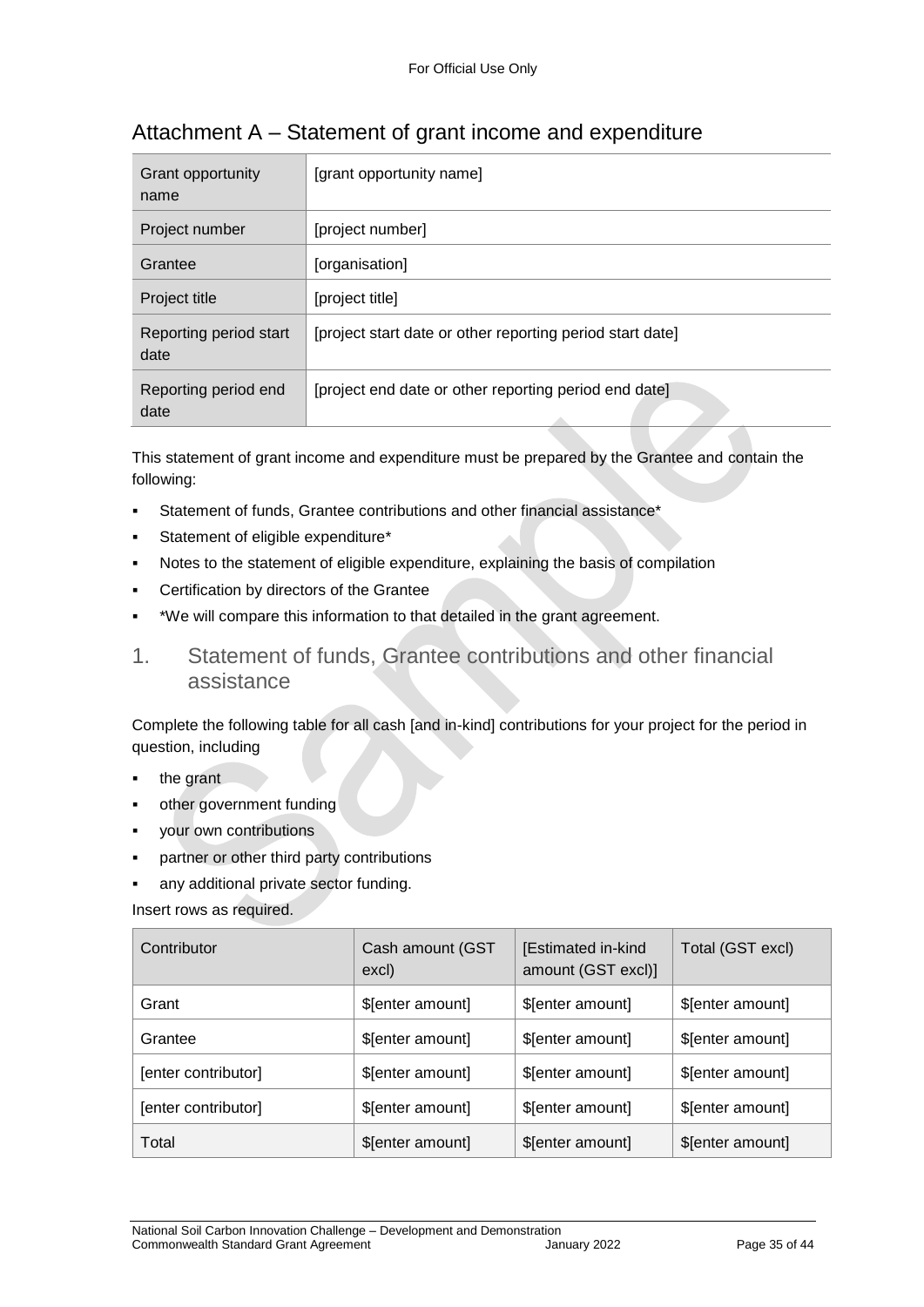## 2. Statement of eligible expenditure

You must provide detail of the eligible expenditure that has been incurred and paid for during the reporting period in the 'Statement of eligible expenditure' spreadsheet.

Comment on any variance between the expenditure items and amounts detailed in the grant agreement and the actual items and amounts detailed in the attached statement of eligible expenditure.

[enter details]

## 3. Note to the statement of eligible expenditure

#### **3.1 Eligible expenditure**

The eligible expenditure as reported in the statement of eligible expenditure is in accordance with the grant opportunity guidelines.

#### **3.2 Basis of compilation**

This statement of eligible expenditure has been prepared to meet the requirements of the grant agreement between [enter Grantee name] and the Commonwealth represented by the Department of Industry, Science, Energy and Resources. Significant accounting policies applied in the compilation of the statement of grant income and expenditure include the following:

[enter details]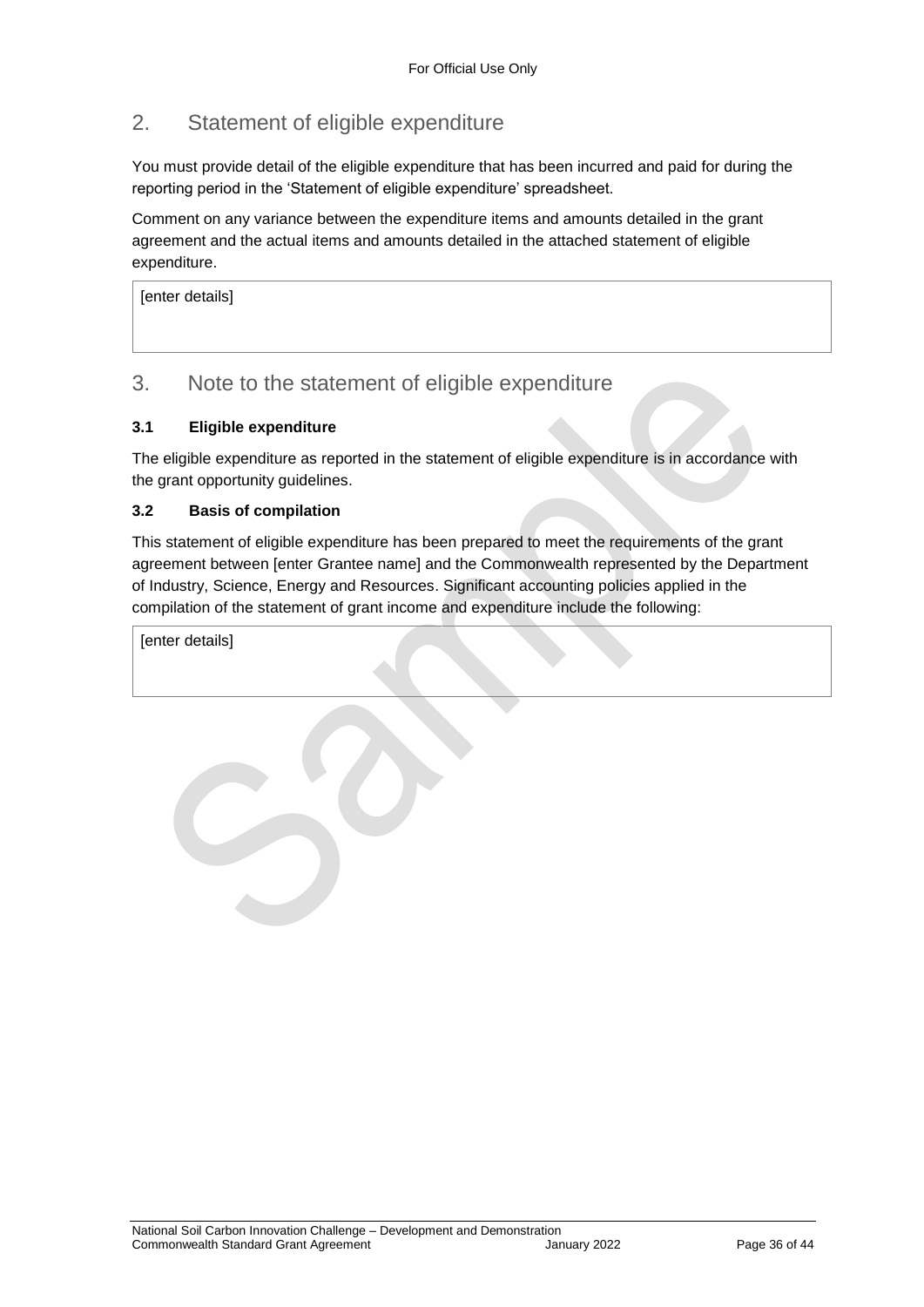## 4. Certification by directors [if not director, replace with appropriate equivalent]

#### [Grantee name]

[Project number]

For the period [dd/ mm/yyyy] to [dd/ mm/yyyy]

We confirm that, to the best of our knowledge and believe, having made such enquiries as we considered necessary for the purpose of appropriately informing ourselves:

#### **Statement of grant income and expenditure**

- a. We have fulfilled our responsibilities for the preparation of the statement of grant income and expenditure in accordance with the cash basis of accounting and the terms of the grant agreement with the Commonwealth, represented by the Department of Industry, Science, Energy and Resources dated [enter date]; in particular, the statement of grant income and expenditure presents fairly in accordance therewith.
- b. All events subsequent to the date of the statement of grant income and expenditure which require adjustment or disclosure so as to present fairly the statement of grant income and expenditure, have been adjusted or disclosed.
- c. [Where applicable] The effects of uncorrected misstatements are immaterial, both individually and in the aggregate, to the statement of grant income and expenditure as a whole. A list of the uncorrected misstatements is attached to this representation letter.
- d. That all Grantee contributions and other financial assistance were spent for the purpose of the project and in accordance with the grant agreement and that the Grantee has complied with the grant agreement and relevant accounting policies.
- e. That salaries and allowances paid to persons involved in the project are in accordance with any applicable award or agreement in force under any relevant law on industrial or workplace relations.

| Signature       |              |
|-----------------|--------------|
| Name            | [enter name] |
| <b>Director</b> |              |
| Date            | [dd/mm/yyyy] |
|                 |              |
|                 |              |
|                 |              |
| Name            | [enter name] |
| <b>Director</b> |              |
| Date            | [dd/mm/yyyy] |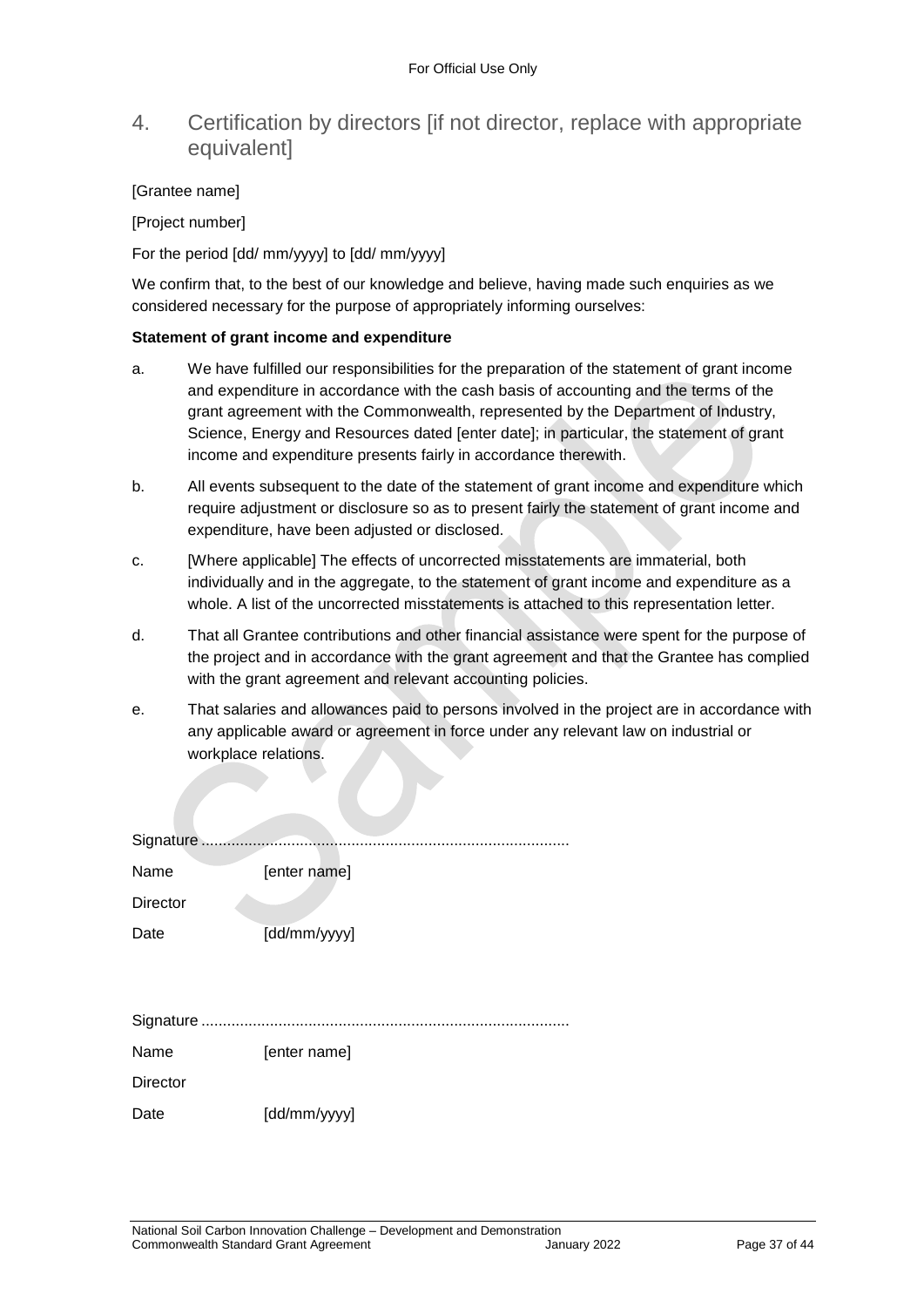## 5. For Auditor use only

I certify that this statement of grant income and expenditure is the one used to prepare my independent audit report dated [enter date] for the Department of Industry, Science, Energy and Resources.

Signature ...................................................................................... Name [enter name] Position [enter position] Auditor's employer [enter employer name] Date [dd/mm/yyyy]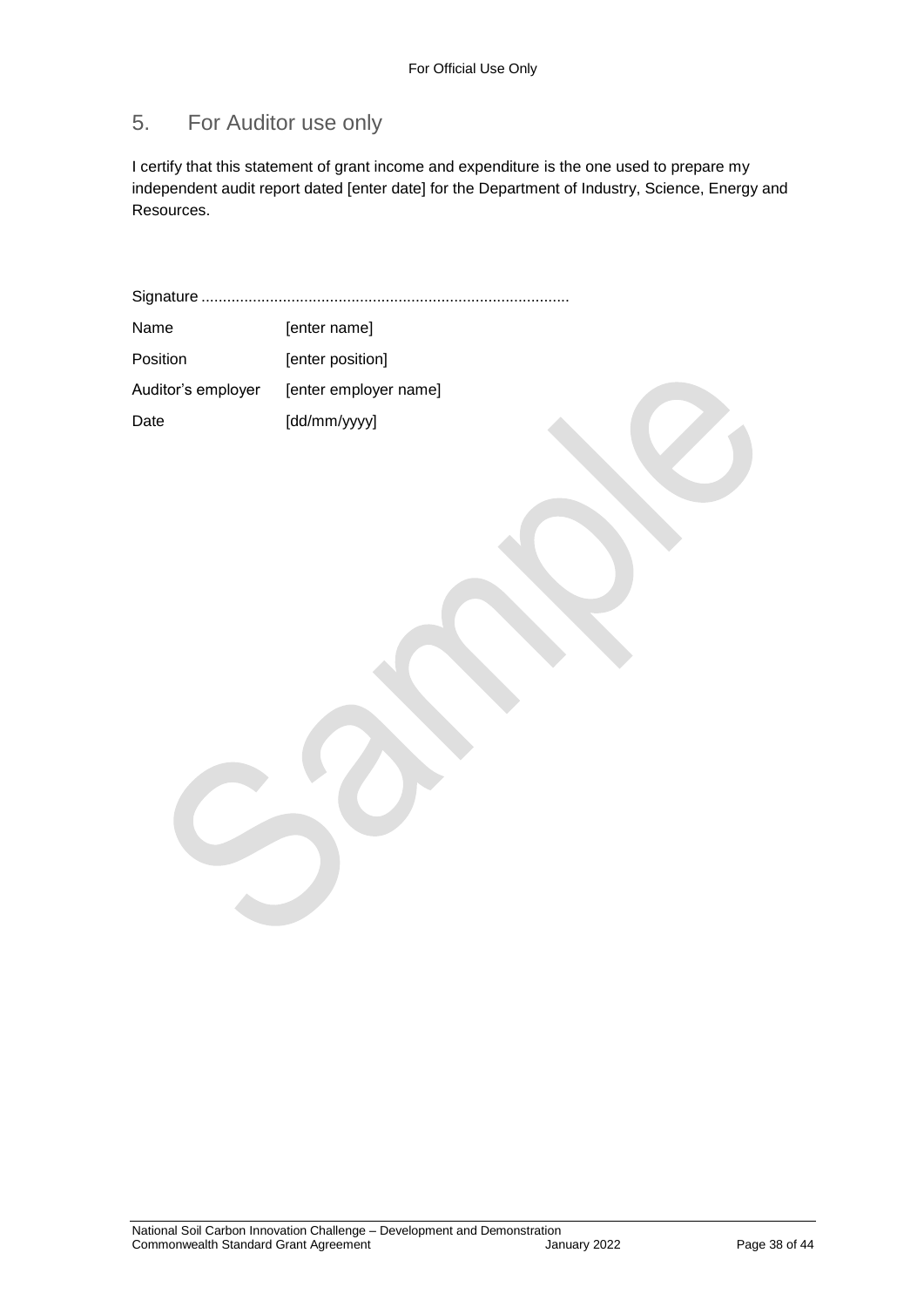## Attachment B - Independent audit report

#### **Background for auditors**

The purpose of the independent audit report is to provide us with an auditor's opinion on the Grantee's statement of grant income and expenditure. The statement of grant income and expenditure is prepared by the Grantee to correspond with the expenditure reported to the department by the Grantee for the same period, in the process of claiming grant payments.

The independent audit report must be prepared by a person who is an approved auditor.

An approved auditor is a person who is:

- a. registered as a company auditor under the *Corporations Act 2001* or an appropriately qualified member of Chartered Accountants Australia and New Zealand, or of CPA Australia or the Institute of Public Accountants; and
- b. not a principal, member, shareholder, officer, agent, subcontractor or employee of the Grantee or of a related body corporate or a Connected Entity.

The audit should be undertaken and reported in accordance with Australian Auditing Standards.

The independent audit report must follow the required format and include any qualification regarding the matters on which the auditor provides an opinion. We may follow up any qualifications with the Grantee or auditor. The independent audit report must be submitted on the auditor's letterhead.

Auditors must comply with the professional requirements of Chartered Accountants Australia and New Zealand, CPA Australia and the Institute of Public Accountants in the conduct of their audit.

If the auditor forms an opinion that the statement of grant income and expenditure does not give a true and fair view of the eligible expenditure for the period, the independent audit report should be qualified and the error quantified in the qualification section of the independent audit report.

The required independent audit report format follows.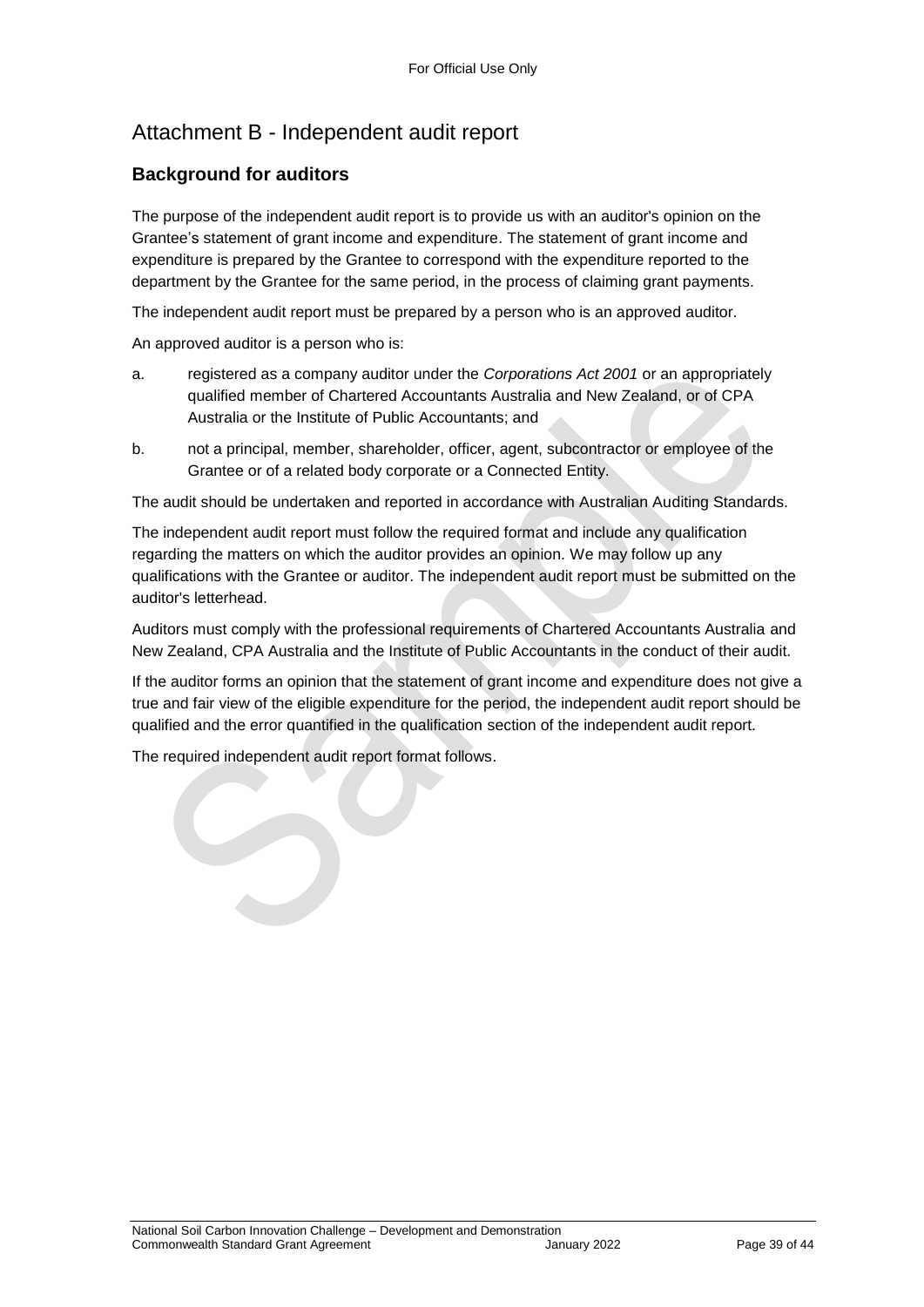### **Auditor's report**

Independent audit report in relation to [Grantee name]'s statement of grant income and expenditure to the Commonwealth, represented by the Department of Industry, Science, Energy and Resources (the department).

We have audited:

- a. the accompanying statement of grant income and expenditure of [Grantee name] for the period [dd/mm/yyyy] to [dd/mm/yyyy], a summary of significant accounting policies and other explanatory information, and management's attestation statement thereon (together "the financial statement"). The financial statement has been prepared by management using the cash basis of accounting described in note 3.2 to the financial statement; and
- b. [Grantee name]'s compliance with the terms of the grant agreement between [Grantee name] and the Commonwealth dated [date of agreement] for the period [dd/mm/yyyy] to [dd/mm/yyyy] (the grant agreement).

We have:

- a. reviewed [Grantee name]'s statement of labour costs in support of its claim of eligible expenditure[; and
- b. performed limited assurance procedures on [Grantee name]'s statement of employee numbers under the grant agreement].

#### *Management's responsibility*

Management is responsible for:

- a. the preparation and fair presentation of the financial statement in accordance with the basis of accounting described in note 3.2, this includes determining that the cash basis of accounting is an acceptable basis for the preparation of the financial statement in accordance with the grant agreement;
- b. compliance with the terms of the grant agreement;
- c. the preparation of the statement of employee numbers and labour costs in support of eligible expenditure; and
- d. such internal control as management determines is necessary to:
	- i enable the preparation of the financial statement and the statement of [employee numbers and ]labour costs that are free from material misstatement, whether due to fraud or error; and
	- ii enable compliance with the terms of the grant agreement.

#### *Auditor's responsibility*

Our responsibilities are:

- a. To express an opinion, based on our audit, on:
	- i the financial statement; and
	- ii [Grantee name]'s compliance, in all material respects, with the terms of the grant agreement; and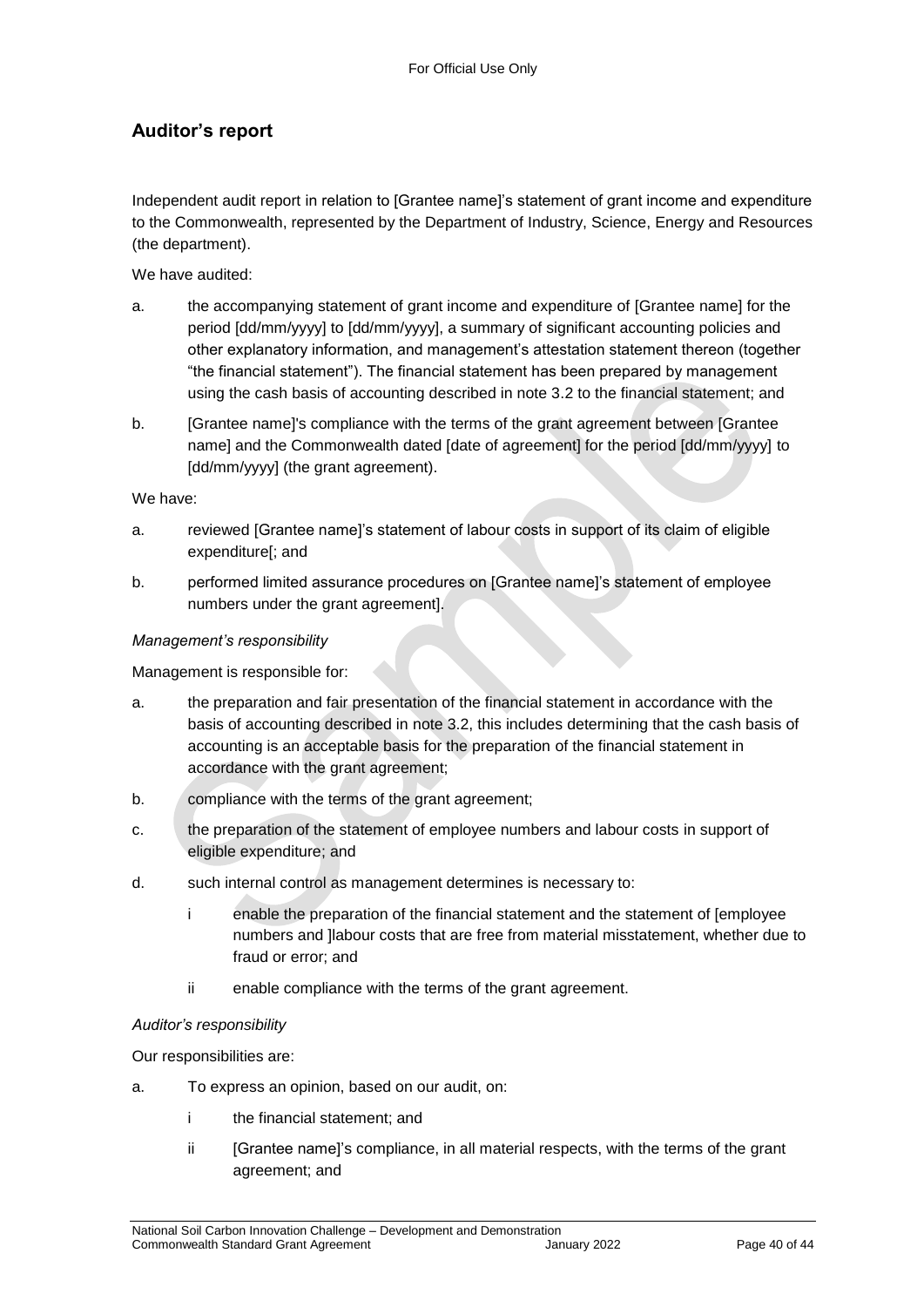b. To conclude based on:

- i our review procedures, on the statement of labour costs; and
- ii our limited assurance procedures on the statement of employee numbers.

We conducted our audit of the financial statement in accordance with Australian Auditing Standards; our audit of compliance with the grant agreement in accordance with ASAE 3100, our review of the statement of labour costs in accordance with ASRE 2405[; and our limited assurance procedures on employee numbers in accordance with ASAE 3000]. The applicable Standards require that we comply with relevant ethical requirements and plan and perform our work to:

- a. obtain reasonable assurance about whether the financial statement is free from material misstatement and that [Grantee name] has complied, in all material respects, with the terms of the grant agreement; and
- b. obtain limited assurance as to whether anything has come to our attention that causes us to believe that the statements of employee numbers and labour costs are materially misstated.

An audit involves performing procedures to obtain audit evidence about the amounts and disclosures in the financial statement and about the Grantee's compliance with the grant agreement. The procedures selected depend on the auditor's judgement, including the assessment of the risks of material misstatement of the financial statement, whether due to fraud or error. In making those risk assessments, the auditor considers internal control relevant to the Grantee's preparation and fair presentation of the financial statement, and to the Grantee's compliance with the grant agreement, in order to design audit procedures that are appropriate in the circumstances, but not for the purpose of expressing an opinion on the effectiveness of the Grantee's internal control. An audit also includes evaluating the appropriateness of accounting policies used by management, as well as evaluating the overall presentation of the financial statement.

A review consists of making enquiries and applying analytical and other review procedures. A review is substantially less in scope than an audit conducted in accordance with Auditing Standards and consequently does not enable us to obtain assurance that we would become aware of all significant matters that might be identified in an audit. Accordingly, we do not express an audit opinion on the statement of labour costs.

A limited assurance engagement undertaken in respect of the statement of employee numbers, in accordance with ASAE 3000 involves [level of detail about procedures to be determined by the auditor]. The procedures performed in a limited assurance engagement vary in nature and timing from, and are less in extent than for, a reasonable assurance engagement; and consequently, the level of assurance obtained in a limited assurance engagement is substantially lower than the assurance that would have been obtained had a reasonable assurance engagement been performed.

We believe that the evidence we have obtained is sufficient and appropriate to provide a basis for our audit opinion, review and limited assurance conclusions.

#### *Opinion*

In our opinion:

a. the financial statement presents fairly, in all material respects, the grant income and expenditure of [Grantee name] for the period [dd/mm/yyyy] to [dd/mm/yyyy] in accordance with the cash basis of accounting described in note 3.2 and the terms of the grant agreement, dated [date of agreement], with the Commonwealth; and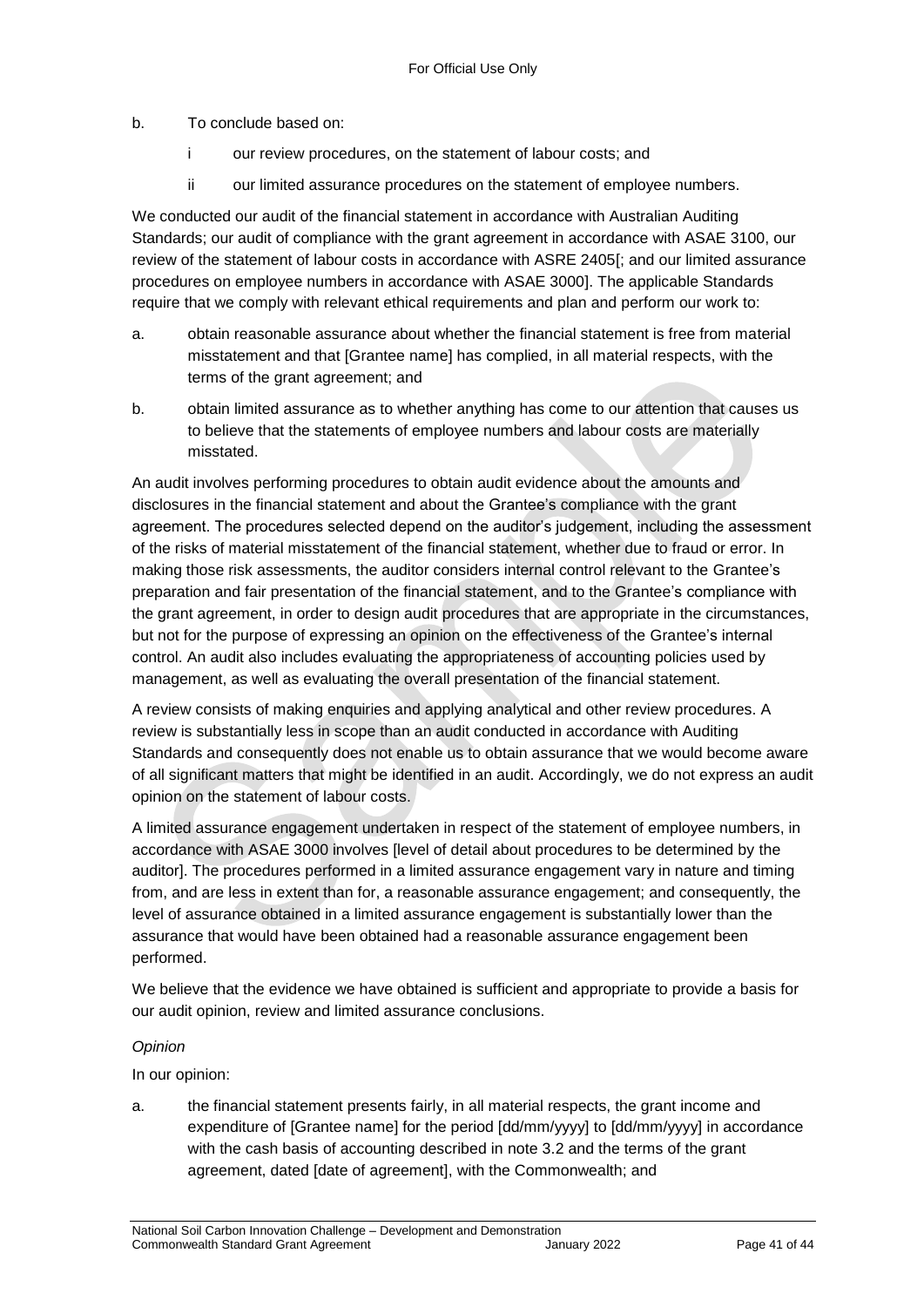b. [Grantee name] has complied, in all material respects, with the requirements of the grant agreement between the organisation and the Commonwealth dated [date of agreement], for the period [dd/mm/yyyy] to [dd/mm/yyyy].

#### *Basis of Accounting and Restriction on Distribution*

Without modifying our opinion, we draw attention to note 3.2 to the financial statement, which describes the basis of accounting. The financial statement is prepared to provide information to the department in accordance with the grant agreement, dated [date of agreement]. As a result, the financial statement may not be suitable for another purpose.

#### *Use of Report*

This report has been prepared for [Grantee name] and the department in accordance with the requirements of the grant agreement between [Grantee name] and the Commonwealth, dated [date of agreement]. We disclaim any assumption of responsibility for any reliance on this report to any persons or users other than [Grantee name] and the department, or for any purpose other than that for which it was prepared.

#### *Conclusions*

Based on:

- a. Our review, which is not an audit, nothing has come to our attention that causes us to believe that the statement of labour costs in the period [dd/mm/yyyy] to [dd/mm/yyyy] is not, in all material respects, fairly presented in accordance with the grant agreement dated [date of agreement] with the Commonwealth[; and
- b. The procedures we have performed and the evidence we have obtained, nothing has come to our attention that causes us to believe that the statement of employee numbers as at [dd/mm/yyyy] is not prepared, in all material respects, in accordance with the grant agreement dated [date of agreement] with the Commonwealth].

| Auditor's signature |                       |
|---------------------|-----------------------|
| Name                | [enter name]          |
| Auditor's employer  | [enter employer name] |
| Employer's address  | [enter address]       |
| Qualifications      | [enter qualification] |
| Position            | [enter position]      |
| Date                | [dd/mm/yyyy]          |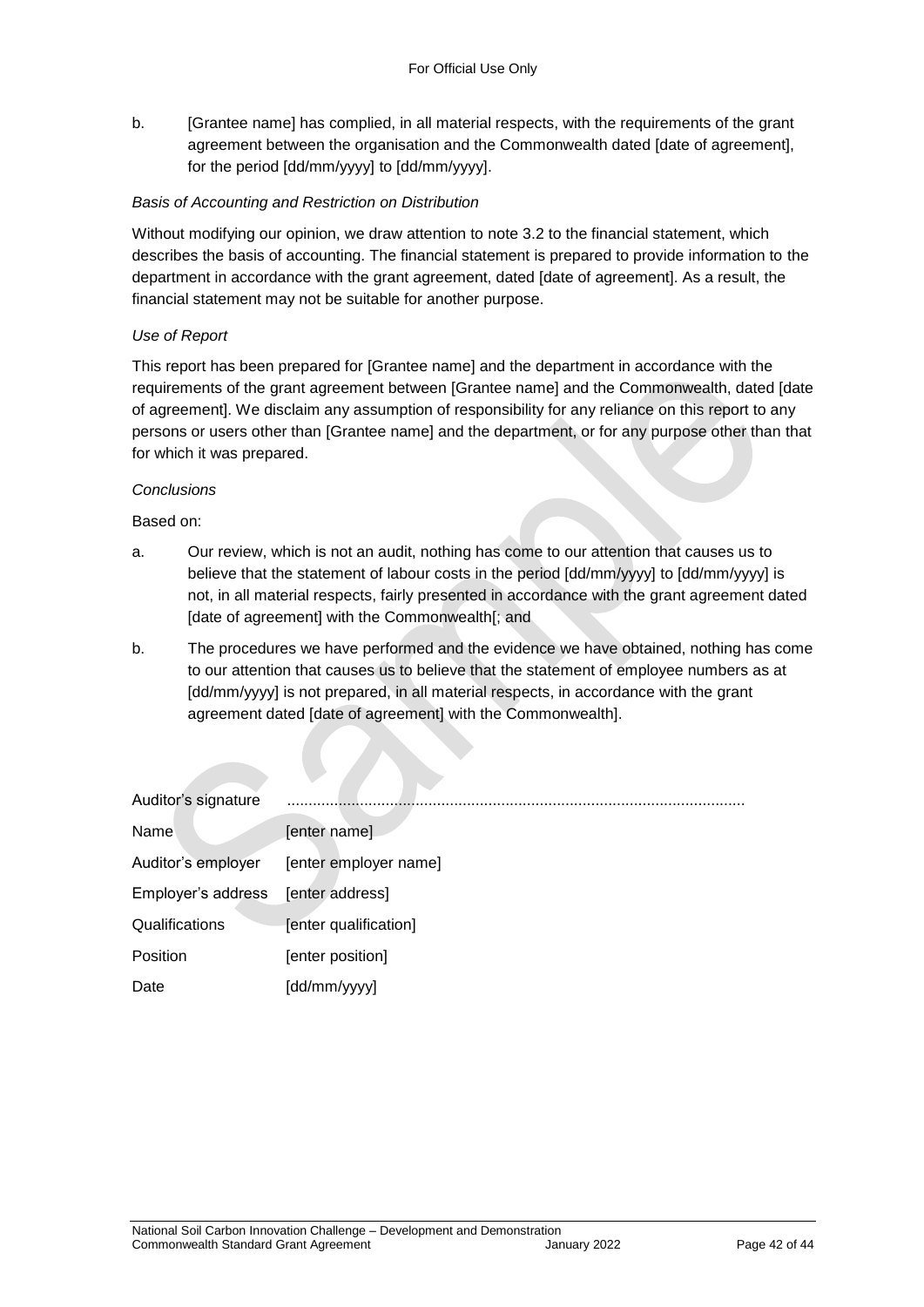## Attachment C - Certification of certain matters by the auditor

The department also requires a certification of certain matters by the auditor in addition to the independent audit report. This should be submitted with the statement of grant income and expenditure and independent audit report.

The auditor who signs this certification must also initial and date a copy of the Grantee's statement of eligible expenditure. The department will not accept an independent audit report that lacks this attachment.

The required format of certification is on the following page.